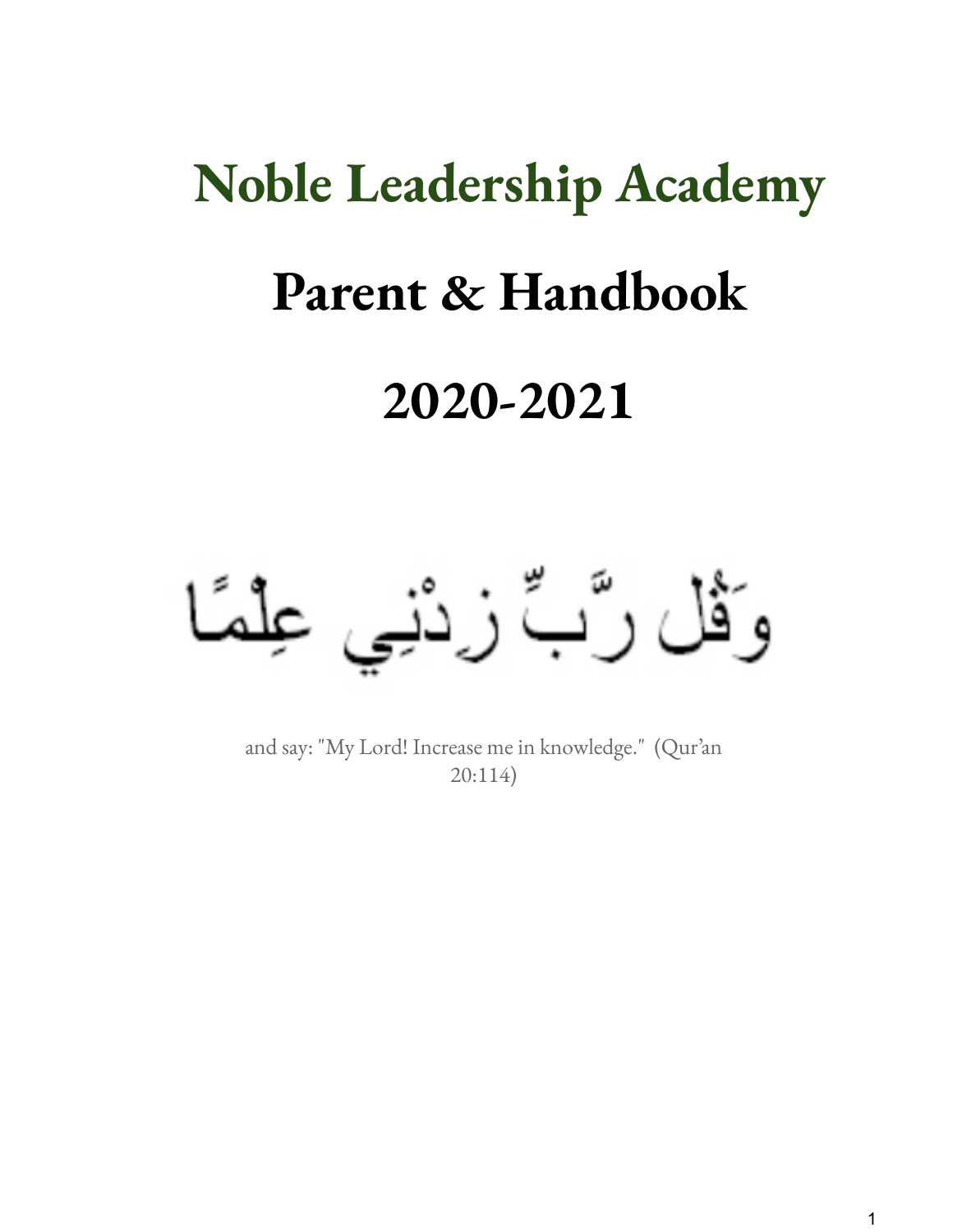Dear Noble Parents,

On behalf of the Noble Leadership Academy staff, it is my pleasure to welcome students and their parents to the 2011-2012 academic school year. The policies and procedures in this guidebook will InshAllah help answer many of the frequently asked questions that our parents have. We also hope that this guide book can be used as a reference tool throughout the year. I strongly encourage that you and your child read through this guidebook together and familiarize yourself with the information.

InshAllah our goal is to provide your child with the best academic resources available, to build leadership skills, and to reinforce the Islamic morals and manners that you as Muslim parents teach at home. Please make sure to get involved in your child's academic career. Please make sure to check their homework, review with them for a test, and always ask them about their day. An involved parent makes a huge difference. Our children are our most valuable investment for the future and deserve our time.

Education in Noble Leadership Academy is designed around the New Jersey State standards. In the end, our students will gain from the effort they apply and the teamwork of all the adults involved in their education. To increase the degree of educational success, it is imperative that the teacher, parent, and principal communicate openly and frequently concerning the progress of the student. When you have a concern, always contact the school immediately, WE ARE HERE FOR YOU!!!

Our school makes special efforts to create and promote a good relationship between home and school. School reach phone calls, regular conferences, and direct contact with the parents are all a part of this effort to reach out to our wonderful parents. This year emailing was added to ensure that all important notices get to our respected parents. We also encourage you to initiate contact with the teachers and administration whenever you feel you have a question about your child's experience in school.

Raising a well rounded child is so very important. For that reason we have opened a wide array of after school activities for our beloved students. We are offering athletic sports, science clubs, ceramics, math clubs, Quran program, Student Government Association, National Honor Society, Mock trial, and Model United Nations. We encourage all of our parents to get their child involved in as many activities as possible.

Finally, as parents raising children in a non-Muslim society, it is crucial that we all work together to instill the morals, manners and sense of responsibility that emulates the time of the Sahabah and that our beloved Prophet (peace be upon him) would be proud of. Ultimately as parents our goal should be to engrave the love of Allah into the hearts of our children. Finding characteristics such as Khashou, Taqwa and Iman in our children will be a true testament to our success as parents and as a school. I pray that we have a successful year working hand in hand for the future of our Muslim Ummah.

Sr. Amanny Khattab, Principal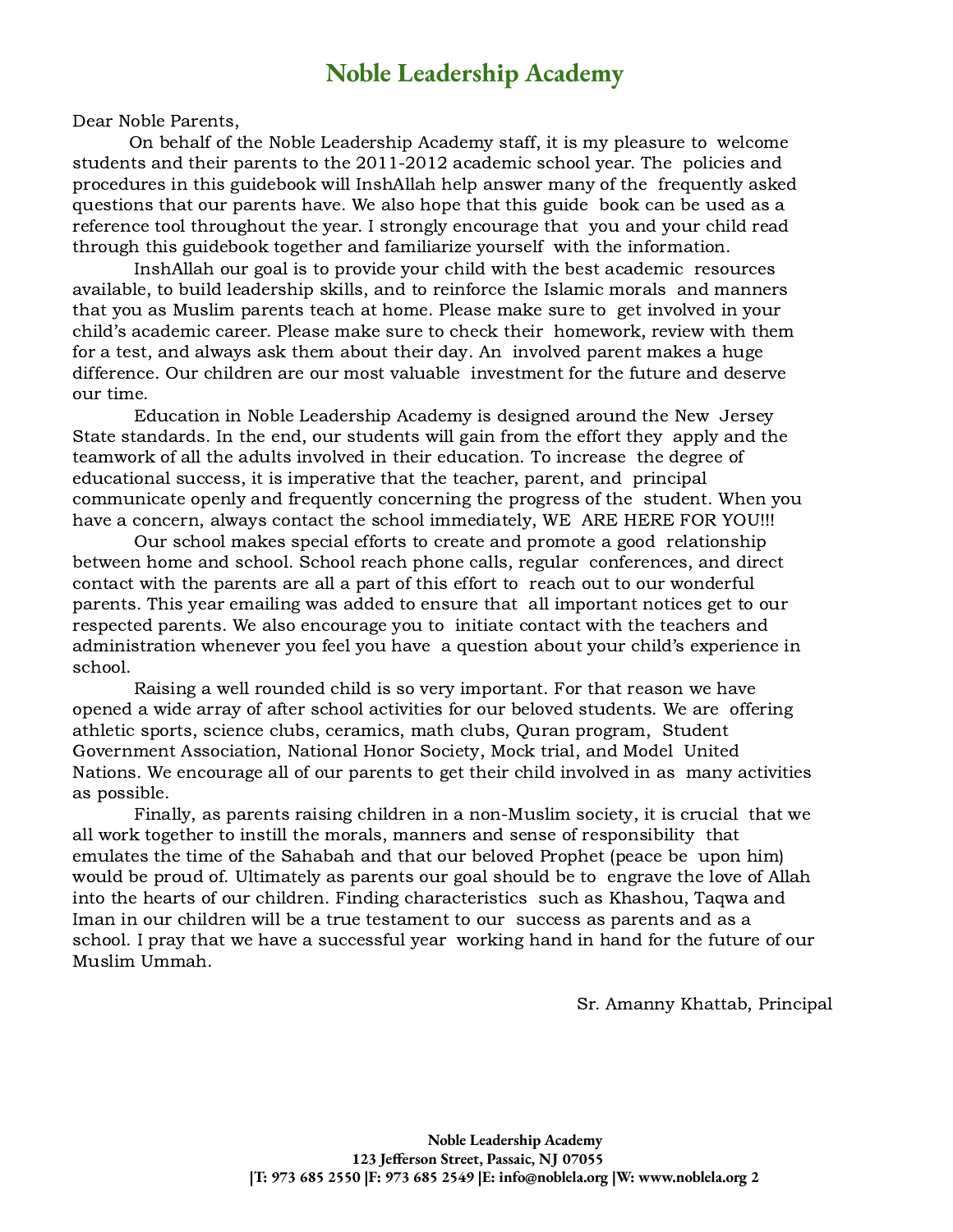# Mission & Vision

Mission: To provide students with an Islamic environment that fosters critical thinking and academic excellence.

Vision: To instill Islamic values and virtues in our students so that they may become contributing Muslim leaders of society.

# GOALS

### Noble Leadership Academy is dedicated to achieving all the goals set forth:

- 1. Providing our students with the opportunity to achieve academic excellence.
- 2. Building strong moral character, based on the principles of integrity, honesty and sincerity, respect for others, property and other resources, coupled with a strong sense of responsibility.
- 3. Teach and indoctrinate Islamic beliefs, values and traditions.
- 4. Providing quality Islamic education.
- 5. Incorporate Arabic language as a part of their lives.
- 6. Molding tomorrow's leaders.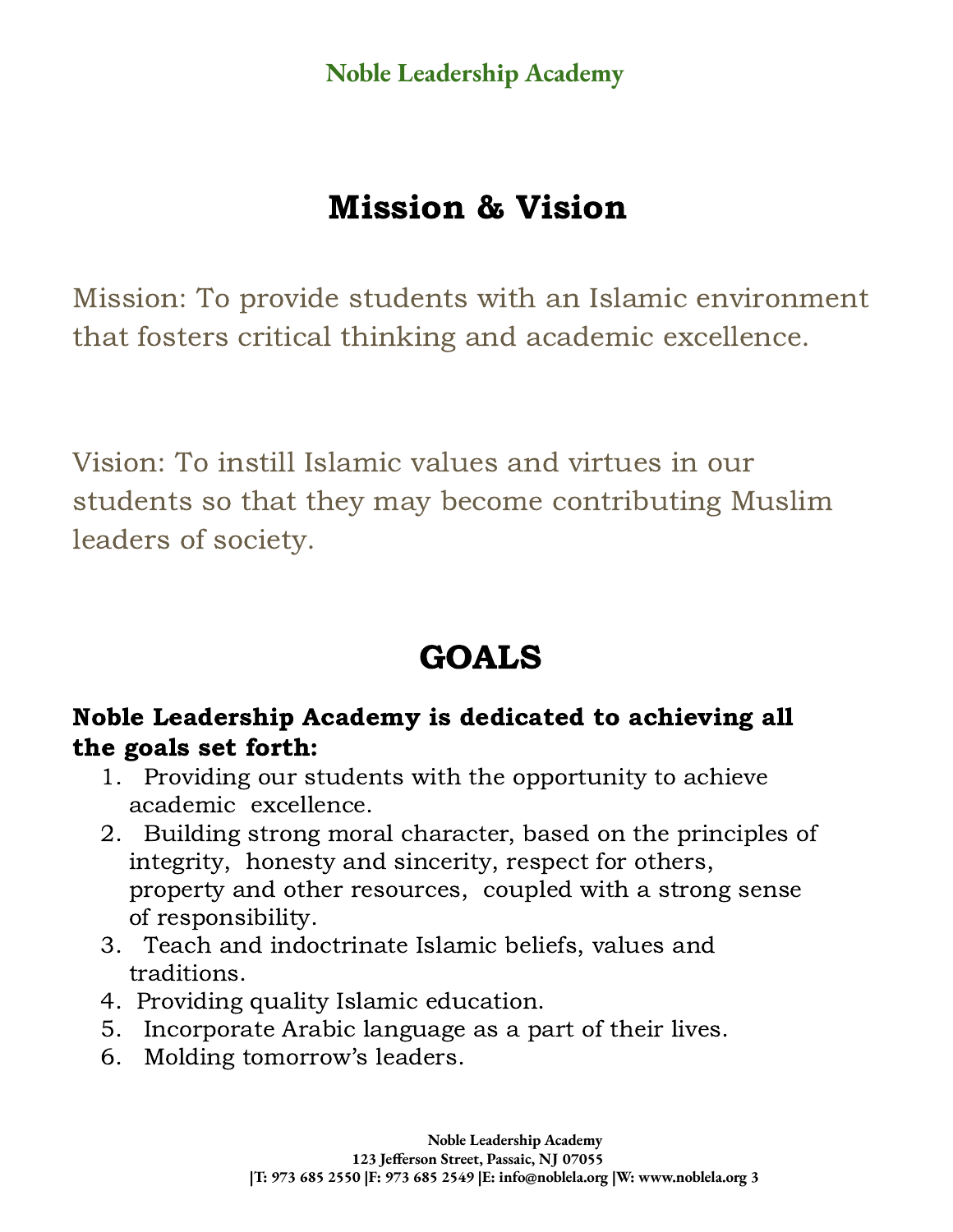# The Curriculum

NLA is dedicated to providing its students with a rigorous academic curriculum that is experiential and addresses the learning process as well as the mastering of specific skills and content knowledge. The NLA curriculum emphasizes a mastery of Reading, Writing, Math, Science, Social Studies, Islamic Studies, Arabic and Quran. Movement, Physical Education, Technology and Art are also integral parts of the school's program. Basic skills are linked to analytical thinking and creative problem-solving through hands-on learning and real world experiences. The instruction is centered on curricular materials that are relevant to students' lives and the community.

#### READING, WRITING AND LANGUAGE ARTS

NLA employs a balanced approach to literacy using authentic literature, highlighting integrated literacy in all classrooms. Students work on developing particular skills while working in small groups for guided reading and phonics instruction. In addition, students study vocabulary and practice their reading skills through read-alouds.

Writing is taught through a writer's workshop which focuses on both the writing process and the written product. Each month, students study a specific genre of writing such as fiction, memoir, narrative, or biography. Students write, revise and edit their work constantly. In the process, they learn about punctuation, grammar and mechanics. At the end of each writing cycle, teachers host a Writers' Celebration for friends and families during which students share a selected, final "published" work.

#### MATHEMATICS

Math concepts are taught using a variety of methods. Teachers use Investigation in Data, Number and Space as the core material for exploratory instruction. They use manipulatives to help students make concrete connections with concepts that they are taught. Students collect, sort, classify, graph, measure, predict, and interpret statistical information. In addition to pencil and paper drills, students work on projects that further their critical thinking and problem solving skills. Also the integration of Math literacy in our math program is an integral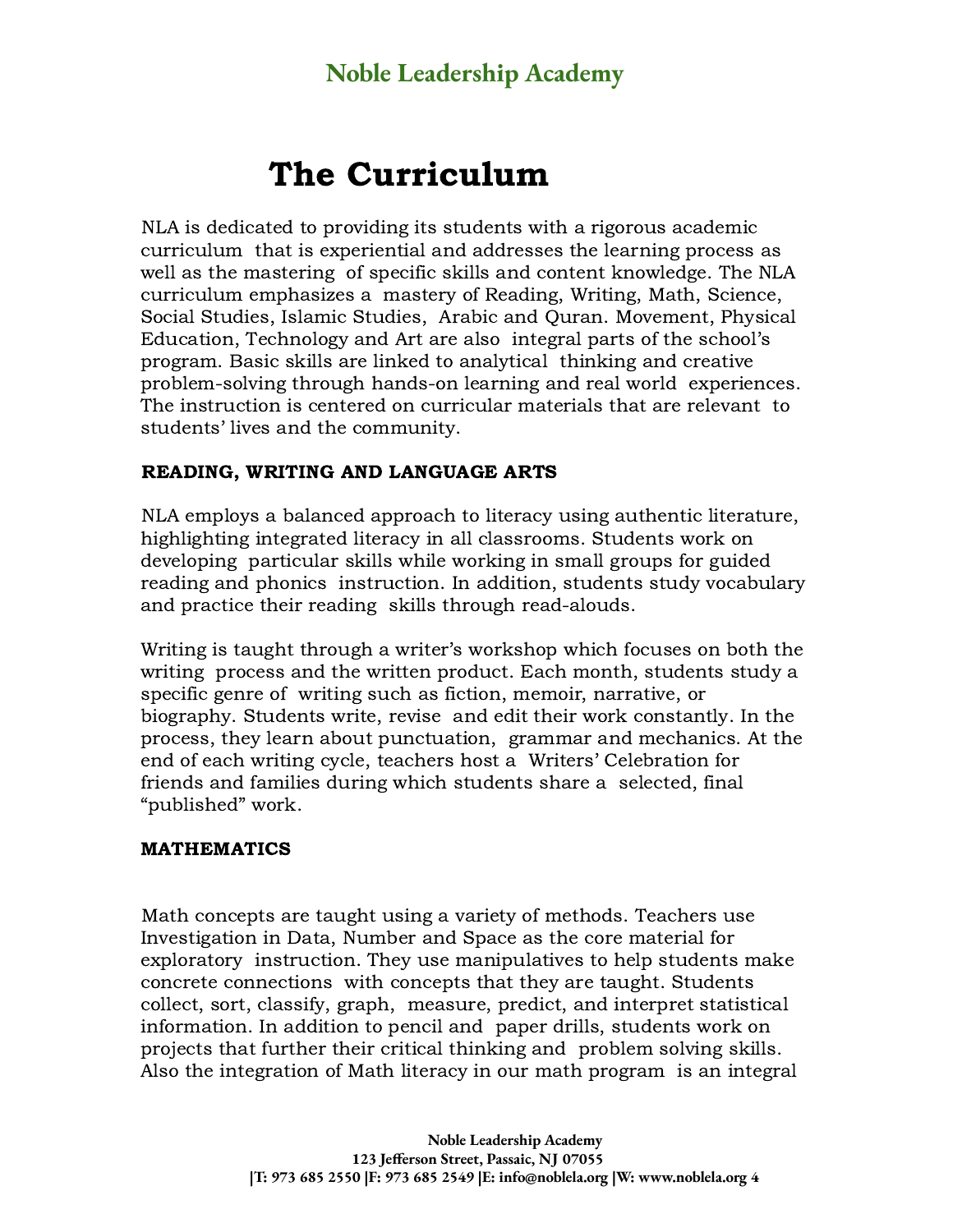part of reinforcing the analytical; and critical thinking skills we hope to embed in our students.

### **SCIENCE**

Science also is taught as a process, in which students learn to observe, infer, and experiment. Students actively develop their understanding of science by combining scientific knowledge with reasoning and thinking skills. Students learn to describe objects and events, ask questions, and construct and test their own explanations against current scientific knowledge. They also are taught to identify their assumptions, use critical and logical thinking, and consider alternative explanations.

### SOCIAL STUDIES

The Social Studies curriculum is based on social, cultural and historical issues. Students focus on their own life experiences in kindergarten. As they progress through grades, they study their community, their state, their country, and the world abroad. Our goal at the Noble Leadership Academy is to develop their awareness toe the importance of being an active citizen of the global community.

### PHYSICAL EDUCATION

The physical education curriculum focuses not only on the development of basic physical skills, but also on nutrition, body awareness and safety in order to develop life-long physical fitness skills and healthy lifestyles.

## Core Values

Upon graduating high school our students will InshAllah have developed the following core values. These values are embedded, integrated and implemented through our entire curricula. A special focus on these core values is given in our Islamic Character Development class.

Responsible: Students will be able to identify tasks they are responsible for at home and at school. A responsible student takes charge of him or herself and accepts the consequences of his or her actions and words. Learning to accept

responsibility for books, supplies, and homework gets students off to a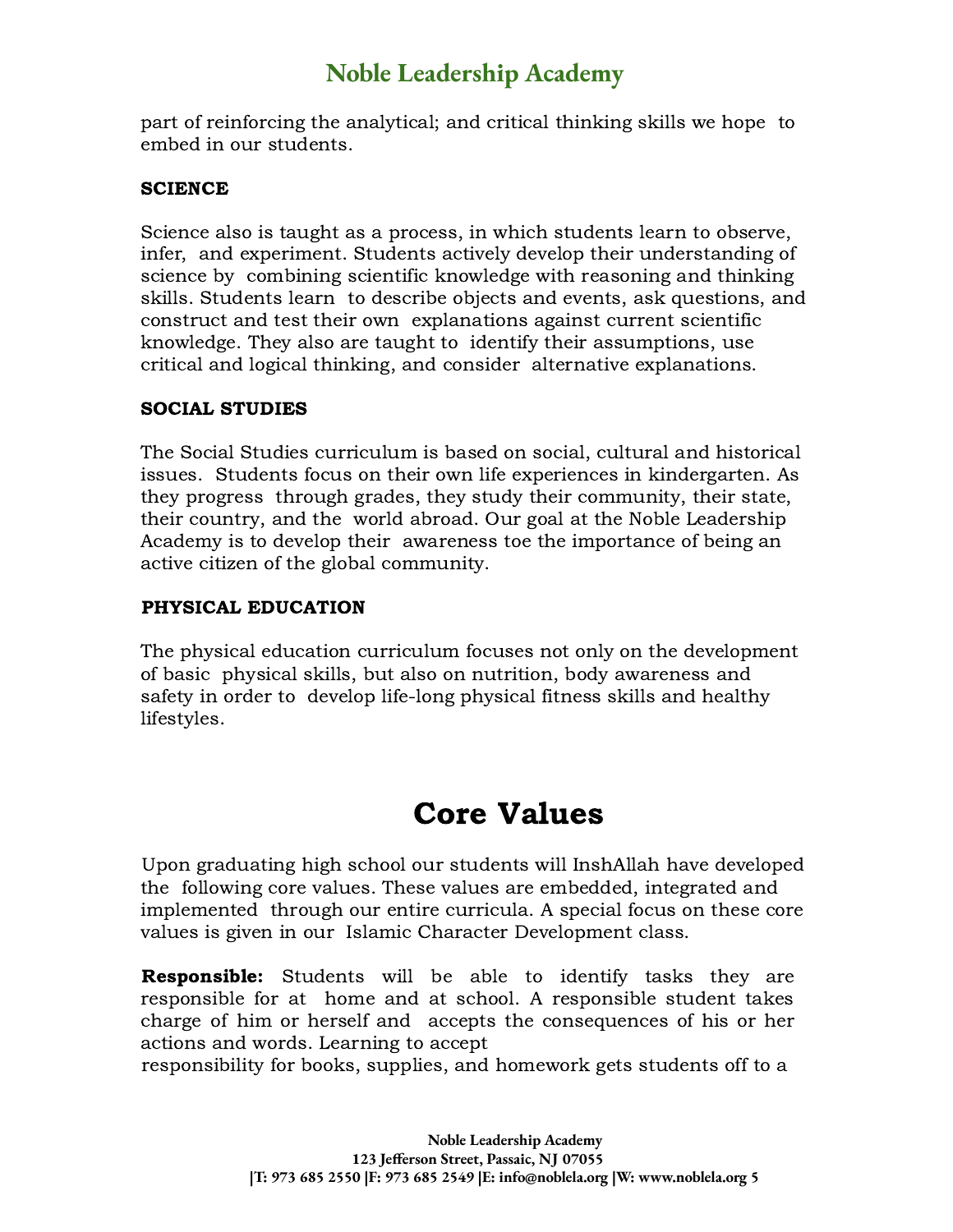good start in the school year. Students need to begin the year understanding that the attitude of "That's just the way I am" does not demonstrate responsibility.

**Self Control:** Students will be able to identify techniques for controlling anger, disciplining themselves, and doing the right thing. They will understand that proper diet and rest have an important role in self-control. By learning strategies for making positive choices and for controlling angry feelings, students will be able to resist doing things that are not good for themselves or for others. As students learn that they are responsible for their actions and reactions, classroom control will improve. Self control is important to success in extra curricular activities students are involved with, such as music, sports, cheerleading, drill team, and jobs.

**Punctual:** Students will learn the meaning of the word and demonstrate ways to be punctual. Students will apply the concept of punctuality beyond school events to include family outings, chores, and commitments to teams and clubs. Being on time is a way to demonstrate dependability and is an essential part of keeping a good job. Punctuality is a common courtesy; in effect, not being punctual is stealing another person's time. By evaluating their weekly schedules, students will understand that trying to do too many activities can make them constantly late.

Respect: Students will be able to apply the concept of respect to people, places and things. Learning respect will help students develop a positive rapport with parents, teachers, and friends. Respect for others will strengthen self-confidence by generating positive feedback. Respecting others, including peers, will help reduce unkind words and 'put-downs' among the students.

**Positive:** Students will become more aware of how their attitudes affect their lives. They will also recognize the effects their attitudes can have on others. Choosing a good attitude over a poor attitude can make the difference between learning and not learning. A positive attitude will help students make progress toward long-term goals and can reduce stress. Having a positive attitude reduces put-downs among students and improves their ability to deal with negative comments when they occur.

**Initiative:** Students will recognize that it is up to them to take initiative for their education and success in life. They should be able to identify ways in which they can take initiative in having the kind of future they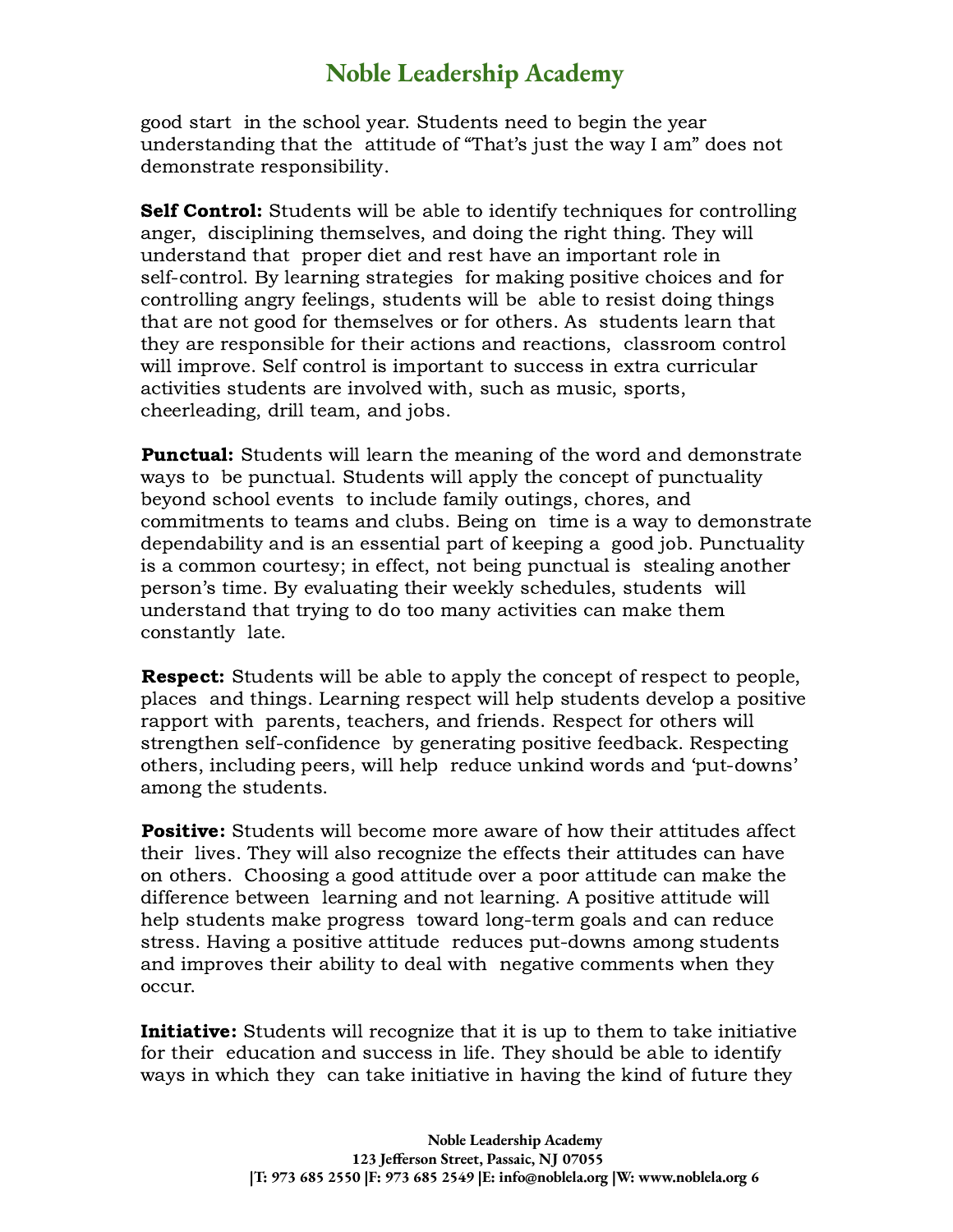want. Learning to take the initiative will help foster self-esteem and self-respect. Learning that most great inventors and thinkers had to take initiative will help students find courage to take initiative on their own projects. Taking initiative will help students appreciate their own personal power to accomplish goals in life.

**Patient:** Students will be able to distinguish behaviors that indicate patience or impatience and will develop strategies for being patient. Students need to develop the ability to wait and to handle trying situations calmly. Having patience is needed for school and work success.

**Tolerant:** Students will be able to identify characteristics that show tolerance and intolerance. They will gain practice in seeing a given situation from another person's point of view. Students must learn to get along with persons who are different from them in order to function well in our multicultural society. Peer 'put-downs' are a big problem among middle school students, leading to low self esteem in many children. Learning to be tolerant will help reduce the use of put downs. Tolerance for siblings and family members will help students get along better with others in their homes. Increased awareness of tolerance and intolerance in themselves and in popular movies and TV shows may help reduce violence among children and young adults.

Honest: Students will recognize the importance of telling the truth and be able to identify situations in which they have a choice to be honest or dishonest. They will also recognize the consequences of being dishonest. Honest persons are more trustworthy, dependable, and valuable as future employees. Learning to be honest encourages positive relationships. Students need to realize that dishonesty has significant cost, both to them as individuals and to society as a whole.

**Creative:** Students will be able to identify activities that are creative and will be able to make a new object from simple materials. They will also be able to write an imaginary story. Creativity is an essential skill in being able to think of new ways to solve problems. Creative projects encourage thinking skills and problem-solving while also helping to reduce stress and tension. Students who are able to figure things out for themselves are more independent.

**Self-Respect:** Student will be able to identify ways that self-respect benefits them, will develop strategies for developing self-respect, and will learn ways they can help others gain self-respect. Learning to accept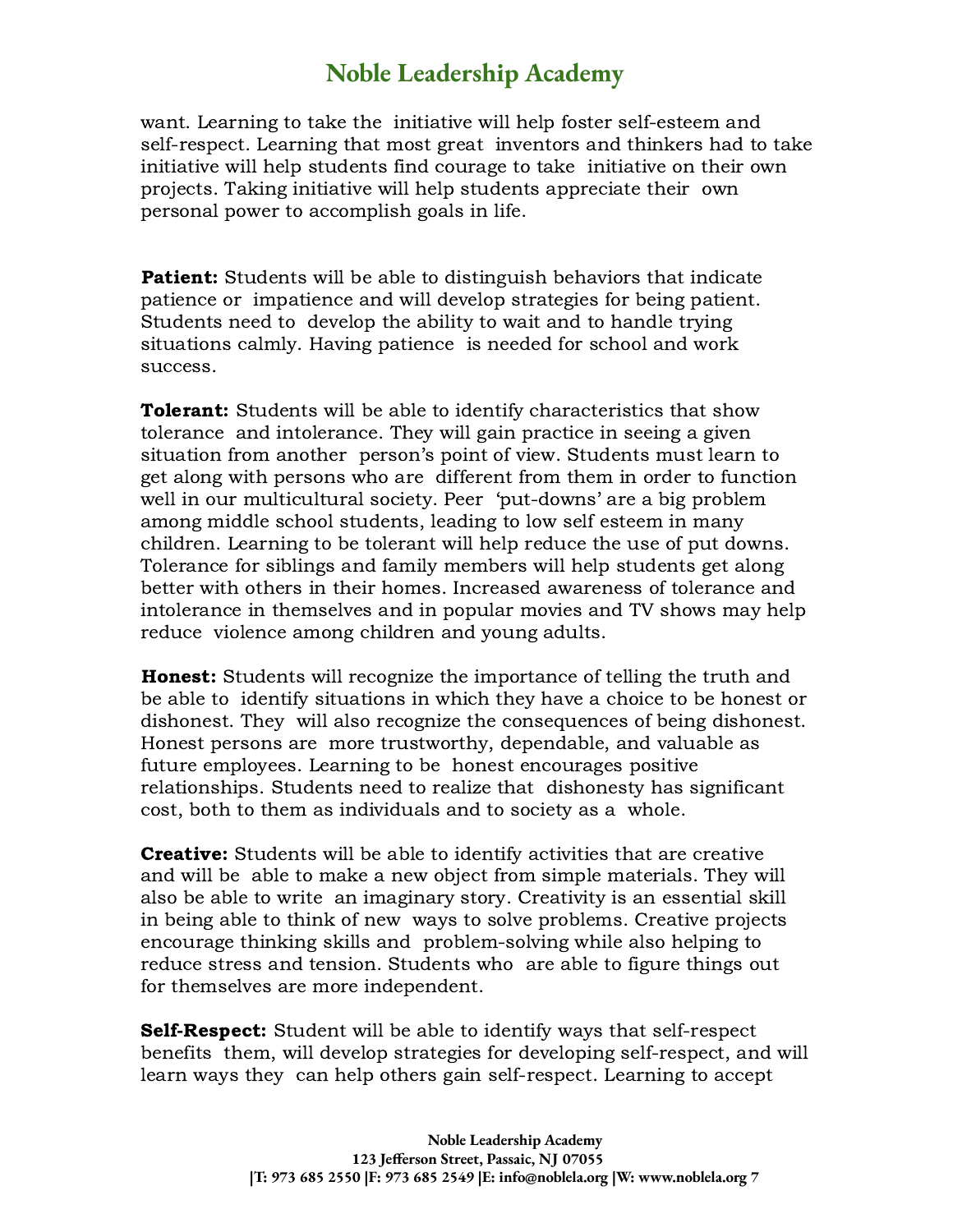one's self and take pride in one's abilities is important to being happy and well-adjusted as an adult. Students with a healthy self-respect are better able to resist peer pressure and be a positive influence on their peer group. Students with self-respect will be less likely to engage in risky behaviors; they will also be less influenced by negative comments made to them by other students or siblings.

**Thankful:** Students will be able to identify things in their lives for which they are thankful. They will express thankfulness to someone by writing a thank-you note. Persons who are thankful for what they have are less likely to feel worthless or like the world owes them something. Students who are thankful will be more appreciative of what their parents provide for them. Being thankful encourages an attitude of happiness and generosity, and these attitudes are contagious. Thankfulness is closely related to a positive attitude, and as students develop one, they will develop the other.

**Communication:** Students will learn how to express themselves using "I" messages. They will be able to identify roadblocks to good communication and will practice listening. Students who can share their feelings with friends and family are likely to be less angry. When students know how to listen to what is said, they are less likely to twist a message into something totally different. By learning tools for effective communication, students develop refusal skills. Persons who can communicate will be more valuable employees.

**Kind:** Students will identify ways in which their words and actions affect others. They will practice returning kindness for unkindness. Students will become more aware of other people's feelings in a given situation. By thinking of kind acts and words, students learn empathy and respect for others. Conflicts and fights can be avoided when students learn to react to a situation with kindness rather than anger.

**Generous:** Students will recognize that there are many ways to give to others and that generosity does not depend on money. Learning to give to others encourages students to not be selfish. Learning how to be generous helps students be more caring members of a family. Students need to learn to appreciate generosity when it is shown to them. Generosity among students creates a more caring learning environment.

**Cheerful:** Students will be able to identify cheerful attitudes and responses to situations and will recognize that they can choose to be cheerful. Cheerfulness will help students have more fun in life. Students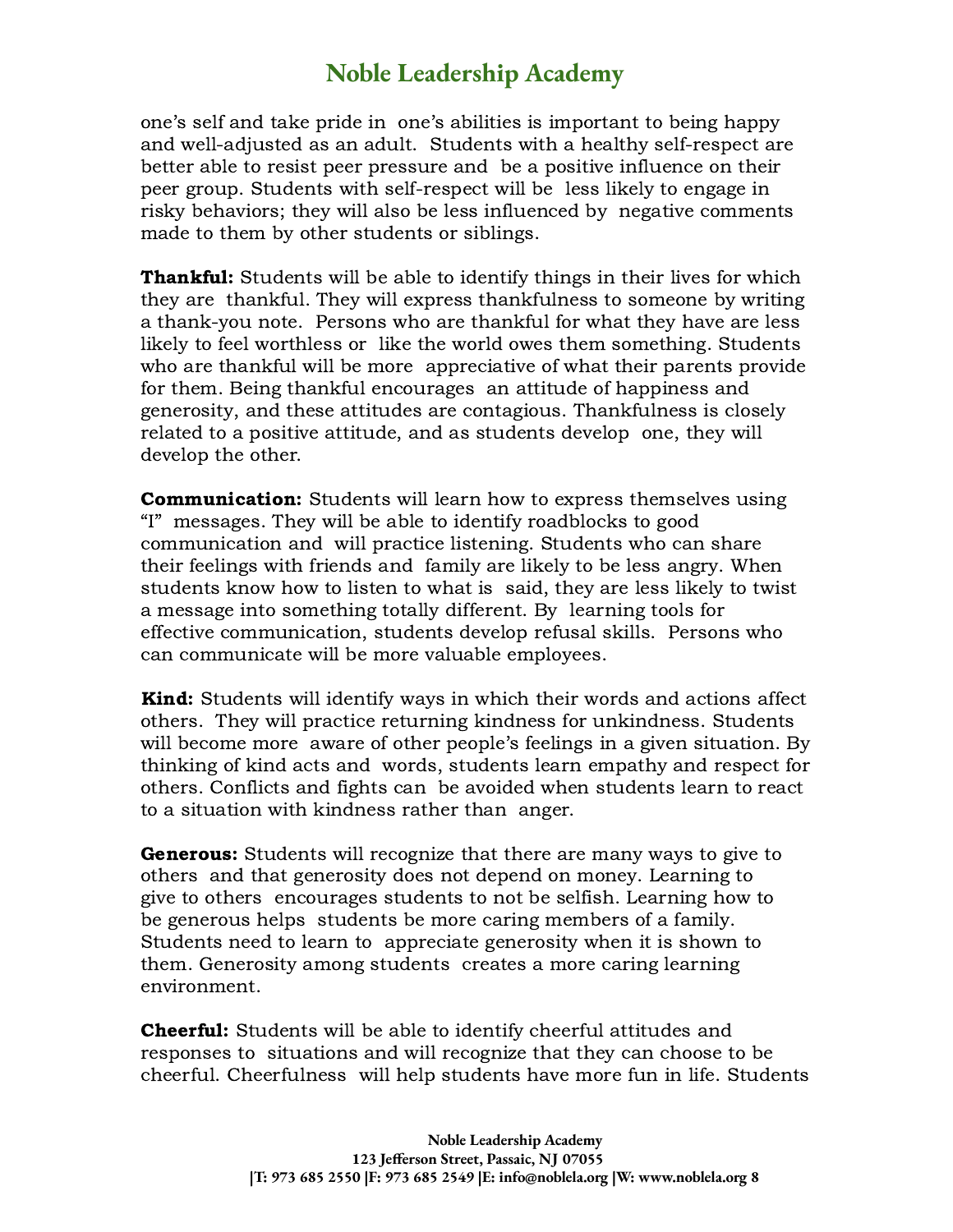may not realize that they can choose to be cheerful. Learning that these choices are ours to make can help students begin to take responsibility for their outlook on life. Students with a sense of humor often have a greater self-esteem. Humor helps make the difficult times of life less somber.

**Optimistic:** Students will be able to identify optimistic responses to common situations and will be able to write ways to change pessimistic thinking into optimistic thinking. Learning to change pessimism into optimism is a very important skill that can make a big difference in a person's outlook on life. Optimism is closely related to self-confidence and success. Students who are optimistic are more likely to be positive influences on their peers. When students concentrate on turning negatives into positives, they become more aware of what they can accomplish in life.

Perseverance: Students will learn the value of continued effort toward achieving goals. They will be able to share examples from history of people who have persevered. Learning to stick with a goal until they achieve it will serve students well getting their education and finding good jobs. Students should know that all

great accomplishments require perseverance. Persons who persevere often learn to be patient with themselves and consistent in their plans; most success is gained through steady effort. Perseverance helps students be better equipped to face problems in life and keep moving forward.

**Ambitious:** Students will write long-term goals for themselves. They will be able to apply the term "ambition" to their own plans for the future. Setting goals will help students realize that they are in charge of what they accomplish in life. Students who have ambition are more likely to keep trying at school and work endeavors. Having their ambitions clearly in mind helps students resist peer pressure to do things that are not in their best interest.

**Courageous:** Students will learn the difference between courage and risky behaviors. They will develop techniques to deal with fear and teasing. Students must learn to distinguish between acts of courage and acts of foolishness. These may appear to them to be the same thing. By gaining a new way of looking at courage, students will be better able to resist fights at school. When students learn that trying new things takes courage, they may be more willing to try.

**Considerate:** Students will be able to identify people and actions which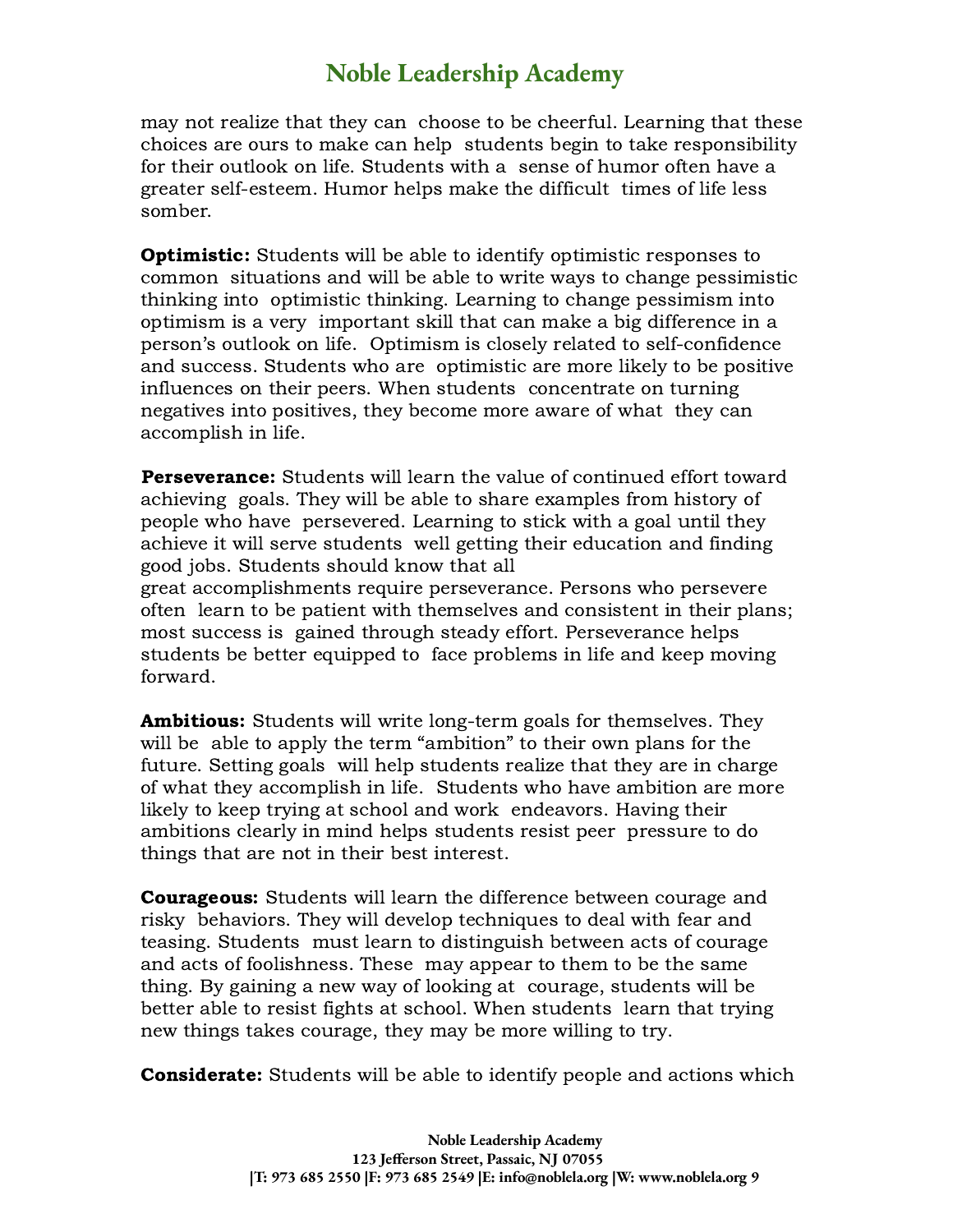are considerate and inconsiderate. They will demonstrate understanding of the term by using it appropriately in sentences and stories. Students will become more aware of the needs of persons around them and thereby less self-centered. By practicing simple courtesies such as helping someone with a heavy load or holding doors open, students gain self-respect and learn adult behaviors. Increased consideration by and among students fosters a less competitive and more cooperative learning environment.

Resourceful: Students will be able to identify resources that are available to help them get an education. They will also begin to think of multiple ways to solve problems and apply a systematic approach to problem solving. Students who are aware of resources available to them at school and in the community can use these resources to help accomplish their goals. Persons who know where to find assistance with problems are more likely to be optimistic and try to make their lives better. Resourceful students are more likely to reach the goals they set for themselves, both now and in the future.

**Loyal:** Students will understand the meaning of the word and be able to identify persons to whom they are loyal. They will also see that loyalty can be applied to oneself or one's goals. Developing a sense of personal loyalty fosters self respect and encourages students to persevere in reaching their goals. Loyalty can be used in a positive way, such as loyalty to a family or friends, or it can be used as a source of pressure, as in loyalty to a gang. Knowledge and understanding of the school symbol and school song can evoke feelings of loyalty and generate school spirit.

**Dependable:** Students will learn that doing what they say they will do is an important part of being an adult. They will demonstrate understanding of this term by turning in homework assignments on time and being prepared for class. Dependable persons are more likely to get and keep good jobs. Developing dependability will help students reach their long-term and short-term goals. Keeping appointments and commitments is important to success as an adult.

**Compassionate:** Students will learn to recognize the needs and feelings of others. They will understand that compassion also relates to the fate of animals. Compassionate students are less likely to be involved in gossip, name calling, and other unkind behaviors typical among peers at the middle school age. Compassionate people are more likely to be sensitive to the needs of elderly persons, people who are different from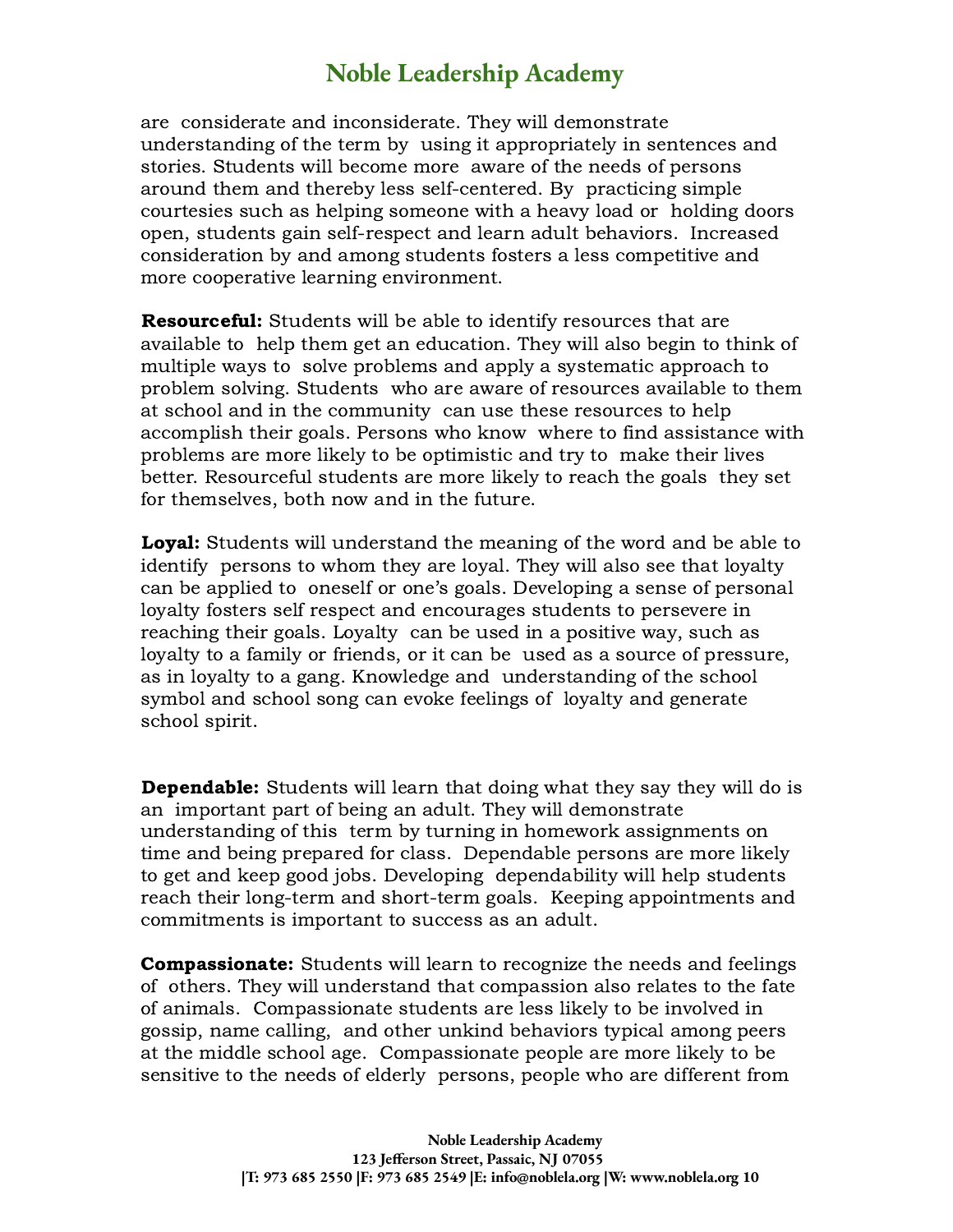them, and animals; they are less likely to engage in inhumane treatment.

**Citizenship:** Students will be able to identify national symbols and know how to act with respect to these symbols. They will be able to list duties and privileges of being a U.S. citizen. Good citizens know that the ability to vote is a privilege to be taken seriously. Good citizens are law-abiding.

Reliable: Students will be able to identify ways to be reliable and will exhibit reliability by preparing homework assignments on time. Reliable students become valuable employees because they know to be on time for work and to perform their jobs as expected. Developing reliability increases interdependence among family members and helps prepare students for eventual parenthood.

Economical: Students will understand the dollar value of their possessions and will develop a plan for managing their money. They will also develop an appreciation for the high cost of vandalism. Understanding the costs associated with simple things like dinner and housing will increase students' appreciation for getting a good job. Taking stock of one's possessions gives students a greater appreciation for how much they have. Awareness of money management is important for staying out of debt as an adult.

Empathetic: Students will become more alert to the needs of others around them and will identify ways to help others during times of trouble. Development of empathy for others will help students feel less isolated or misunderstood. Learning to view the world from another person's perspective will help students become less self-centered. Learning to feel and express empathy will encourage kindness and could reduce violence among teens.

**Joyful:** Students will be able to identify times in their lives when they have felt joyful. They will be able to identify things that help me be joyful. The ability to take responsibility for one's own happiness is an important skill that can make the difference between a life of misery or a life of happiness. Joyful persons are less likely to think of themselves as victims. Developing a capacity for joy is related to achievement in reaching life goals.

**Good Sport:** Students will be able to identify the conduct befitting a good sport. They will understand that being a good sport applies traits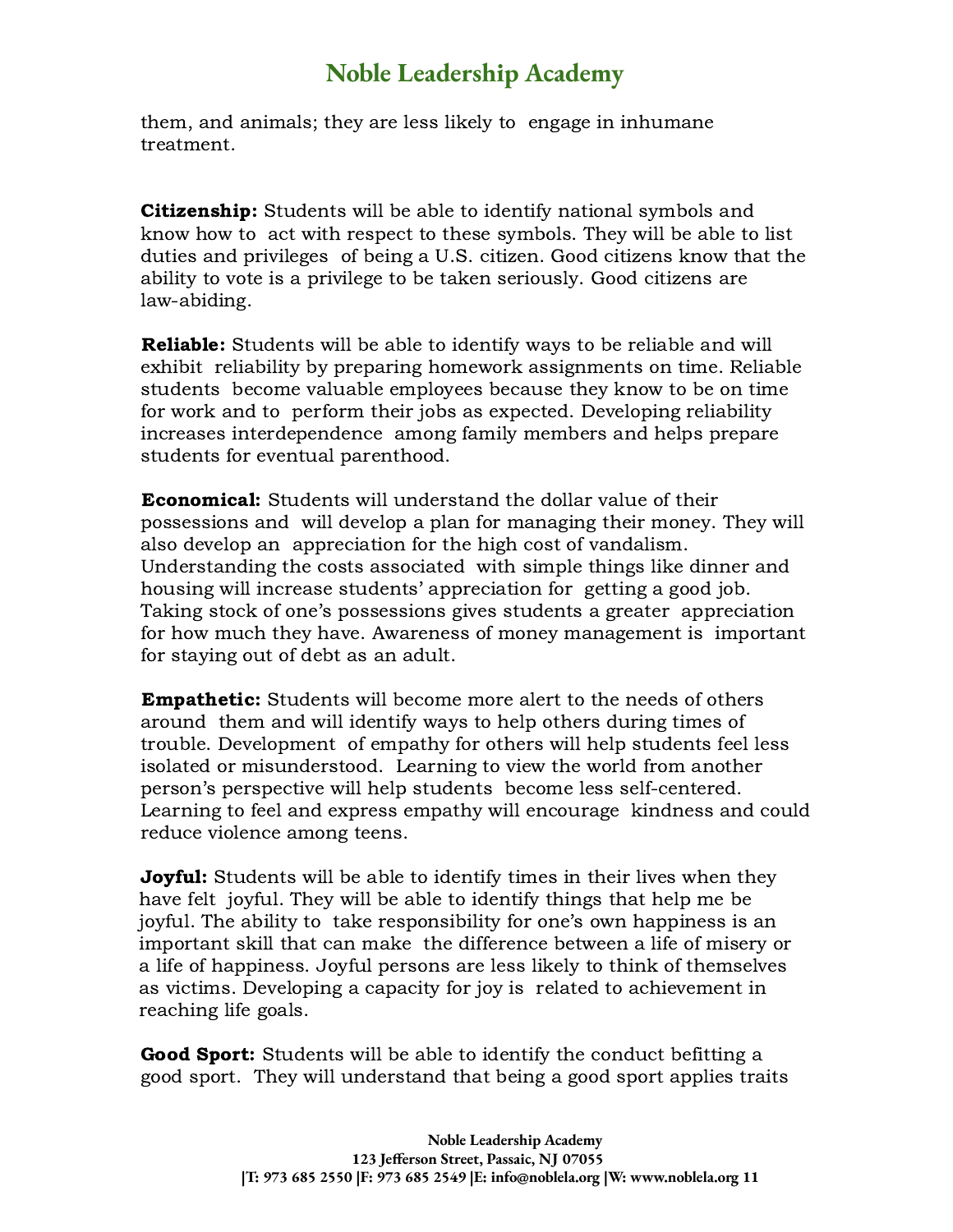they have already learned to the area of competitive games. Good sports are less likely to get into fights over games or team loyalties. Being able to win and lose with dignity is important to developing self-esteem. Being a "team player" is required in most business situations.

**Gracious:** Students will understand what it means to be gracious and will identify actions that demonstrate graciousness. A pleasant attitude is needed for success in many types of jobs. Developing a sense of graciousness encourages students to pay attention to how they present themselves in social situations.

**Trustworthy:** Students will be able to identify actions that demonstrate trustworthiness and recognize situations that test this trait. Trustworthiness is essential to maintaining long-term relationships. Employees who are trustworthy are more valuable to their employers and more likely to enjoy career success. Recognizing the trustworthiness of a person in their lives will help students appreciate those persons.

**Caring:** Students will be able to identify ways to express caring. They will understand that caring includes oneself. Being helpful and concerned about others helps build students' sense of self-worth and connectedness. Caring persons are less likely to tolerate violence against themselves, others, or property. Having concern for others helps students be less self-centered. Learning to care for themselves helps students become independent and responsible for their personal well-being.

**Polite:** Students will be able to perform simple courtesies, including introductions and taking of phone messages. They will understand good table manners. Persons who are polite are more valuable employees than impolite persons. Good phone and social skills help students feel less awkward interacting with adults who may visit or contact their home. By learning good manners, students have a smoother transition to the world of business.

**Cooperative:** Students will learn fundamental tools for aiding group dynamics and will work together on a cooperative project. The ability to work cooperatively is integral to family and job harmony. Cooperative projects encourage learning from one's peer group and develop appreciation for the contributions of others. Learning to compromise is an integral part of assuming adult responsibilities.

**Khashou:** Students will be able to develop the ability to concentrate in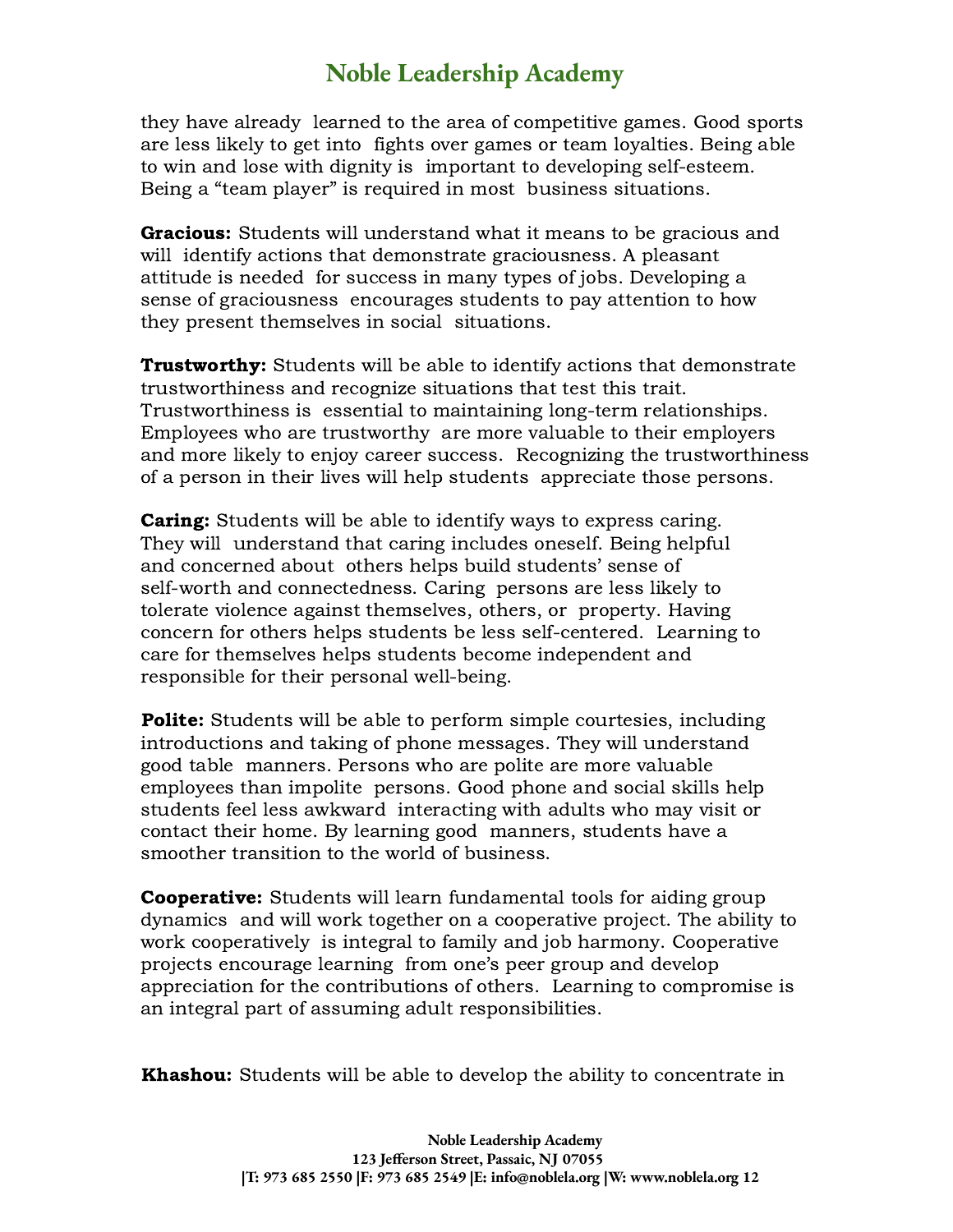their worshiping of Allah. A student with khashou embodies the essence of each act of worship with complete concentration and focus to seek pleasure of Allah.

Kasheya: Students will be able to have the fear and love of Allah. Students with Khasheya will mature in their actions to create a way of life that reflects their understanding that Allah's pleasure is our ultimate goal; that by consciously fearing Allah in each action they complete, their lives will reflect one in which Allah's love and pleasure is their ultimate goal each and every day.

**Taqwa:** Students will be able to establish a wall of actions that shield them from Allah's anger.

**Iman:** Students will be able to understand and more importantly internalize the fundamental concepts of Islam. A student with Iman liver his/her life implementing their religion in their daily lives incorporating what they have learned into real actions.

### Parental Responsibilities

The home and the community have a direct impact on the growth and advancement of each child. The home is the first socializing agent. Hence the family and parents have certain responsibilities and we expect that these responsibilities will be met.

- ❖ Be involved, be involved, be involved
- ❖ Teach your child to respect everyone
- ❖ Encourage your child to be kind and courteous
- ❖ Encourage your child to respect all the teachers and to obey the school rules
- ❖ Ensure that your child attends school regularly and punctually
- ❖ Make contact with the teachers through the proper procedure
- ❖ Schedule appointments with the teachers through the specified procedure to follow up and discuss your child's progress
- ❖ Meet your financial obligations to the school
- ❖ Volunteer your services in your fields of interest and for the benefit of the school
- ❖ Support the school and the events that it holds
- ❖ Ensure that your child wears the correct uniform each day
- ❖ Guide students in homework and projects without actually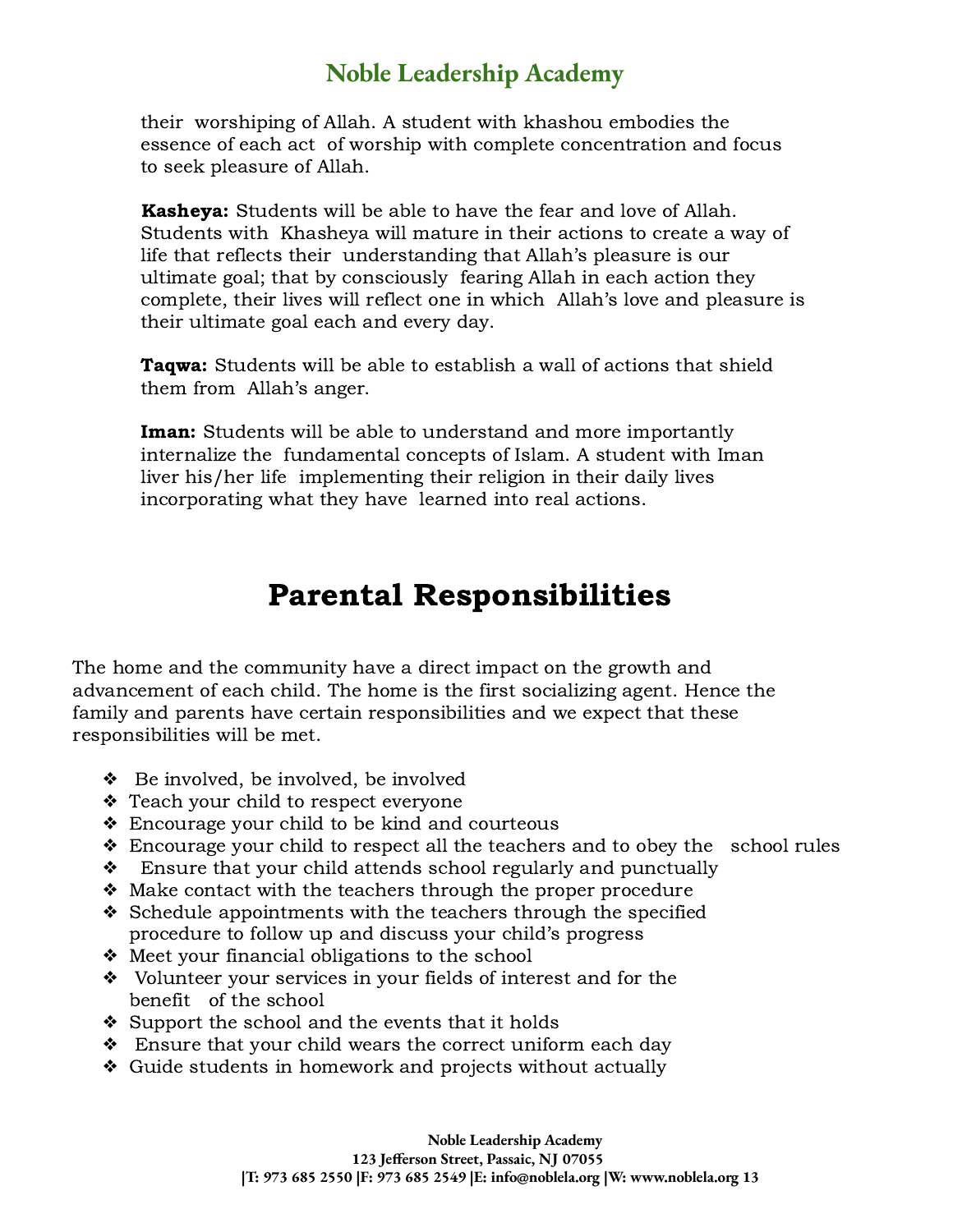completing it for them

❖ Review Quran and implement Islamic Studies principles that are taught in the school

### Student Responsibilities

### ❖ We take responsibility for learning:

- We arrive at school on time
- We have the materials we need for class
- We will be in class on time
- We demonstrate a serious and responsible attitude in our daily work • Homework is carefully and thoughtfully completed, and submitted on time

• We will raise our hands before speaking in class and will speak after permission from teacher

### ❖ We settle our differences in a peaceful manner:

- We respect other people's property and personal space
- We do not physically or verbally fight with other children
- We do not take anything that does not belong to us

### ❖ We follow directions of adults in charge, the first time it is given:

- We look at the speaker
	- We do not talk back to teachers or adults in charge
	- We will treat all the teachers and other students with respect

### ❖ We are considerate to the needs and feelings of others:

- We are silent during Salah time
- We use appropriate language at all times
- We do not bully or tease other children
- We are willing to help each other
- We are friendly and courteous
- We are expected to move safely through the school
- No playing around in the bathrooms or hallways
- No running in the lunchroom, hallways, or up and down the stairs

#### "Are those who know equal to those who do not know? Only the wise take heed." (The Qu'ran: 39.9)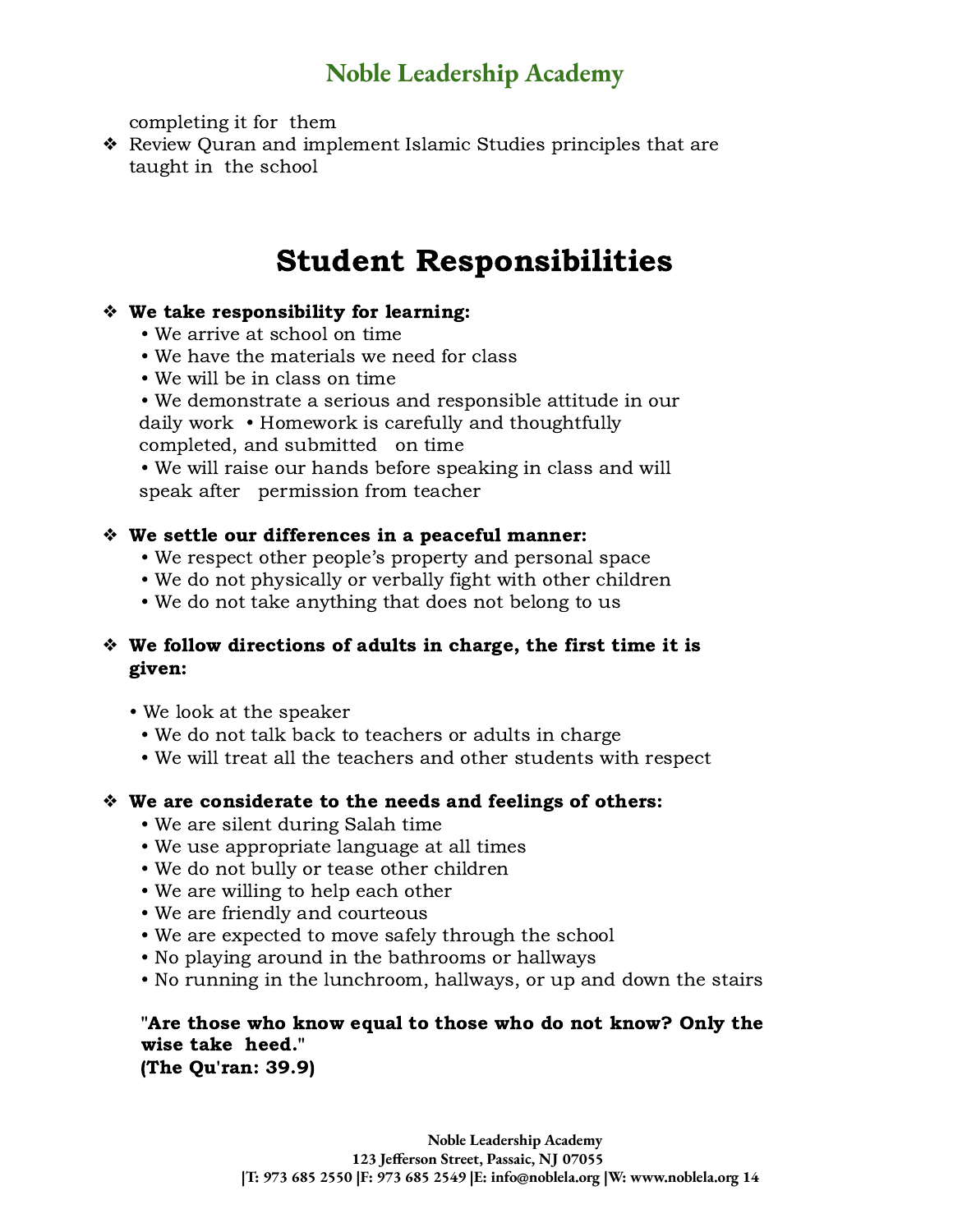#### ATTENDANCE PHILOSOPHY/SUPPORTING REGULATIONS

The administration and staff shall adhere to the New Jersey State Commissioner of Education's philosophy on attendance, which "requires pupil participation in all regularly scheduled classroom learning activities in each area of study in order for each pupil to receive the maximum benefits of a thorough educational program."

The New Jersey Statues Annotated (18-A; 38-26) reads, in part: "Such regular attendance shall be during all the days and hours that the schools are in session in the district."

#### ATTENDANCE POLICIES:

Our school policy states that, any student who misses more than 18 days of school will be retained in that grade; also according to our policy, every 6 tardies will be considered as one day absent.

All absences are considered unexcused until the Main Office receives required documentation. Only valid excuses are recognized as suitable reasons for a student's absence. At Noble Leadership Academy a valid excuse is one for personal illness, legal matters, a religious observance, or the death of an immediate family member. Verification should be submitted to the Main Office upon the student's return.

#### ABSENCE PROCEDURES:

On the day(s) of absence from school, a parent/guardian must call the Main Office before 10:00 AM to report the student as absent and give the following information: name, grade, reason for being absent, return phone number and the name of the person calling. Parents shall contact the school after 8:05am. In the event a student is absent and the parent has failed to contact the school, the school will then attempt to contact the parent. There must be a phone contact for every student! Note: If you would like to request your child's homework to be prepared you must call the office by 9:00am. Any student sent home by the nurse before 4th period of the school day will be marked absent for that day.

#### EXTENDED ABSENCE POLICY: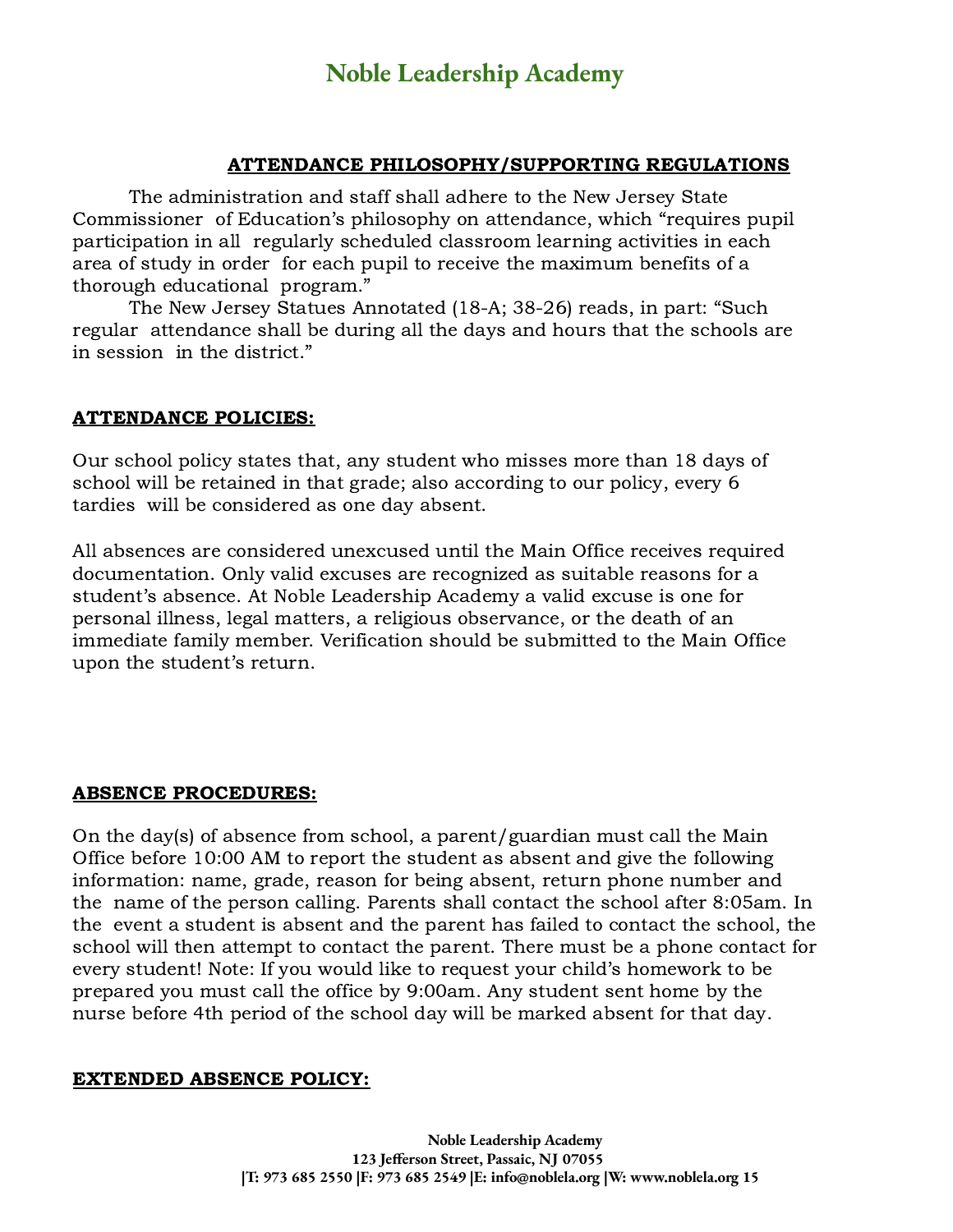Classroom participation is a key ingredient of the overall educational experience. Absenteeism for vacation purposes, other than the regular scheduled holiday breaks, creates a serious interruption to the student's education. Therefore, parents are strongly urged not to plan vacations while school is in session. In the event that a student needs to be excused, it is our policy that all tests and homework must be made up.

The individual teacher's discretion will determine how much the absence from class will count in the final evaluation of the grade. In such cases, parents must notify teachers and administrators in writing at least one month in advance of the extended absence. The teacher or the Main Office may extend time limit if truly extenuating circumstances are present. It is the student's responsibility to meet with teachers to determine what work needs to be made up.

Students with medical conditions that create attendance problems must submit a school-provided medical certification form completed by their physician, along with the current status for treatment as soon as they receive it.

#### MAKE-UP WORK

Students who are absent for any reason will be required to make up work missed in each class. This work should take approximately the same time as the time missed from class. All make-up work must be handed in before the end of the marking period. Only in extreme cases of prolonged absence will exceptions be made. It is the student's responsibility to obtain all make-up work from his/her teachers immediately upon his/her return to school.

On his/her return from an unexcused absence, the student will be required to hand in all assigned work.

Our school day for Prek-3 - 12th grade runs from 7:50am - 3:15pm. Lineup for student's 1st -12th grade will begin promptly in the cafeteria at 7:50am. It is very important for all students to attend morning line up and duaa. Preschool through Kindergarten students should report directly to their classrooms. Students who come in after 8:01am should report to the office for a late pass. All notices from the school will be sent via Jupiter and notices needing to be signed, must be printed and returned. Please make sure that the office has an updated email address for your family. Please make sure to check your email daily for any important notices that will be sent.

**BREAKFAST/LUNCH:** Breakfast & Lunch are sold every day to Preschool –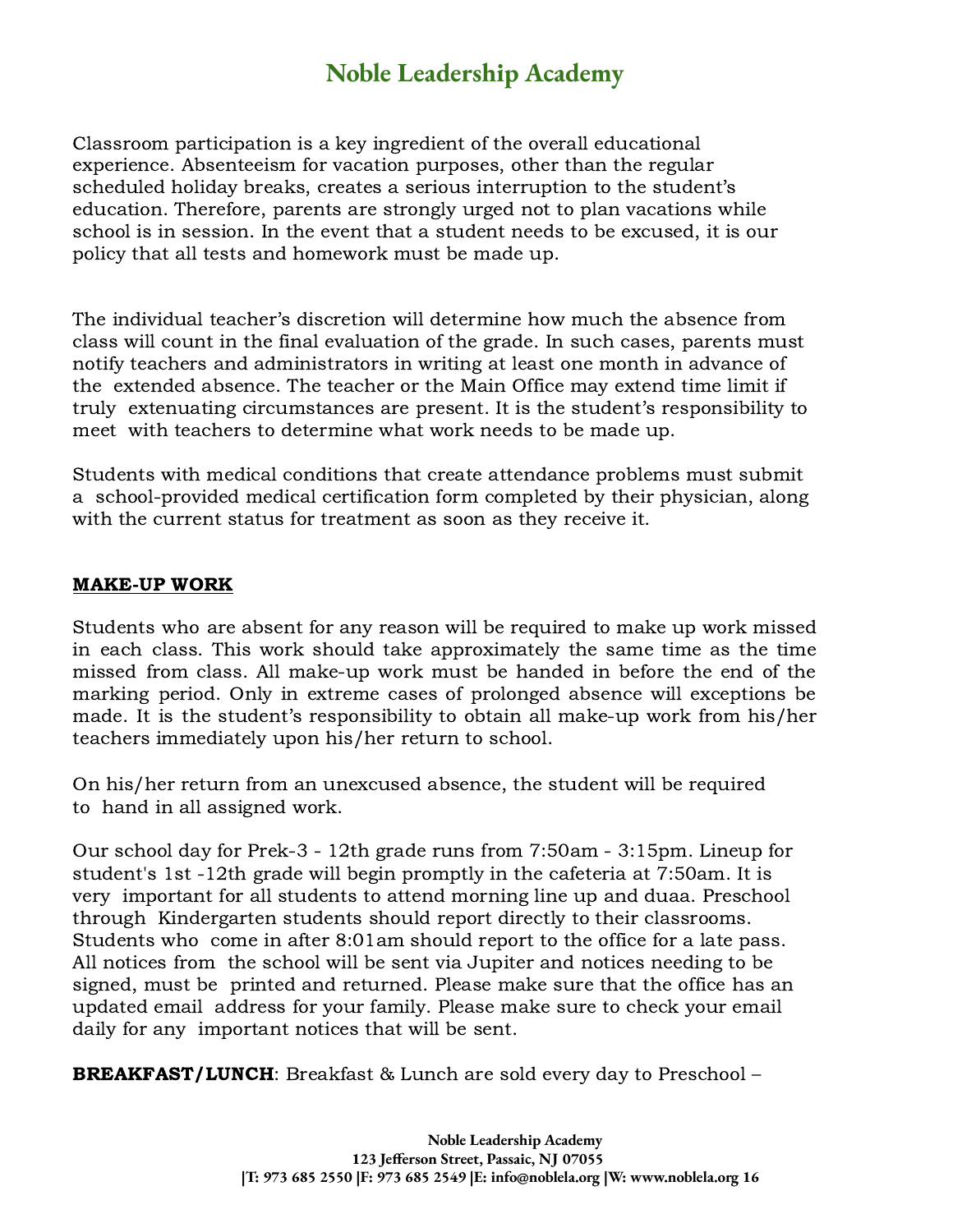12th students except on half days, 12pm dismissal. A menu will be emailed to you at the beginning of each month. Please download the attached menu.

**Transportation**: If you are interested in providing transportation for other Noble Leadership Academy students from your area or you need transportation, please place your name, phone number and town on a sheet of paper and we will hang it up on the office memo board.

**Morning Drop Off:** All students may enter the school from the parking lot entrance or the Jefferson Street entrance.

**Dismissal Time**: Students will be dismissed from the cafeteria. School doors will open at 3:15pm for the parents. All students in grades PreK3-5 $^{\rm th}$ Grade must be signed out prior to pickup.

### **●** STUDENT DROP-OFF AND PICK-UP

- **○** When dropping your child off to school and picking them up please be aware of the following: ONLY parents with parking passes can park inside the lot. Parents cannot stop anywhere other than the designated drop-off zones to let their children out of the car. Please do not idle or stay in the parking lot longer than the time it takes to let your child out of the car. The congestion becomes a safety hazard and creates delays for other parents and teachers trying to navigate the parking lot.
- **○** When dropping off at the curb, please pull as close to the curb as possible. If you plan on taking longer than **1min to park, please put on** your hazards to alert your fellow drivers.

Please only let children out of doors on the curbside of the street. ON DAYS WHEN THE MORNING WEATHER IS HAZARDOUS STUDENTS WILL NOT BE ALLOWED TO ENTER THROUGH THE FRONT DOOR. ENTRANCE IS ONLY PERMITTED THROUGH THE PARKING LOT ENTRANCE.

- **●** After School Late fee Policy
	- **○** LATE PICKUP POLICY
		- All children are expected to be picked up by a parent or authorized guardian no later than 3:30pm.
		- Parents arriving after 3:30pm will automatically be charged a late fee in the amount of \$10 per 15 minutes which should be paid to the supervising teacher upon **pickup.** If you have not made a payment, please do so immediately. If payment is not made, the late fee will be added to your next tuition invoice.
		- Only one charge is applied per family of multiple children for each day your child/children are picked up late.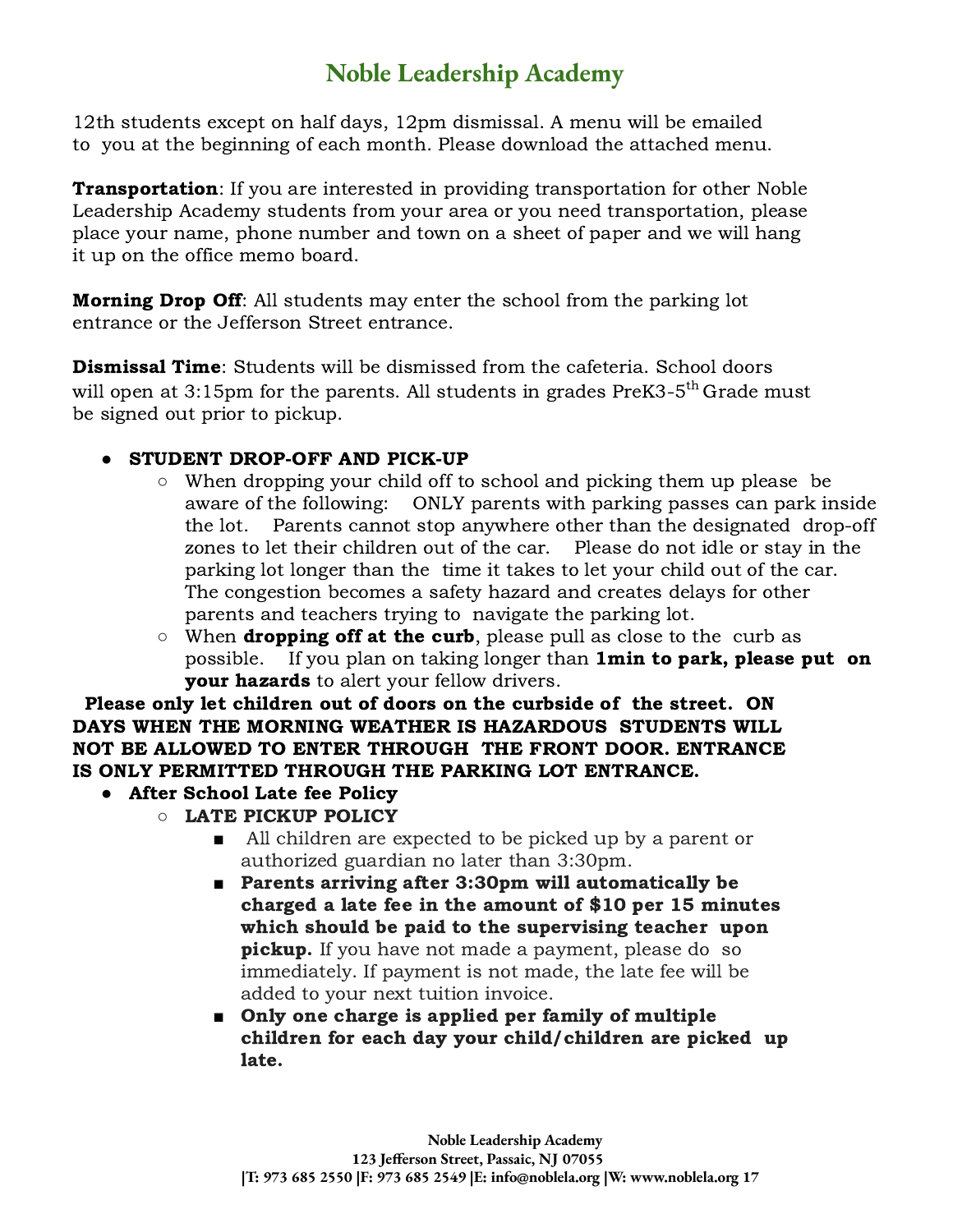#### STRANDED STUDENTS:

The first time a parent does not arrive at the school on time for student dismissal, the principal should advise the parent of their responsibility to be on time; and in addition, the procedures that are in place in the event of future repeated occurrences. There may be justifiable reasons why a parent arrived late. The principal, should these actions be taken in such circumstance, will give consideration to the time they arrived, and the impact their lateness had on personnel, in addition to the reason given. There should be limited justifiable reasons for a child to be forced to remain after the conclusion of the school day.

In the event of a second offense without justifiable reason or prior notification, the principal will request a parent conference to be conducted on the next school day. It is under the discretion of the principal to contact child services if this becomes an issue.

Please be aware that your child may in actuality be left in the building alone if a parent is constantly late. Noble Leadership Academy and Staff will not be responsible for any child left after 3:35pm.

#### TARDINESS POLICY:

A student is considered tardy when she or he comes into the classroom after 8:01am. Tardiness will be monitored by the classroom teacher. When a student is tardy for the second time in a nine week period, discipline measures can and will be taken to help correct the problem. Students are always admitted to class regardless of the time that they arrive. Students should note that tardiness to class is disruptive to the educational process and therefore infringes on the rights of other students. Students should not be sent to the office in cases of individual tardiness.

### Our policy states that every six days your child is late; it will be counted as one day absent.

#### PARENT MONITORING OF STUDENT GRADES:

All grading will be posted through Sycamore Grading systems for students in 1 st Grade-12 th Grade. As parents you can now access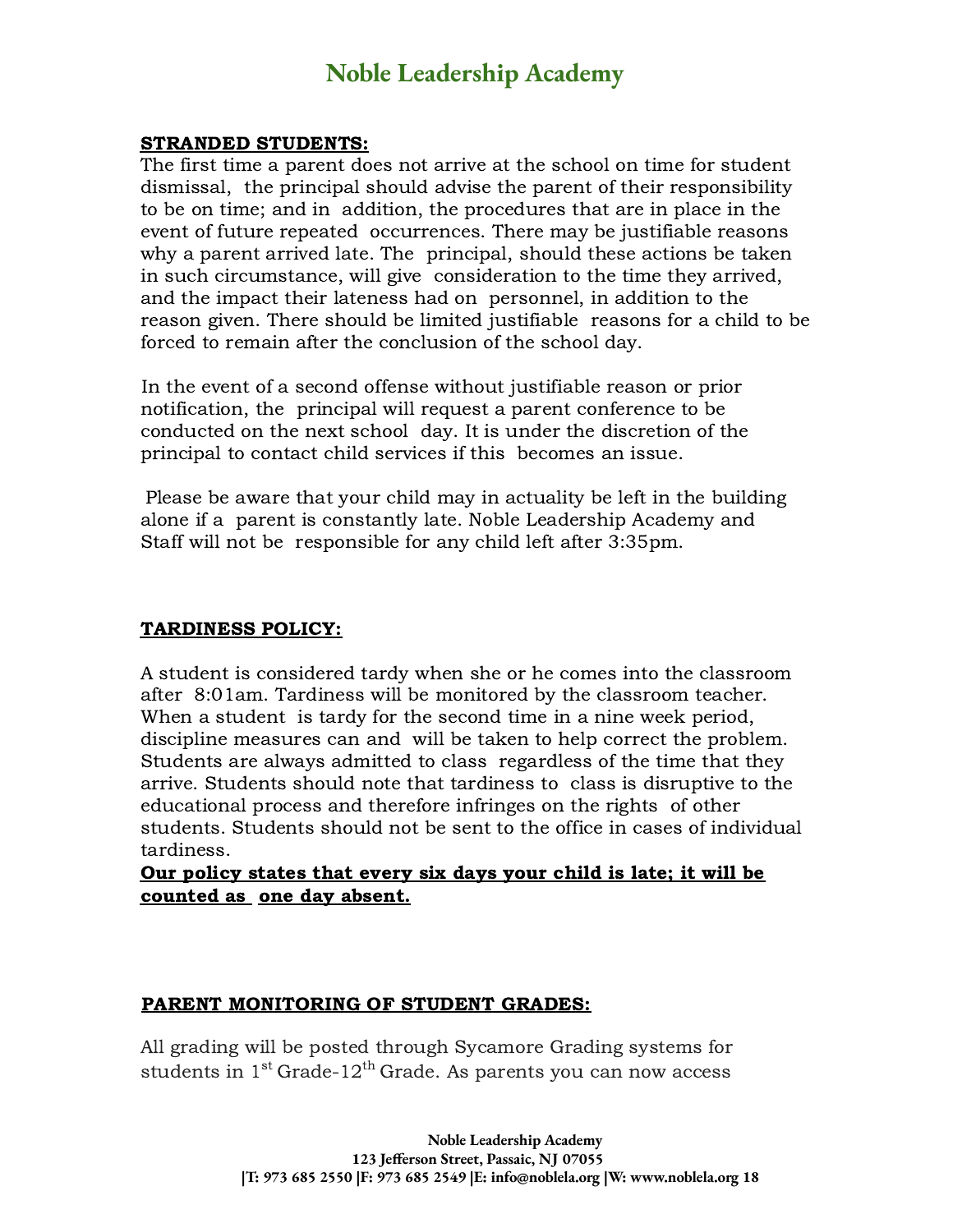your child's grades at anytime. Please begin to make it a habit to check it periodically. Everything from attendance, tardiness, missing homeworks, to class participation, tests, quizzes and behavior will be posted on Sycamore.

#### NUT FREE ZONE/FOOD ALLERGY AWARENESS

Nut allergies are very serious and can be life threatening. Students with these allergies can literally stop breathing in a matter of minutes due to ingestion or even inhalation. As a Noble community, we must take every precaution to make our school safe for all of our students. The entire Noble family must follow the strict guidelines of a "nut free facility"; that means absolutely no food or drinks should be sent to the school with any types of **nuts as ingredients.** It would be devastating to have a child become sick or even worse due to a nut allergic reaction.

#### GRADING SCALE:

For the 4th – 12th Grade **Principals List Honor Roll Merit Roll** 95.0 or Higher 90.0-94.9 87.5 to 89.9

For the 1st – 3rd Grade: Honor Roll Merit Roll 4.0 or more 3's and 4's 3.7 3's and 4's

Effort Award For  $1^{\rm st}$ -  $12^{\rm th}$ Grade Recommendation of at least four teachers

#### Report Card Grading System

#### KINDERGARTEN GRADING SCALE 1– Beginning 2 – Needs Improvement 3- Developing 4– Secure Please Note: Items left blank have not been assessed.

**HOMEWORK POLICY:** Noble Leadership Academy considers homework to be an integral part of the curriculum framework. Developed for student completion by professional teachers, homework unites the community in a cooperative daily follow-through to enhance the education of all its students. Its intent is to nurture all students to become independent, self-motivated students. As review, reinforcement and extension of meaningful daily classroom efforts, homework encourages students to develop critical thinking skills, workplace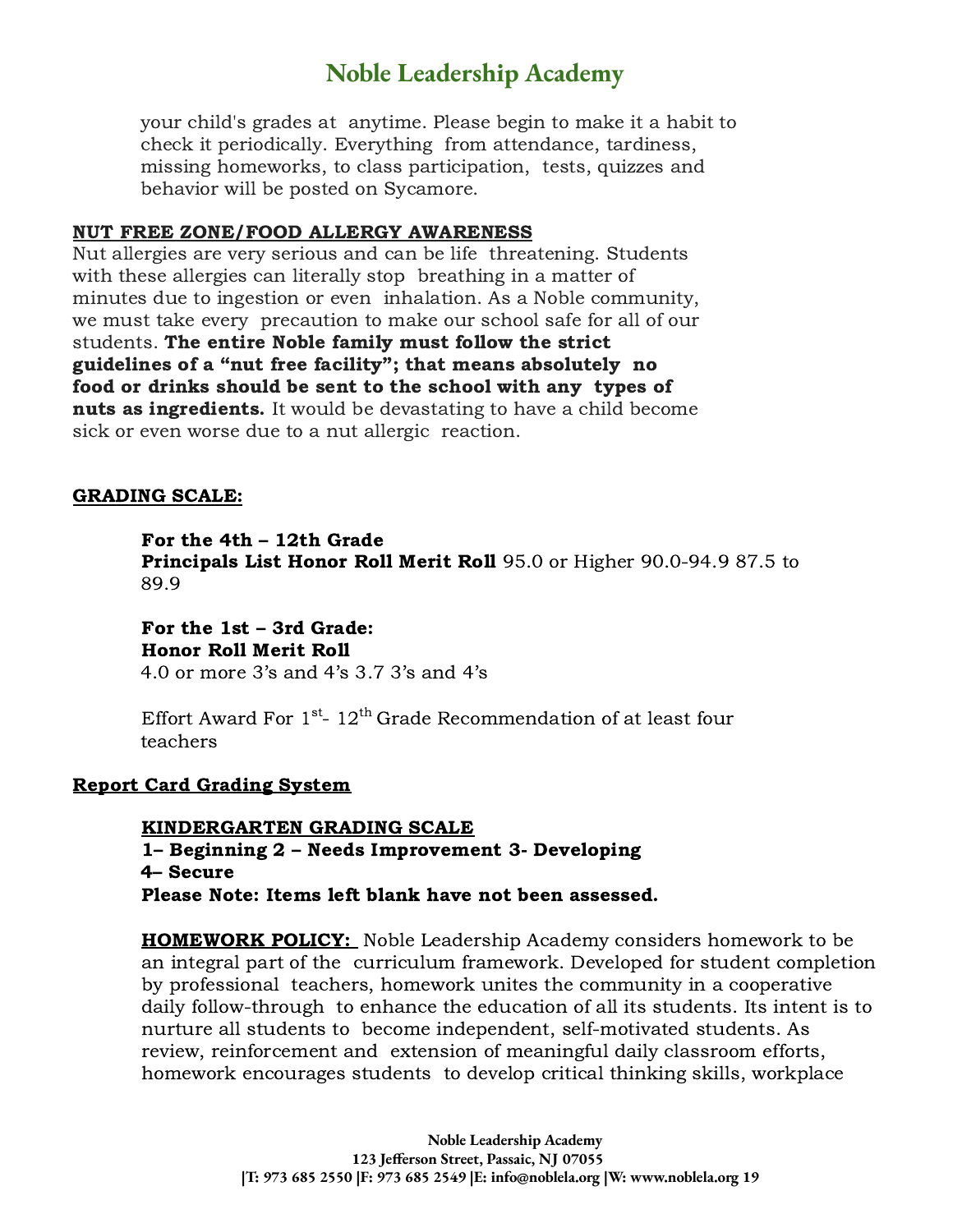readiness and positive self-images. It also provides teachers with vital data to assess student mastery of subject matter and drives instruction. The number, frequency and degree of difficulty of assignments are based on the teacher's discretion. Assignments should also take into account other activities that make a legitimate claim on the student's time. Homework, however, should take precedence over non-school, non-academic activities.

#### Homework Guidelines:

Every teacher knows that effective classroom participation and learning by students is a result of clear motivation and interest in the subject. One method of assisting with motivation and learning is through the assignment of homework and/or reinforcement exercises that either prepare students for new work or reinforce skills already acquired. At NLA School, homework is assigned on a regular and systematic basis. Homework is a valuable part of your educational process and considered part of your grade. It is the policy at NLA School that homework will be given but it has to be carefully balanced. Teachers will assign both long and short-term activities. Homework has as its goals the development of skills, the reinforcement of previously mastered material, or enrichment experience. The length and format of homework assignments will vary according to the subject. Homework grades will be factored into a student's quarterly average. Homework is a necessary part of each student's educational program. Homework reinforces skills taught in the classroom, increases the developing good work habits, offers opportunities for students to learn to budget their time wisely, and provides opportunity for parent involvement and responsibility.

#### Ideas for helping your child

- 1. Provide your child with suitable study conditions (well-lit desk or table, books, supplies).
- 2. Reserve a time for homework, and firmly adhere to a daily schedule. Show an interest in what your child is doing, but do not do the work for him/her.
- 3. Set a good example for your child.
- 4. Limit the amount of time your child watches television.
- 5. Make reading at least 20 minutes a day a habit! (For the entire family). Choose good books, and keep books handy.
- 6. Encourage and expect your child to do his/her best.
- 7. Check that all assignments are done neatly and on time.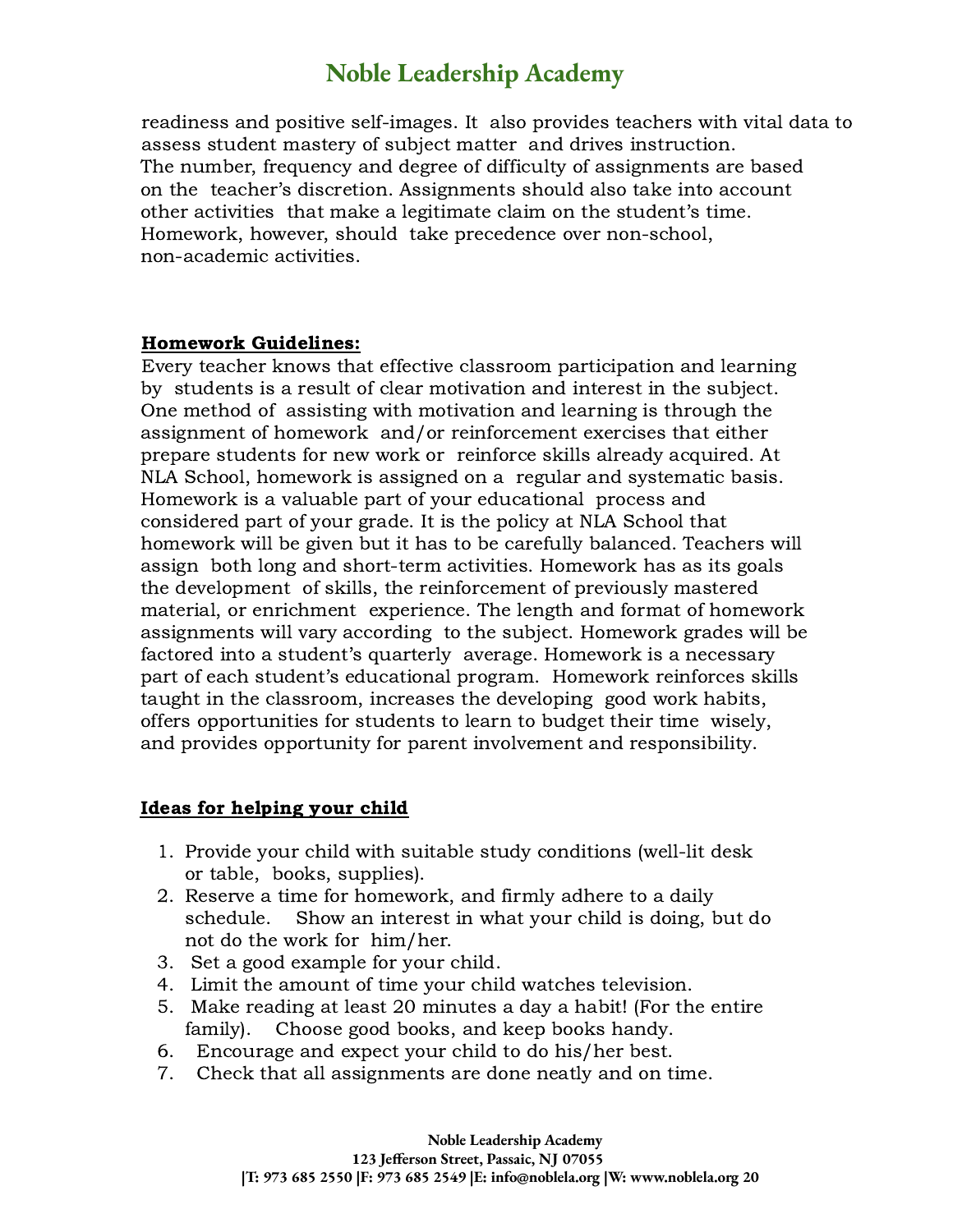8. Review with them for all tests and quizzes.

#### Daily Homework Schedule

Maximum KG 45 min total for all subjects Grade 1 45 min total for all subjects Grade 2 50 min total for all subjects Grade 3 60 min total for all subjects Grade 4 25- 35 min per major subject Grade 5 25- 35 min per major subject Grade 6 25- 35 min per major subject Grade 7 25- 35 min per major subject Grade 8-  $12^{th}$  30-40 min per major subject

#### **Textbooks**

NLA furnishes textbooks and instructional materials that remain school property. Parents will be required to reimburse the school for lost or damaged books, before new books are issued.

#### Lockers

Each  $4^{\text{th}}$ -12<sup>th</sup> grade student has the opportunity to rent a locker for the duration of their years at NLA. The locker is used for the storage of books and equipment. It is the student's responsibility to see that his/her locker is kept locked and in order at all times. Since lockers are a permanent part of the building, students are expected to keep them in good condition. The school does not accept responsibility for any personal property, including books, which are left in an unlocked locker.

#### SUMMER WORK:

Students who are in the danger of failing the year are required to complete all assigned summer work.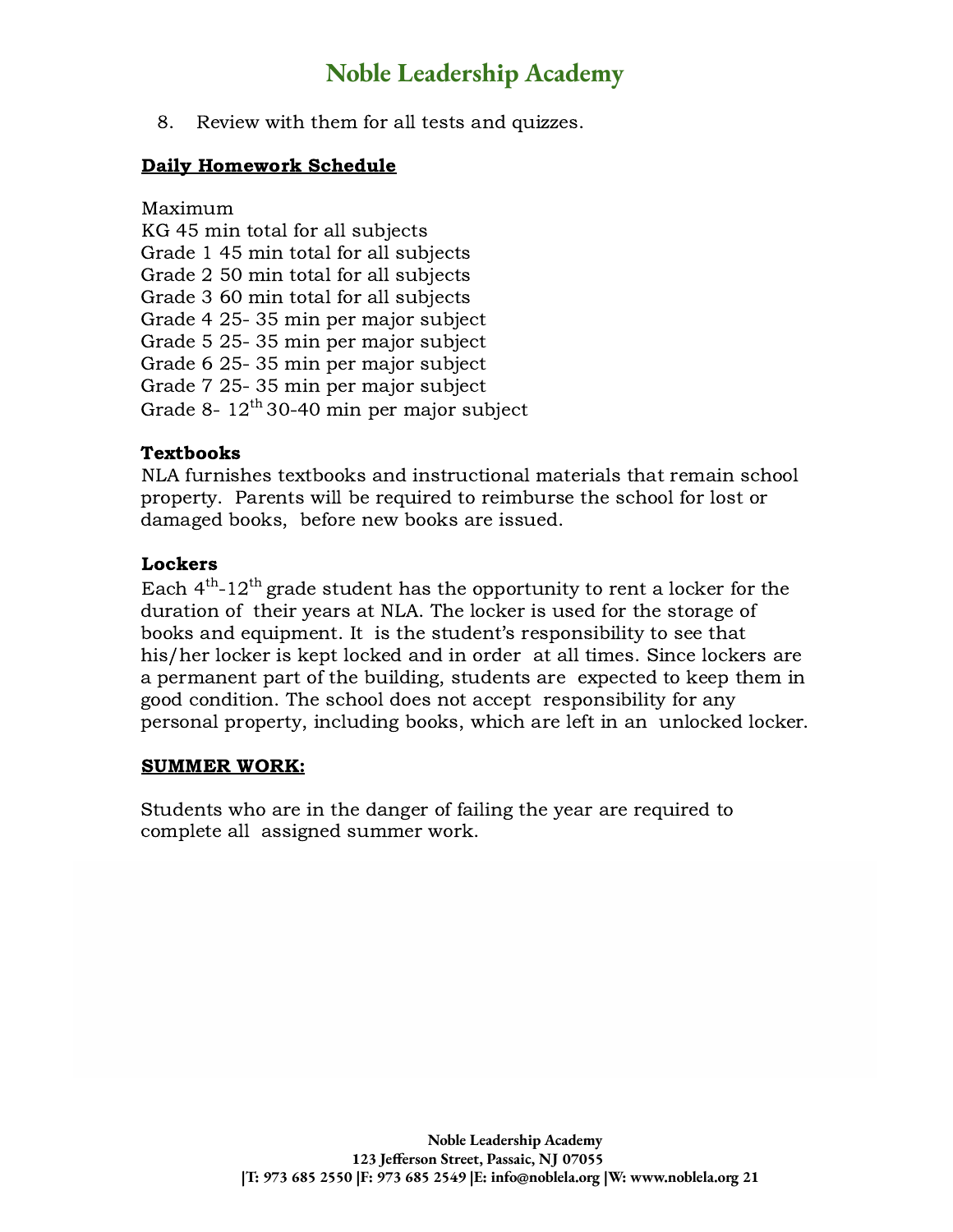### Code of Conduct & Discipline Code

As a private educational institution, Noble Leadership Academy is interested in and concerned with the total development of the individual, including the development of social responsibility and good citizenship. It is recognized, however, that occasionally a student or students will violate the rules and regulations of the institution and that disciplinary action will be needed. Reasonable efforts are made to foster the personal and social development of those students who are held accountable for violations of the Code of Conduct.

Noble Leadership Academy does not list every intervention that may be appropriate for correcting student behavior. For behaviors causing minor disruptions to the educational process, NLA will utilize researched-based interventions in the educational environment before removing the student from class or school. This is not intended to address the entire spectrum of student misbehavior that may occur at school or on school property. Instead, NLA outlines a range of appropriate responses for certain inappropriate behaviors.

Noble Leadership Academy retains the discretion to address student misconduct that is not specifically included in the discipline code. Poor academic achievement is not an act of misconduct, and NLA will not discipline students for poor academic progress or failure to complete assignments. Instead, struggling students will be supported with various academic or behavioral interventions that target specific skills needed to improve performance.

Noble Leadership Academy applies the discipline code of conduct to actions of students during school hours, before and after school, while on school property, while traveling during school activities/trips, at all school-sponsored events, and while using any computer, Information Technology Device, or social networking website. Students may also be subject to discipline for inappropriate behaviors that occur either off campus or during non-school hours, including actions that involve the use of any computer, Information Technology Device or social networking website, when the misconduct disrupts or may disrupt the orderly educational process at NLA and transgresses the mission of the school.

Noble Leadership Academy provides a variety of interventions and consequences to address student misconduct that range from the least severe – intended to be instructive and corrective – to expulsion. NLA intends that instructive and corrective consequences are implemented for initial incidents of misconduct through the Behavior Incident Report, and more severe consequences utilized only for more serious infractions which include repeated offenses and/or incidents that seriously disrupt the educational process. Before any intervention or consequence is issued, NLA will consider options that reduce lost instructional time for the student while also maintaining a safe, civil and respectful learning environment for the entire NLA community. NLA staff shall also consider all mitigating circumstances and shall ensure that the student receives the attention that the situation warrants.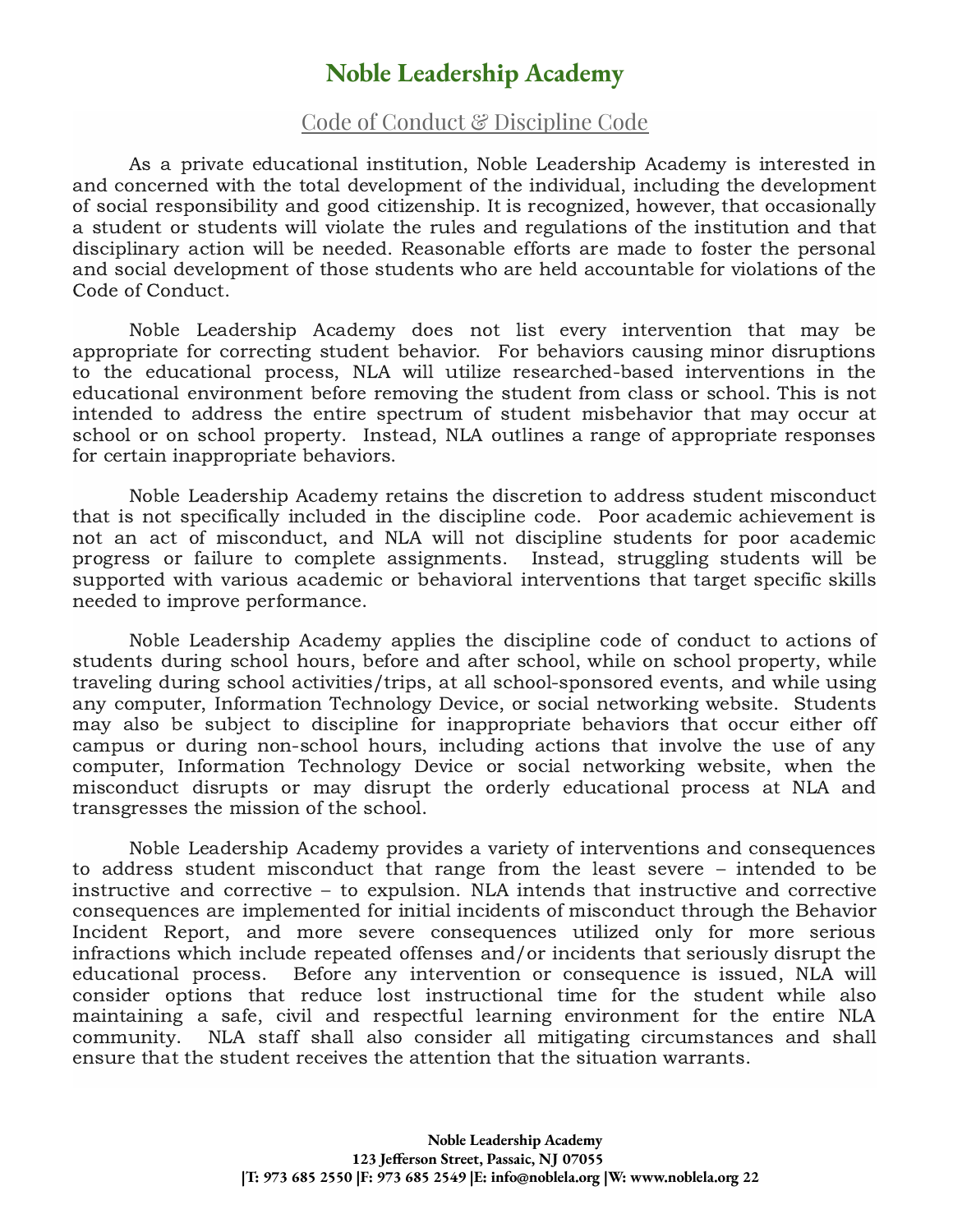Mitigating circumstances include, but are not limited to, the following factors. Please note that appropriate consequences will only be decided by NLA staff and administration

- The student's age, health, maturity, and academic placement;
- The student's prior conduct and record of behavior;
- The student's willingness to acknowledge misconduct;
- The level of parent/guardian cooperation and/or involvement;
- The student's willingness to make restitution;
- The seriousness of the offense.

Students who are suspended or expelled from school may not participate in extracurricular activities or school-sponsored events during the period of the suspension or expulsion. However, students on suspension during the administration of standardized assessments shall be provided an opportunity to enter the school for the purpose of taking the test and may be allowed to participate in related test preparation activities upon the discretion of the administration.

In the case where the parent is an NLA staff member, the involvement of the staff member in implementing the discipline code will not be allowed.

#### Age Appropriate Discipline

Noble Leadership Academy recognizes that students of different grades and ages are at different developmental and cognitive levels, thus their behavior will be different and may call for different responses. In determining the appropriate level of interventions and consequences, in addition to mitigating circumstances NLA staff will consider the grade level and age of the student. This approach may result in a less severe intervention and consequence for a lower grade or younger student as compared to a higher grade or older student.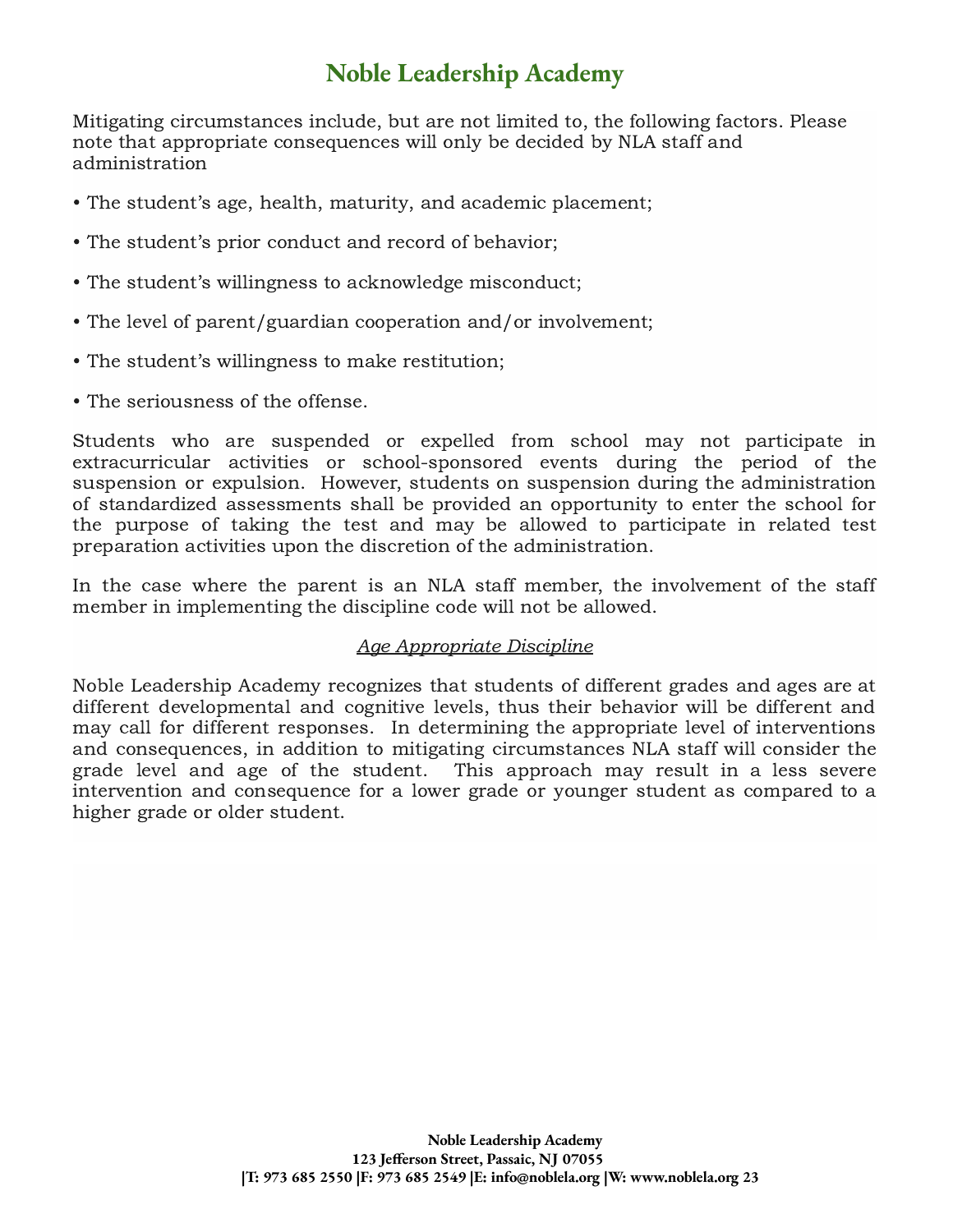### INFRACTIONS & CONSEQUENCES

"When you choose your behavior, you choose the consequence."

### LEVEL 1 INFRACTIONS: (self-directed minor inappropriate behaviors)

- 1. Running/screaming in the hallway, classroom or in the cafeteria.
- 2. Chewing gum.
- 3. Wearing incorrect clothing and/or uniform: see complete uniform policy for details.
- 4. Wearing Makeup or Nail Polish
- 5. Wearing hijab incorrectly: Hijab must be secured on head, all hair, neck and ears covered.
- 6. Selling or advertising any object(s) on school grounds not authorized by office administration.
- 7. Using cell phones without supervision or permission.
- 8. Sleeping during class
- 9. Unexcused absence/Tardiness from class (between 1-5 minutes).

### LEVEL 1 CONSEOUENCES: (for minor inappropriate behavior)

- 1. Issue verbal warning.
- 2. Issue written warning on Sycamore. (Alert parents)
- 3. Issue second written warning on Sycamore (One member of discipline team will call for Parent Conference and warn that one more incident will result in Suspension)
- 4. Issue third written warning on Sycamore. Student is **suspended** for one day.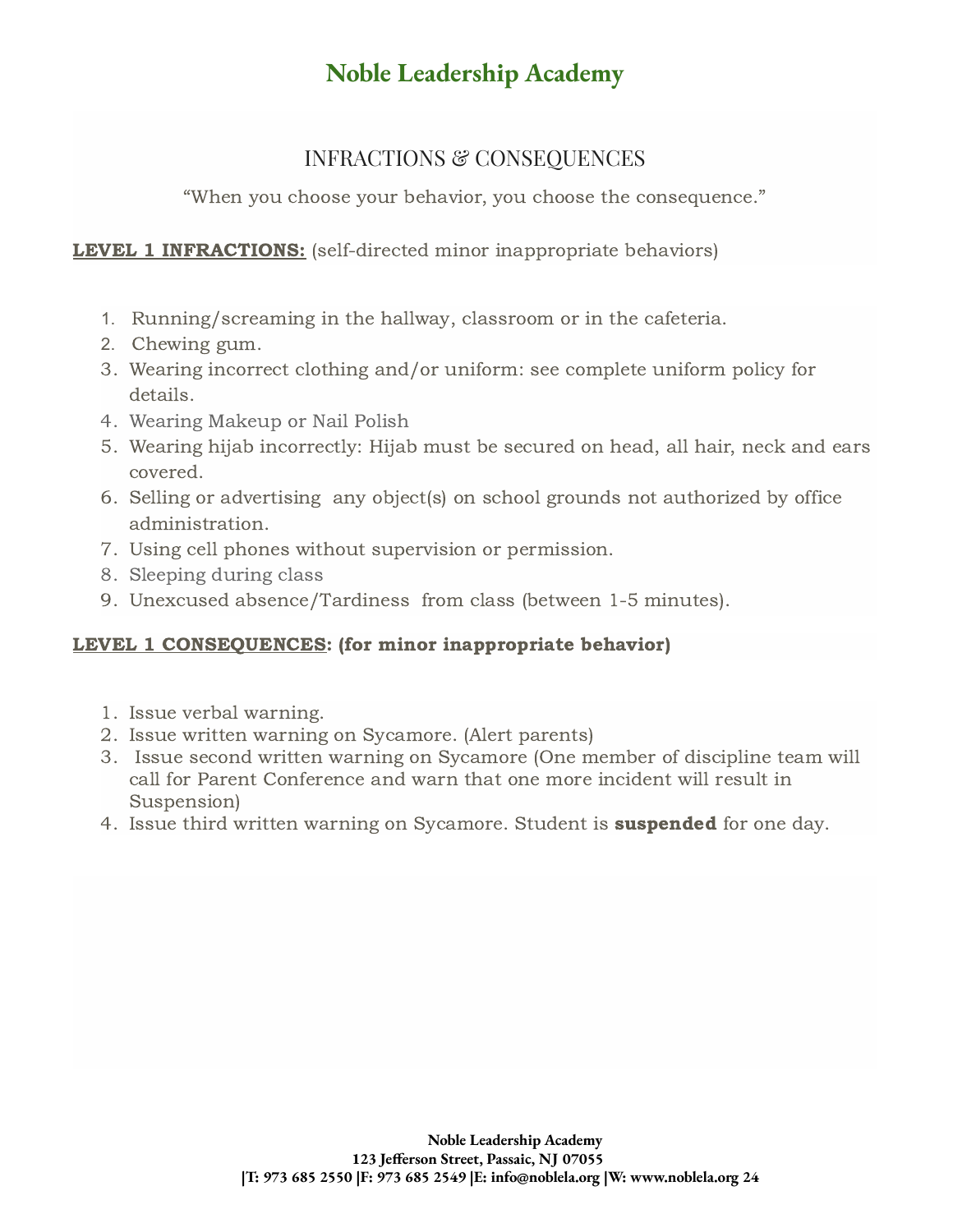**LEVEL 2 INFRACTIONS:** (socially inappropriate behavior directed toward policies, others and/or property)

- 1. Any of the Level 1 behaviors after a verbal warning.
- 2. Verbal fighting.
- 3. Cursing (Arabic or cursing substitute; abbreviating the word or using the first letter; or abbreviating)
- 4. Disrespect towards the staff members in any way; back talk, walking away, refusing to follow rules.
- 5. Damaging school property (consequence level depends on the damage level).
- 6. Failure to report to assigned places, such as classroom, salah, lunchroom, or assembly (any time over 6 minutes)
- 7. Possession of matches or lighters.
- 8. Speaking during a fire drill or lockdown drill
- 9. Lying to, giving false information to, and/or misleading school personnel.
- 10. Engaging in intimidation towards a student or staff member.
- 11. Engaging in or causing disruptive behavior during class, a school activity or on the school bus during a trip.
- 12. Knowingly cheating or deliberately assuming other person's homework as your own. You will also get a zero on the assignment.
- 13. Bringing unauthorized visitors to school or allowing unauthorized visitors to enter school.
- 14. Progressive Disruption Infractions—A progressive disruption infraction is defined as a student whose behavior, either physical or verbal, inhibits the learning process. Disruptive behavior will not be condoned in the classroom, recess, or common areas.

### **LEVEL 2 CONSEQUENCES:** (for socially inappropriate behavior

directed toward others and/or property)

- 1. Written warning issued on Sycamore. Parent is contacted
- 2. Written warning is issued, Parent Conference scheduled with Discipline team. (Student may be included in this conference)
- 3. Written warning is issued and the student is **suspended** for an appropriate number of days to be decided by the discipline team.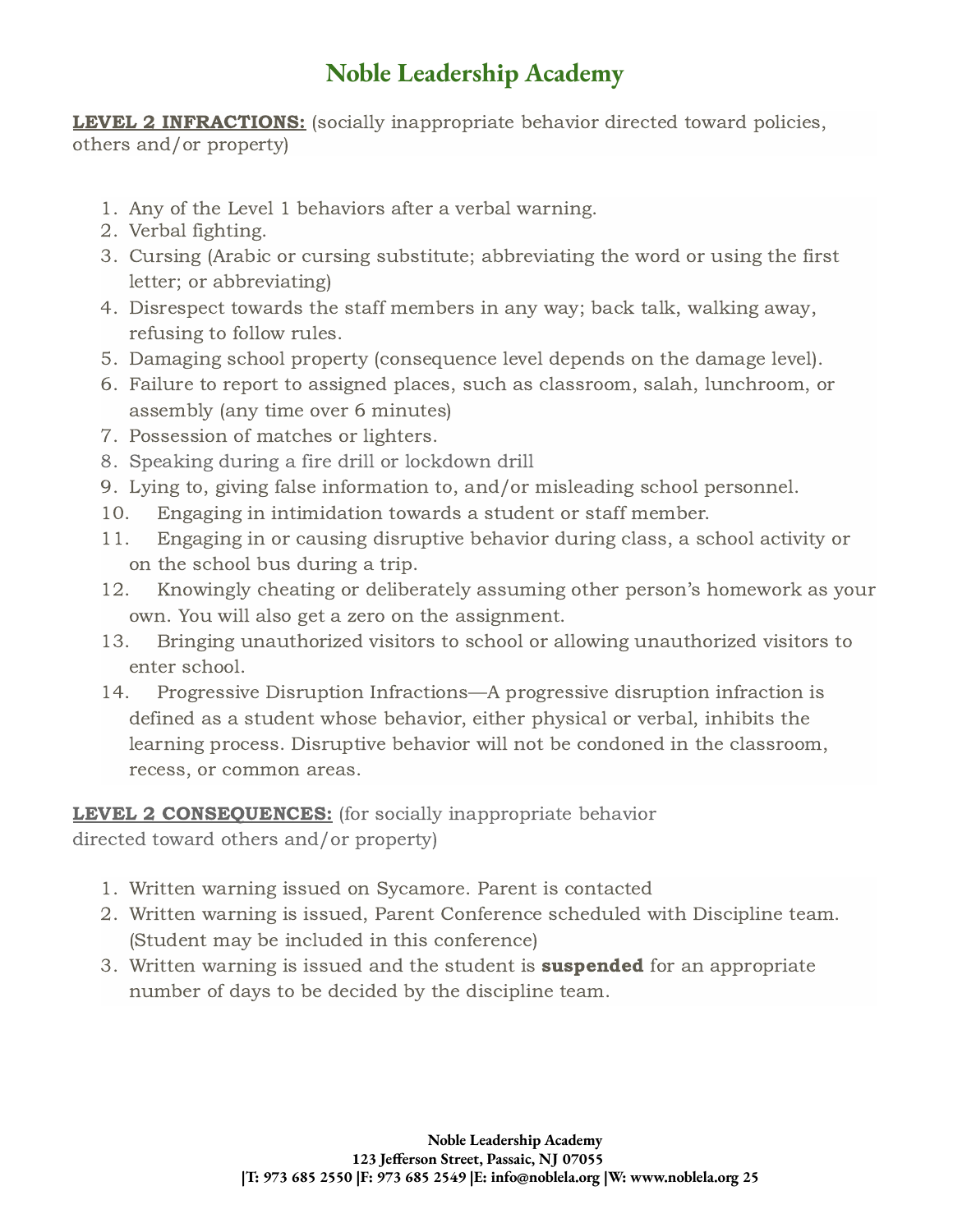\*\* Level 2 infractions that result in a suspension will have the following rule applied: Suspension will be stricken from student record if he/she does not have a repeat suspension for the rest of the school year.

**LEVEL 3 INFRACTIONS:** (defiance and/or aggressive behavior directed toward self, others, and/or property)

- 1. Continuation of any level 2 behaviors.
- 2. Using slurs, inappropriate language or gestures based upon actual or perceived race, ethnicity, color, national origin, citizenship/immigration status, weight, religion, gender, or disability.
- 3. Physical assault the student is a danger to him/herself or others.
- 4. Physical fight including: Shoving, pushing, or engaging in other similar physical behavior towards students or school personnel (e.g., horseplay or pushing past another person), or throwing an object (e.g., chalk)
- 5. Spitting at another student.
- 6. Destruction of personal or school property.
- 7. Overt defiance and/or insubordinate behavior- direct and/or immediate refusal to comply with a member of the staff or adult authority.
- 8. Fire alarm pulled with no valid reason.
- 9. Leaving or cutting class without permission of supervising school personnel.
- 10. Leaving school premises without permission of supervising school personnel.
- 11. Knowingly taking or possessing property belonging to another without authorization.
- 12. Knowingly cheating (giving or accepting answers, allowing others to view your answers) on an assessment of any kind. You will also receive a zero on the assessment.
- 13. Smoking on or around school property, during lunch when signed out, during a school trip or during school day.
- 14. Any behavior deemed by a supervisor to be at this level.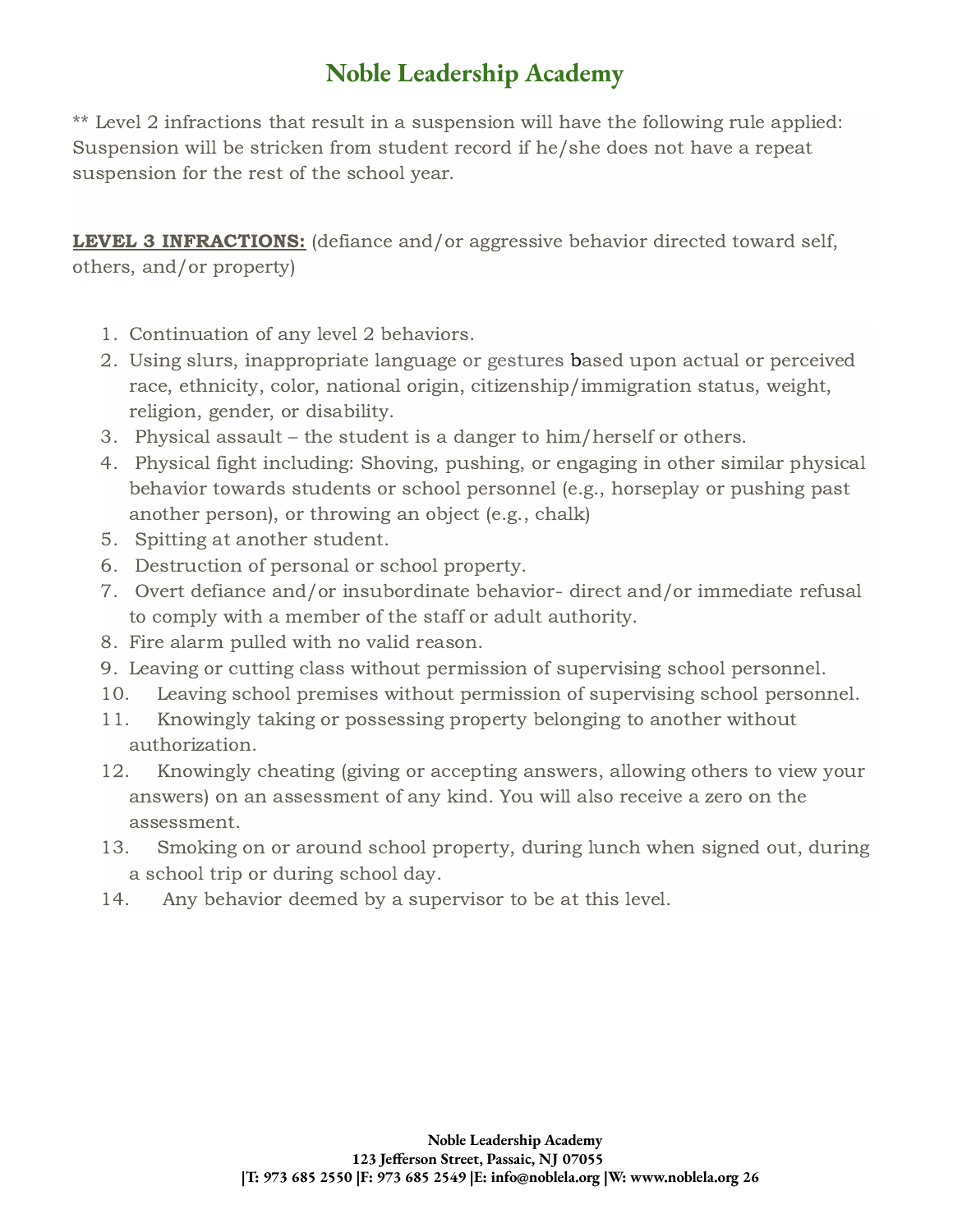**LEVEL 3 CONSEQUENCES:** (defiance and/or aggressive behavior directed toward self, others, and/or property

1. The Discipline Team will investigate and students will be suspended. Team will review the incident and determine an appropriate number of suspension days based on the circumstance and severity of the infraction.

\*\* Level 3 infractions that result in a suspension will have the following rule applied: Suspension may be stricken from student record if he/she serves 6 volunteer hours in a place, time and with an organization of the schools choosing and/or approval.

**LEVEL 4 INFRACTIONS:** (behavior that is unsafe or a threat to the well-being of students/staff/organization)

Any behavior listed under Level 4 Infractions, whether committed in school or not, done at any time during the year, or in any place, may result in expulsion from Noble Leadership Academy.

- 1. Sexual or inappropriate actions or comments (engaging in inappropriate physical contact or touching someone in a private part of the body).
- 2. Exposing private parts.
- 3. Tampering with, changing, or altering a record or document of a school by any method, including, but not limited to, computer access or other electronic means.
- 4. Engaging in vandalism, graffiti or other intentional damage to school property or property belonging to staff, students or others.
- 5. Engaging in illegal acts, including but not limited to drinking, taking or distributing tobacco products, drugs, paraphernalia, etc, theft, vandalism.
- 6. Posting or distributing libelous material or literature that defames staff, student or any member of the Noble community.
- 7. Posting or distributing, (via email, Facebook, Twitter, Pinterest, google groups and any other social network), displaying, or sharing literature or material containing a threat of violence, injury or harm, or depicting violent actions against or obscene, vulgar or lewd pictures of students or staff.
- 8. Engaging in an act of coercion or threatening violence, injury or harm to another or others.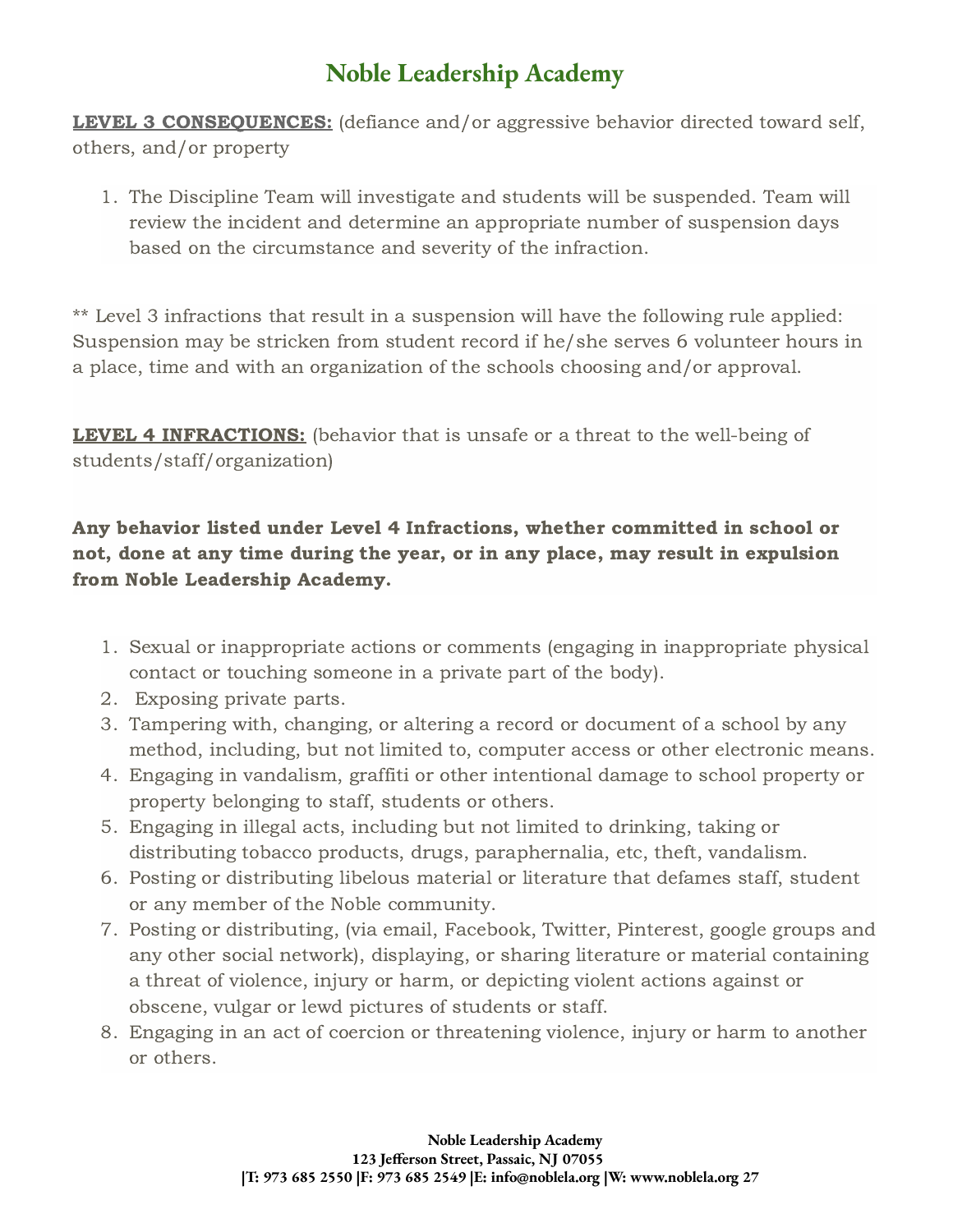- 9. Engaging in intimidating behavior, including bullying threatening, stalking or seeking to coerce or compel a student or staff member to do something; engaging in verbal or physical conduct that threatens another with harm; taunting and/or intimidation including through the use of epithets or slurs involving actual or perceived race, ethnicity, color, national origin, citizenship/immigration status, weight, religion, religious practices, gender, or disability.
- 10. Making sexually suggestive comments, innuendoes, propositions or similar remarks, or engaging in nonverbal or physical conduct of a sexual nature (e.g. touching, patting, pinching, lewd or indecent public behavior, or sending or posting sexually suggestive messages or images).
- 11. Causing a serious injury by either recklessly engaging in behavior, and/or using an object that appears capable of causing physical injury (e.g., lighter, belt buckle, umbrella, or laser pointer).
- 12. Using force against, or inflicting or attempting to inflict serious injury against school personnel or school safety agents.
- 13. Using extreme force against or inflicting or attempting to inflict serious injury upon students or others.
- 14. Planning, instigating, or participating with another or others, in an incident of group violence.
- 15. Engaging in threatening, dangerous or violent behavior.

**LEVEL 4 CONSEQUENCES:** (behavior that is unsafe or a threat to the well-being of students/staff/organization)

- 1. Student(s) involved in Level 4 infraction will be suspended from school immediately, pending school investigation.
- 2. All level 4 infractions may result in an **expulsion** from the school. The Discipline Team will investigate the circumstance and severity of the incident and infraction. The Discipline Team will recommend an appropriate consequence to the School Board. Upon board approval, consequence will be administered.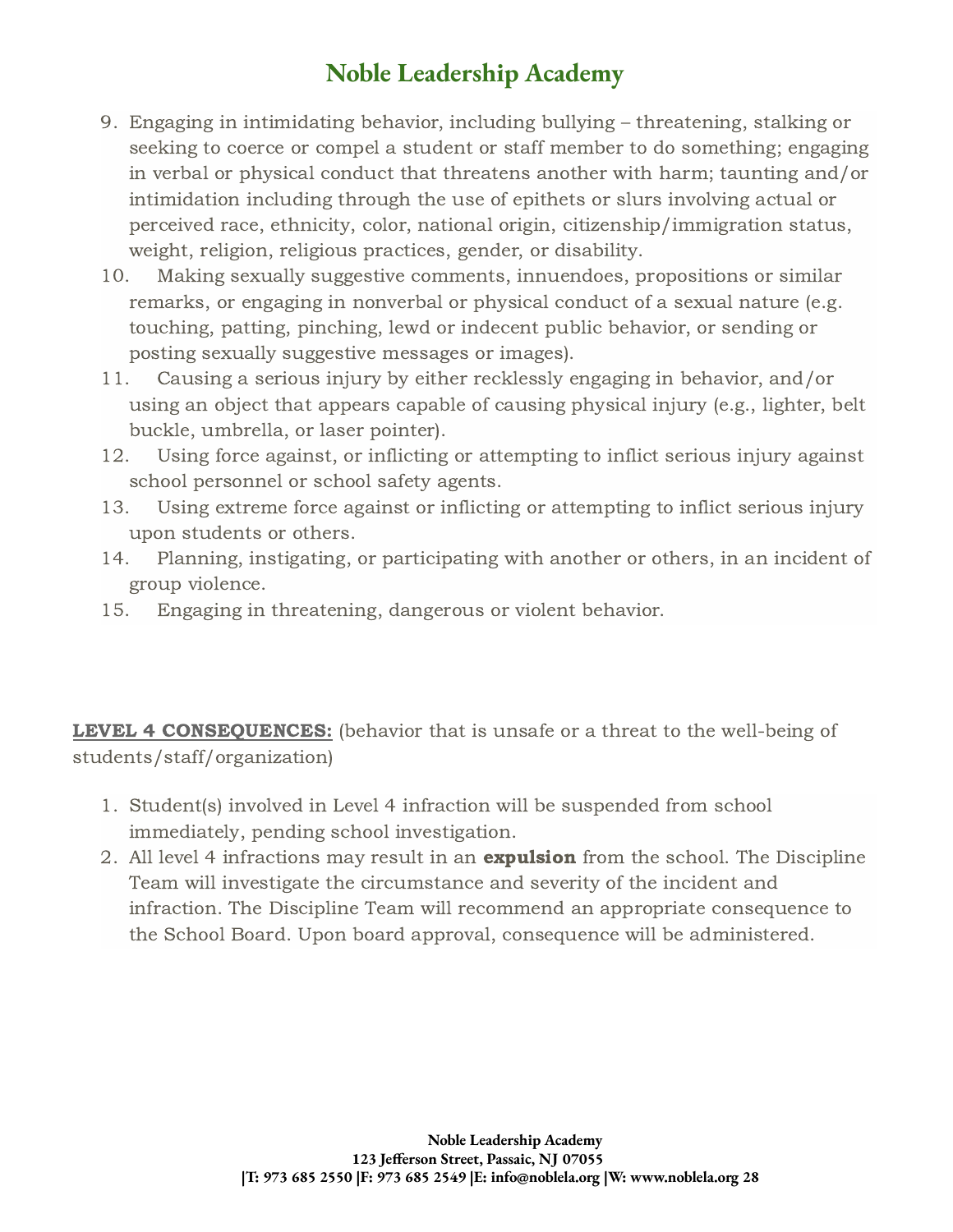#### APPEALS PROCESS:

Any parent or guardian who would like to appeal a disciplinary decision may exercise the right to do so.

Appeals Process is as follows:

- 1. Parents or guardians may schedule a meeting with The Discipline Team to discuss the infraction and the consequences, and an appeal may be made for reconsideration.
- 2. If the meeting does not render an amicable reconsideration decision, or a mutual understanding, parent or guardian may email their concerns and appeals to the Board. Email address will be provided upon request.

### Anti-Bullying Policy:

Bullying will not be tolerated in our community.

Bullying is prohibited:

- 1. during any school-sponsored or school-sanctioned program or activity;
- 2. in school, on school property
- 3. through the transmission of information via electronic communication from a NLA computer or computer network, or other electronic school equipment;
- 4. when the behavior or communication occurs off campus or through the transmission of information from a computer that is accessed at a non-school related location, activity, function, or program or from the use of technology or an electronic device that is not owned, leased or used by the school.

### Definitions:

"Bullying," including "cyberbullying," means any severe or pervasive (repeated over time) physical or verbal act or conduct, including communications made in writing or electronically (i.e., cyberbullying), directed toward a student or students, that has or can be reasonably predicted to have one or more of the following effects: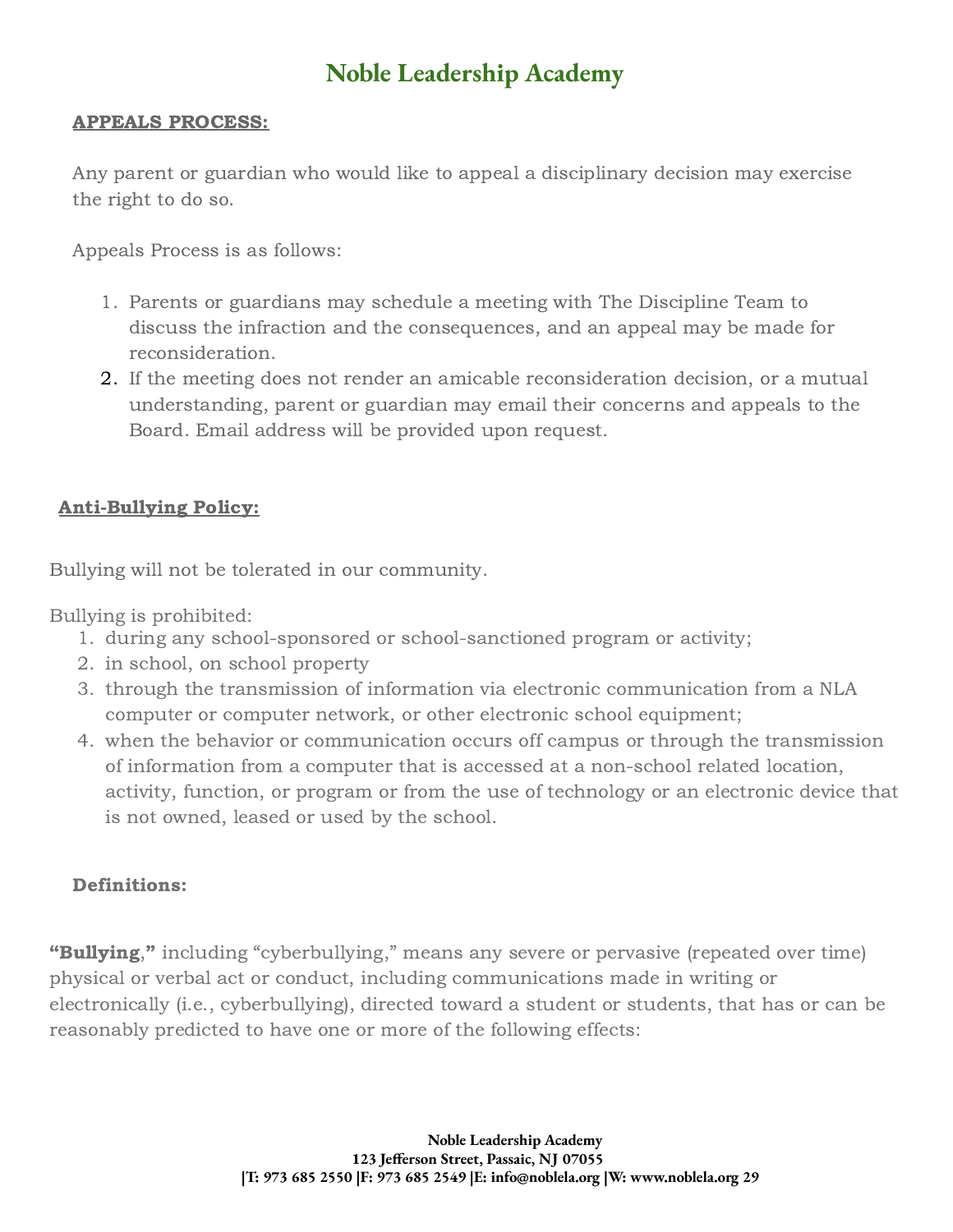- 1. placing the student in reasonable fear of harm to the student's person or property;
- 2. causing a substantially detrimental effect on the student's physical or mental health;
- 3. substantially interfering with the student's academic performance; or
- 4. substantially interfering with the student's ability to participate in or benefit from the services activities, or privileges provided by a school.

Bullying may take various forms, including without limitation, one or more of the following: cyberbullying, harassment, threats, intimidation, stalking, physical violence, harassment, violence, theft, public humiliation, ostracism, destruction of property, or retaliation for asserting, opposing or alleging an act of bullying. This list is meant to be illustrative and non-exhaustive.

**Cyberbullying** means bullying through the use of technology or any electronic communication, including without limitation any transfer of signs, signals, writing, images, sounds, data, or intelligence of any nature transmitted in whole or in part by a wire, radio, electromagnetic system, photo-electronic system, or photo-optical system, including without limitation electronic mail, Internet communications, instant messages, or facsimile communications. Cyberbullying includes the creation of a webpage or weblog in which the creator assumes the identity of another person or the knowing impersonation of another person as the author of posted content or messages if the creation or impersonation creates any of the effects enumerated in the definition of bullying in this Section. Cyberbullying also includes the distribution by electronic means of a communication to more than one person or the posting of material on an electronic medium that may be accessed by one or more persons if the distribution or posting creates any of the effects enumerated in the definition of bullying in this Section.

### What is NOT Considered Bullying:

This incidents on this list are NOT considered bullying:

1. Not liking someone – It is very natural that people do not like everyone around them and, as unpleasant as it may be to know someone does not like you, verbal and non-verbal messages of "I don't like you" are not acts of bullying.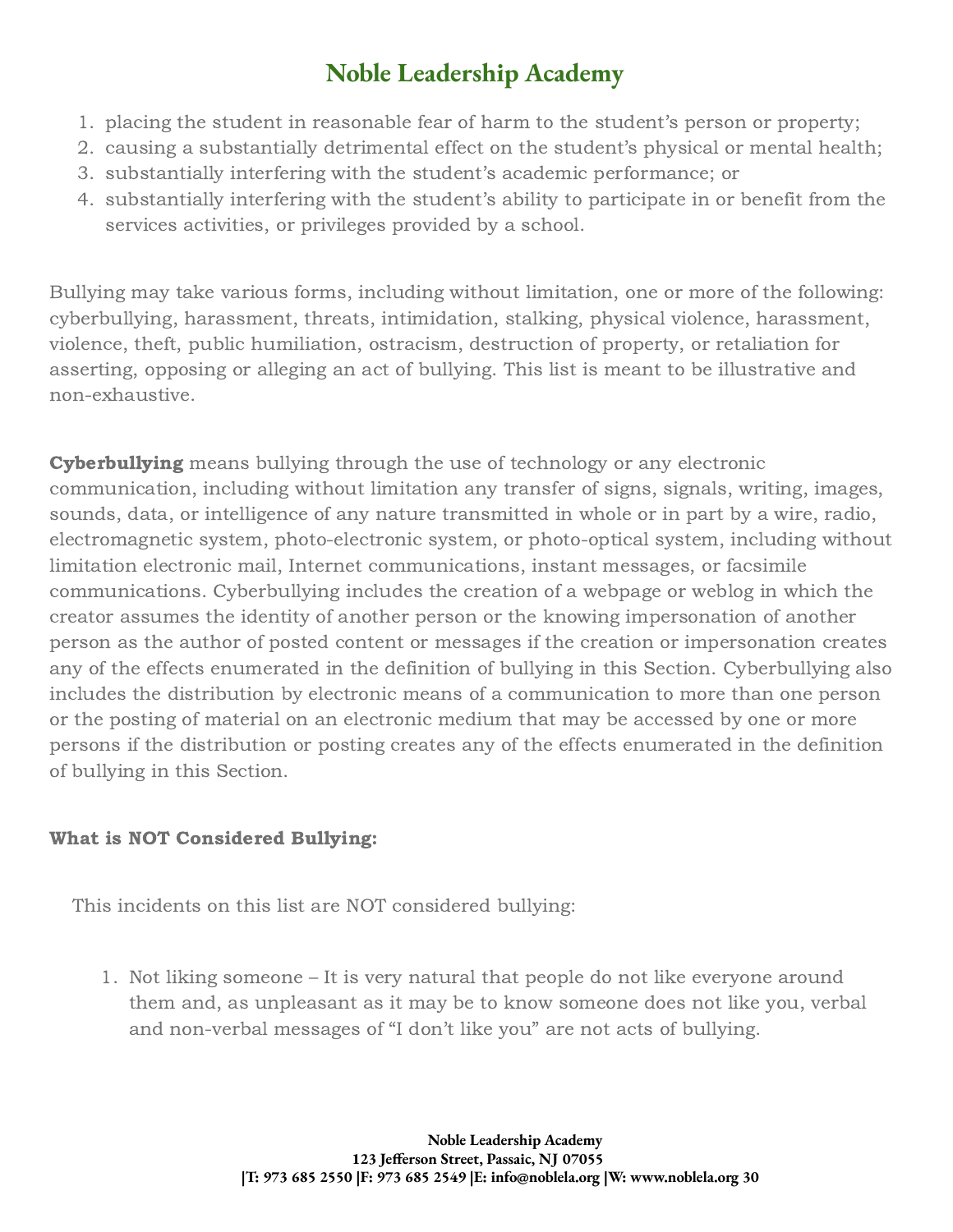- 2. Being excluded It is very natural for people to gather around a group of friends and we cannot be friends with everyone, so it is acceptable that when kids have a party or play a game at the playground, they will include their friends and exclude others. We encourage students to possess the qualities of our Prophet Muhammad (SAW) and that they should not exclude people from an activity or treat them unkindly. As a school, we can encourage healthy friendships but we will not "force" students to befriend one another.
- 3. Accidentally bumping into someone When people bump into others, the reaction depends mostly on the bumped person's mood. If they have had a bad day, they think it was an act of aggressive behavior, but if they are in the good mood, they smile back and attract an apology. This is also relevant for playing sport, like when kids throwing the ball at each other hit someone on the head.Some accidents happen without any bad intention and it is important not to create a big conflict, because it was NOT an act of bullying.
- 4. Making other kids play things a certain way Again, this is very natural behavior. Wanting things to be done our way is normal and is not an act of bullying. To make sure kids do not fall into considering it as an aggressive or "bossy" behavior, we need to teach them assertiveness.

If your kids come home and complain that Jane is very bossy and she always wants things to be done her way, you can show them that they want it too and that Jane is miserable, because she is not flexible enough and she will suffer in life for insisting that things be done her way. Again, although it is not fun or pleasant, this is NOT bullying.

- 5. A single act of telling a joke about someone Making fun of other people is not fun for them, but the difference between having a sense of humor and making fun of someone is very fine. It is important to teach kids (and grownups) that things they say as jokes should also be amusing for the others.If not, they should stop. Unless it happens over and over again and done deliberately to hurt someone, telling jokes about people is NOT bullying.
- 6. Arguments Arguments are just heated disagreements between two (or more) people (or groups). It is natural that people have different interests and disagree on many things. Think about it, most of us have disagreements with ourselves, so it is very understandable to have disagreements with others.The argument itself is NOT a form of bullying, although some people turn arguments into bullying, because they want to win the argument so much. They use every means to get what they want and find a weakness in the other person, abuse knowledge or trust they have gained and use it against the other person.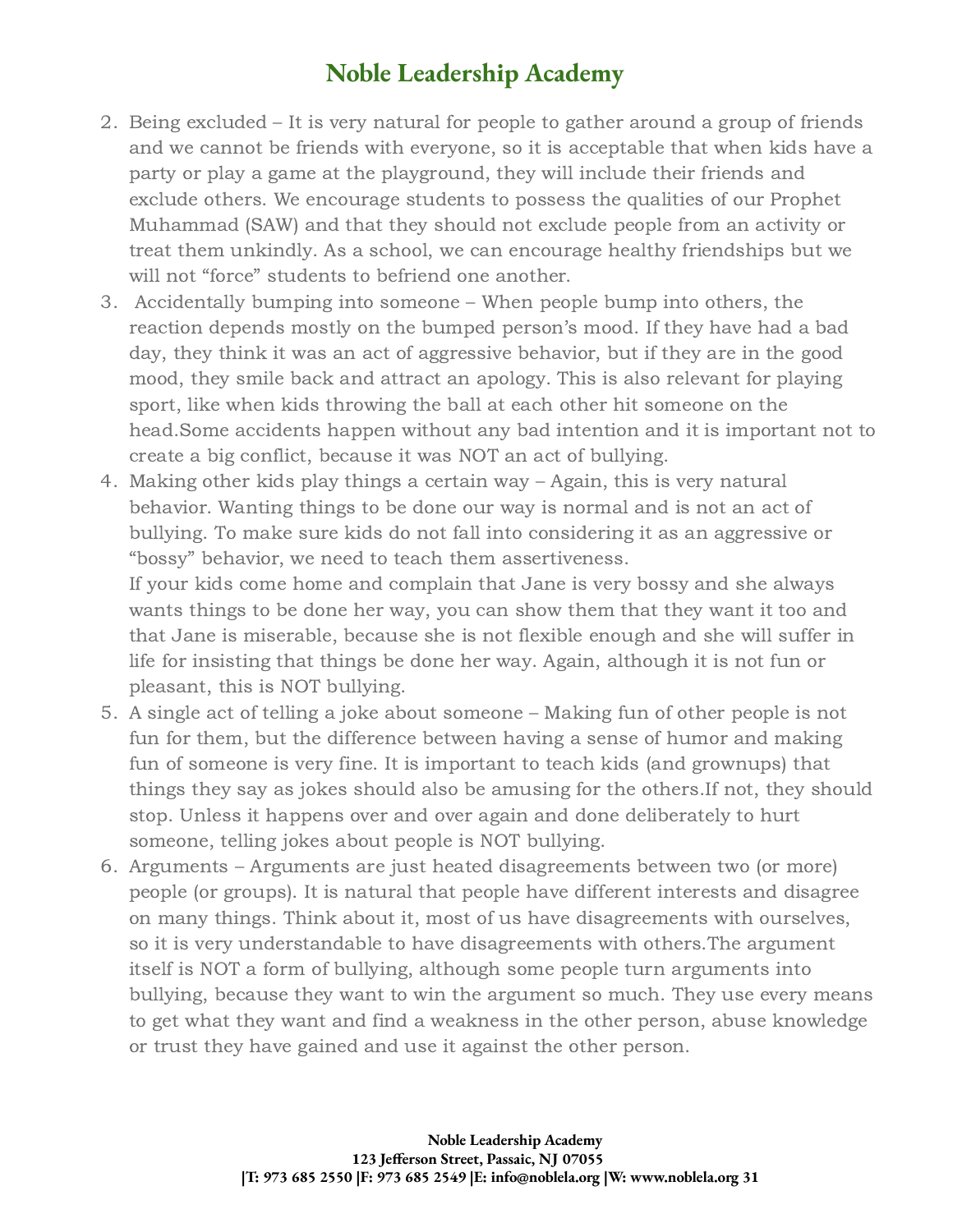It is very important to distinguish between natural disagreements and bullying during an argument.

- 7. Expression of unpleasant thoughts or feelings regarding others Again, communication requires at least two players. Although it may be unpleasant to hear what someone thinks about you, it is NOT a form of bullying but a very natural thing. In every communication, there are disagreements and some form of judgment about each other's attitude and behavior.If someone says to you, "I think this was not a nice gesture" or "You insulted me when you said this", this is NOT bullying but an expression of thoughts and feelings.
- 8. Isolated acts of harassment, aggressive behavior, intimidation or meanness The definition of bullying states that there is repetition in the behavior. Bullying is a conscious, repeated, hostile, aggressive behavior of an individual or a group abusing their position with the intention to harm others or gain real or perceived power.Therefore, anything that happens once is NOT an act of bullying. As a parent, it is important that you pay attention to what your kids are telling you and find out if things are happening more than once.

### Reporting:

If a student believes they or a peer has been the victim of bullying, they should report the situation to an advisor, teacher, or school administrator. Parents should report the situation directly to the Head of Discipline. Anonymous reports are also accepted. No disciplinary action will be taken solely on the basis of an anonymous report that has not been substantiated in the course of an investigation. The source of an anonymous report cannot be and will not be exposed. Students and parents/guardians should also report violations of the bullying policy to school personnel.

#### Investigation:

When a report is received, school personnel will investigate and arrive upon a course of action and will work as quickly as possible to ensure the safety of students, gather information, and clarify facts. School personnel will make all reasonable efforts to complete the investigation within 10 school days after the date of the report and take into consideration additional relevant information received during the course of the investigation about the reported incident of bullying. Appropriate school personnel will be involved, as needed. School personnel will provide parents and students involved in the bullying incident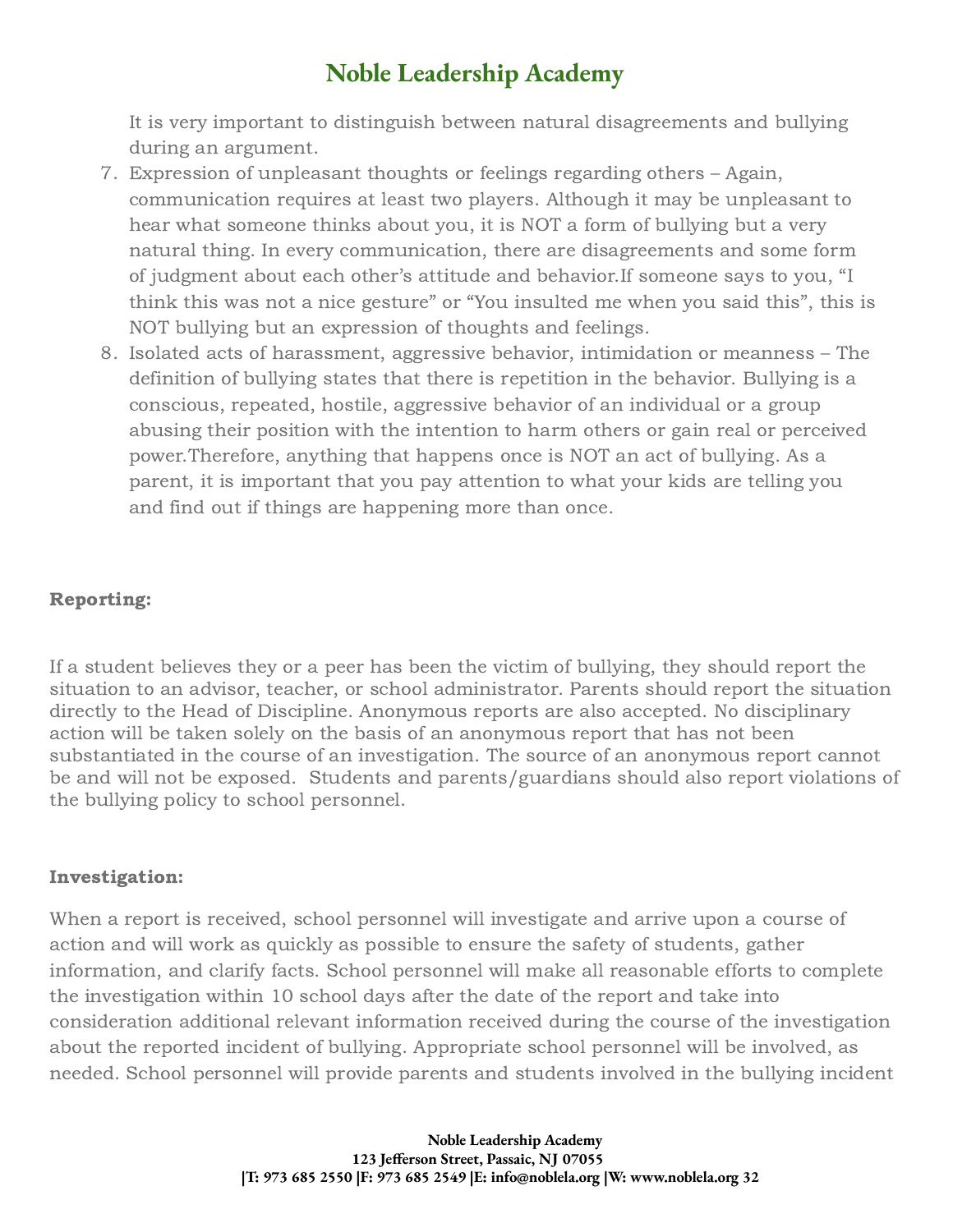with information about the investigation and an opportunity to meet with the Head of Discipline or other administrator to discuss the investigation, the findings, and the actions taken to address any bullying that is found to have occurred.

Interventions may be provided, as needed, to the parties involved in the bullying, including but not limited to restorative measures, counseling, disciplinary interventions and others and may result in interventions outlined previously.

### No Retaliation:

Reprisal or retaliation against any person who reports an act of bullying is a violation of NLA's policy and will be treated as bullying for purposes of determining interventions and consequences according to this Policy. A student will not be punished for reporting bullying or supplying information, even if an investigation concludes that no bullying occurred. However, knowingly making a false accusation or providing knowingly false information will be treated as bullying for purposes of determining and consequences or other appropriate remedial actions.

### Consequences:

If a student is determined to have engaged in bullying behavior, they will be subject to disciplinary actions appropriate to the offense, the student's age and past behavior, and the circumstances surrounding the events. Disciplinary actions may include a series of graduated consequences and, in severe cases, suspension or expulsion. Disciplinary actions will be thoughtfully taken in an attempt to promote student safety and well-being, change and improve behavior, and uphold the school's Mission, Philosophy, and Core Values.

Regarding rude, mean, or bullying behaviors exhibited outside of school and among students, teachers and administrators may get involved if students' actions impact the school experience, be it academic or social, for individuals or the community. In such instances, school personnel will work thoughtfully to determine the best course of action.Consequences may also include previously outlined consequences.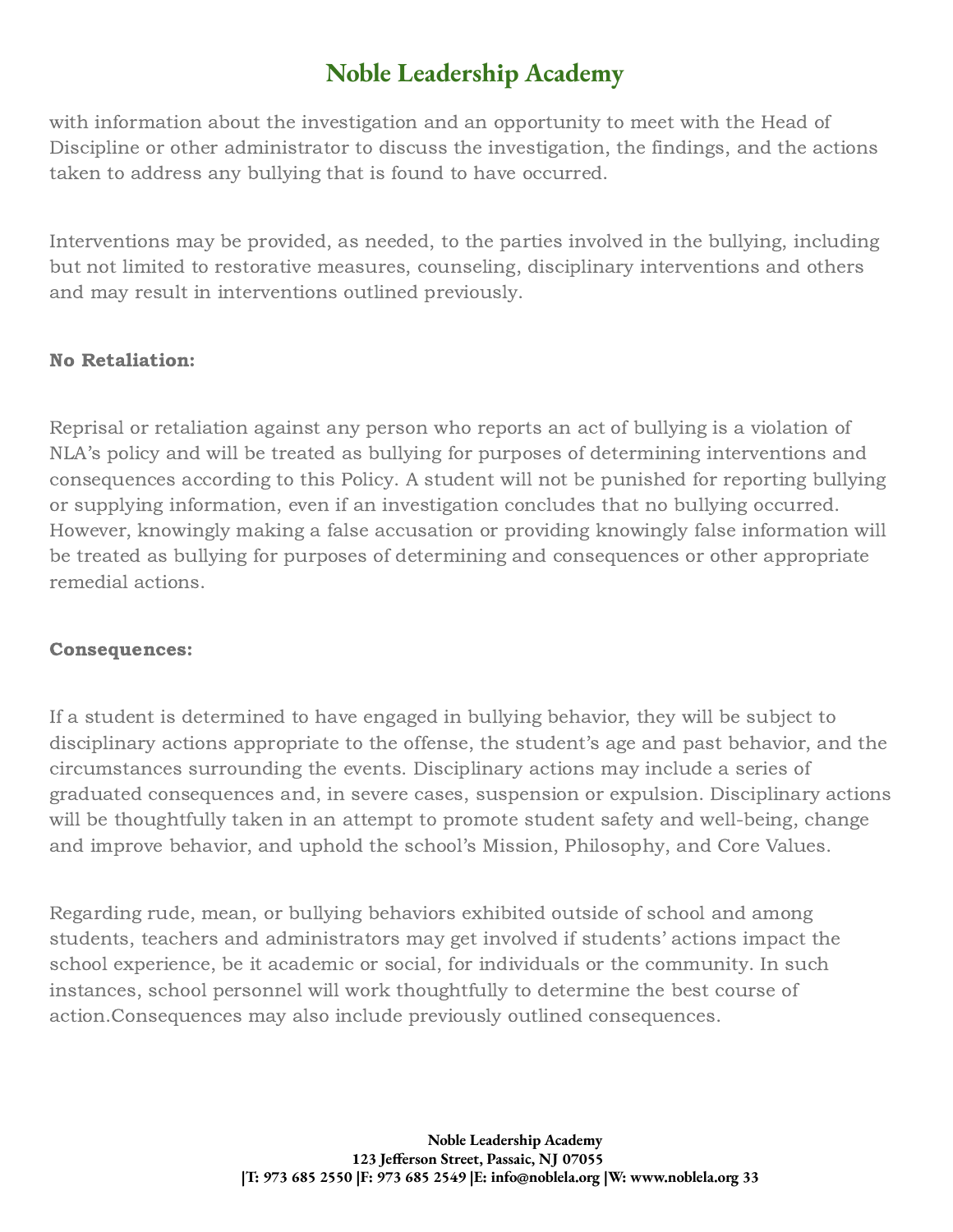### Attendance Policy

Please be reminded that school attendance is the legal responsibility of every parent and/or guardian.

Attendance Expectations

- 1. Students are expected to report to school every day on time.
- 2. Students should only be absent or late if an emergency or unforeseen illness/event prevents them from attending school.
- 3. Students, once in attendance, are expected to remain for the entire school day unless deemed unfit by the school nurse or removed from school for administrative purposes.
- 4. Parents and students are expected to make every attempt to schedule doctor/dentist appointments when school is not in session, i.e., after school, on weekends, or when school is closed.
- 5. In the event that an appointment cannot be scheduled during non-school hours, parents are expected to scan and email the doctor's note to all subject teachers.
- 6. Parents and students are expected to notify the school within 48 hours if the said student is absent because of a medical emergency or illness. Notification should be presented on a doctor's prescription pad with the diagnosis and doctor's orders. Parents should scan and send the note to all subject teachers. Long term medical absences (5 or more consecutive days) will be evaluated by the school nurse. The nurse will then notify the Administration if the absences are, or are not, to be counted toward the allotted number. In the event that a student suffers from a chronic illness diagnosed by a licensed physician, it is expected that the parents and student will submit proper documentation from the diagnosing physician.
- 7. Parents and students are expected to make every attempt to schedule college visitations when school is not in session, i.e., after school, on weekends, or when school is closed, etc.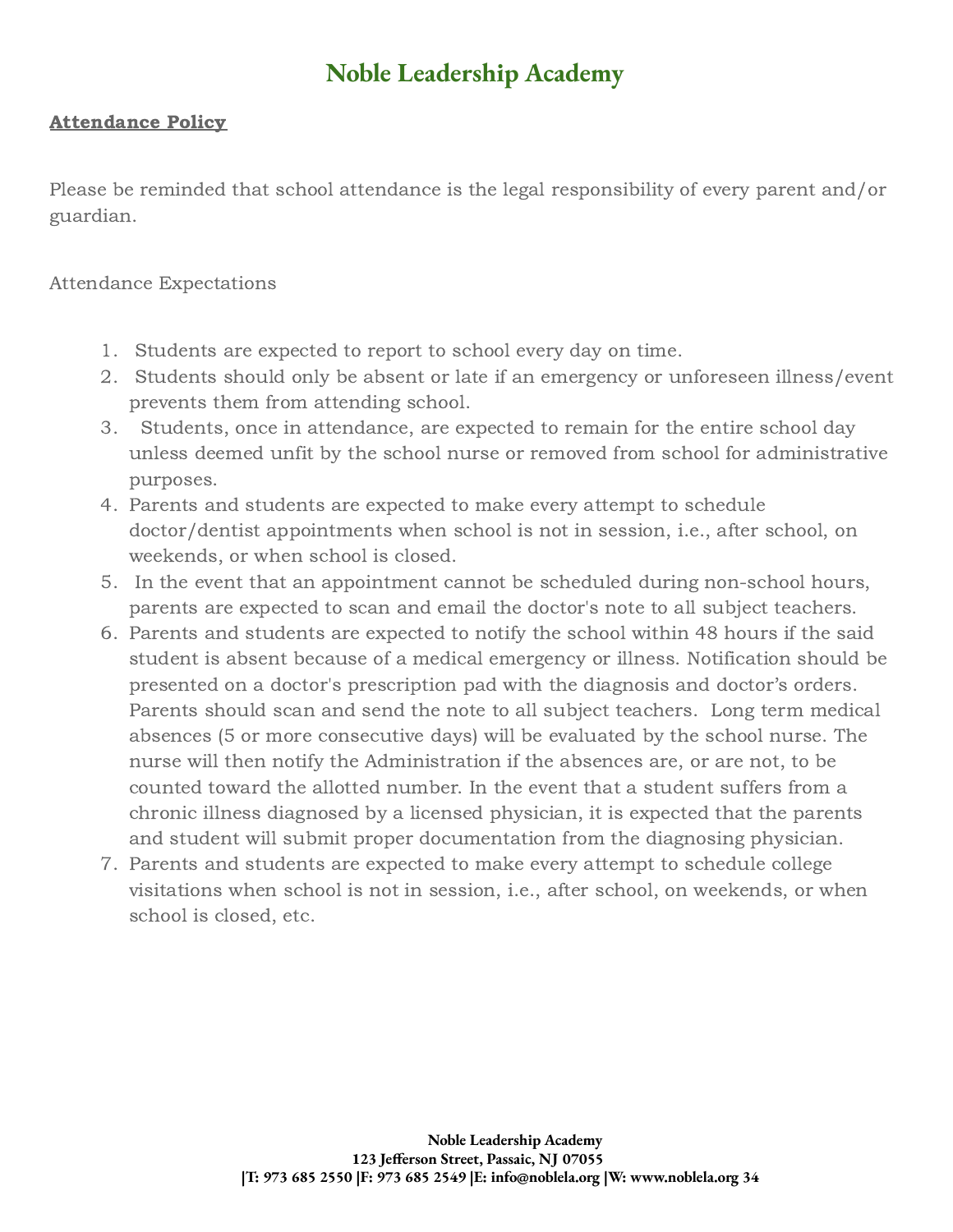#### Attendance Accommodations

- 1. The Attendance Accommodation is in place for those students who suffer from a chronic illness, or prolonged medical issue which prevents them from attending school.
- 2. Attendance accommodations will not be made for travel.
- 3. Accommodations may be made by contacting the school administration.

The following is the absence allotment guide:

- 1. Students are afforded an allotted number of absent days each trimester.
- 2. These allotted days include sick, personal days, college visits, placements tests, funeral days, etc.
- 3. Students will not be afforded additional days for SAT, ACT or AP preparation.
- 4. Students absent more than 7 times from the class, will be deducted half a letter grade from their final semester/trimester or marking period average. (Example: a 90 to an 85; an 89 to an 84…etc). These days continue to accumulate and points will be taken off on every 8<sup>th</sup> absence.
- 5. Students absent during a test, including and especially midterm(s) and final(s) must present a doctor's note or a student Excuse Form signed by a parent or guardian.
- 6. Students who attend an extracurricular activity after school hours (After 3:15) shall be awarded the following expiation if needed:
	- a. If the activity required their attendance for more than 3 hours after school, they will be excused from Homework, Tests and Quizzes given the following day if the following day is a school day. (This does not apply for Friday activities). This also applies to midterms and/or finals. Work must be completed within 3 school days and the responsibility falls on the student to complete and schedule the missing work.
	- b. If the activity requires attendance for more than 14 hours and/or requires two days of attendance on the weekend, then all work due on the following Monday will be excused. Work must be completed within 3 school days.
	- c. It is the full responsibility of the student to make arrangements with the teacher to retake or resubmit any work/tests/quizzes/projects.
	- d. Work must be completed within 3 school days, regardless of other due dates that may fall within those dates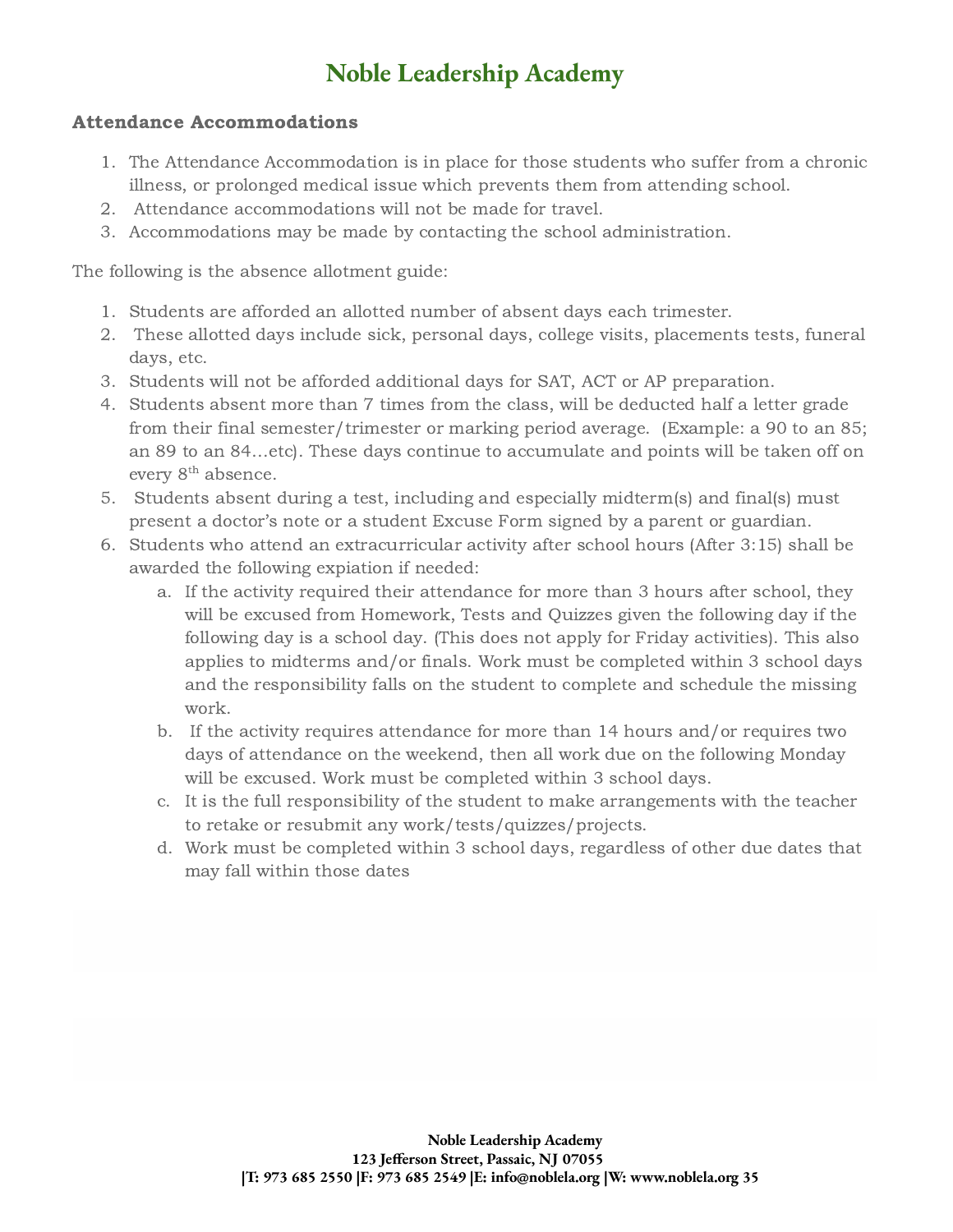### Uniform Policy

Grades K through 12th are required to wear a uniform daily. As partners in your child's educational experience, we hope that our parents can assist us with the adherence of the uniform policy by monitoring that all students are in the correct uniform daily.

Our expectation as a school is that we are working together to ensure this policy is followed and minimize all issues with uniforms. Parents should be checking uniforms daily prior to your child/children leaving for school to avoid any issues concerning the uniform once the student is in school. We encourage all parents to print out the policy for easy reference.

Teachers will be checking uniforms in the morning. Students wearing incorrect uniforms will be subject to appropriate consequences.

|                | <b>Boys Regular</b>                                                                                                                                                                                                                                                                                                                                              | <b>Boys Gym</b>                                                                                                                                                                                                                                                                                                                                                                                                               | Girls Regular                                                                                                                                                                                                                                                                                                                                                                                                                                                      | Girls Gym                                                                                                                                                                                                                                                                                                                                                                                                                     |
|----------------|------------------------------------------------------------------------------------------------------------------------------------------------------------------------------------------------------------------------------------------------------------------------------------------------------------------------------------------------------------------|-------------------------------------------------------------------------------------------------------------------------------------------------------------------------------------------------------------------------------------------------------------------------------------------------------------------------------------------------------------------------------------------------------------------------------|--------------------------------------------------------------------------------------------------------------------------------------------------------------------------------------------------------------------------------------------------------------------------------------------------------------------------------------------------------------------------------------------------------------------------------------------------------------------|-------------------------------------------------------------------------------------------------------------------------------------------------------------------------------------------------------------------------------------------------------------------------------------------------------------------------------------------------------------------------------------------------------------------------------|
| Prek3 & Prek 4 | No Uniform                                                                                                                                                                                                                                                                                                                                                       | No Uniform                                                                                                                                                                                                                                                                                                                                                                                                                    | No Uniform                                                                                                                                                                                                                                                                                                                                                                                                                                                         | No Uniform                                                                                                                                                                                                                                                                                                                                                                                                                    |
| KG-5th         | Khaki Dress Pants with<br>Hunter Green Polo Shirt.<br>Black, Navy, Gray Shoes.<br>No Slippers of any sort<br>allowed; including winter<br>slippers.<br>Sweaters must be solid<br>colors with no graphics or<br>large brand logos across<br>the sweater. Small size<br>logos are permitted.<br>Allowed colors: black,<br>navy blue, gray, white,<br>hunter green. | Grey Sweatpants and<br>Hunter Green T-Shirts.<br>Sneakers: Vans, All-Star,<br>Converse, Tennis shoes<br>are not considered athletic<br>sneaks. No Slippers of<br>any sort allowed;<br>including winter slippers.<br>Sweaters must be solid<br>colors with no graphics or<br>large brand logos across<br>the sweater. Small size<br>logos are permitted.<br>Allowed colors: black,<br>navy blue, gray, white,<br>hunter green. | Hunter Green Plaid<br>Jumper with White Shirt<br>or long or short-sleeve<br>Hunter Green Mesh polo<br>dress.<br>Navy Blue or Hunter<br>Green tights.<br>Black, Navy, Gray Shoes.<br>No Slippers of any sort<br>allowed; including winter<br>slippers.<br>Sweaters must be solid<br>colors with no graphics or<br>large brand logos across<br>the sweater. Small size<br>logos are permitted.<br>Allowed colors: black,<br>navy blue, gray, white,<br>hunter green. | Grey Sweatpants and<br>Hunter Green T-Shirts.<br>Sneakers: Vans, All-Star,<br>Converse, Tennis shoes<br>are not considered athletic<br>sneaks. No Slippers of<br>any sort allowed;<br>including winter slippers.<br>Sweaters must be solid<br>colors with no graphics or<br>large brand logos across<br>the sweater. Small size<br>logos are permitted.<br>Allowed colors: black,<br>navy blue, gray, white,<br>hunter green. |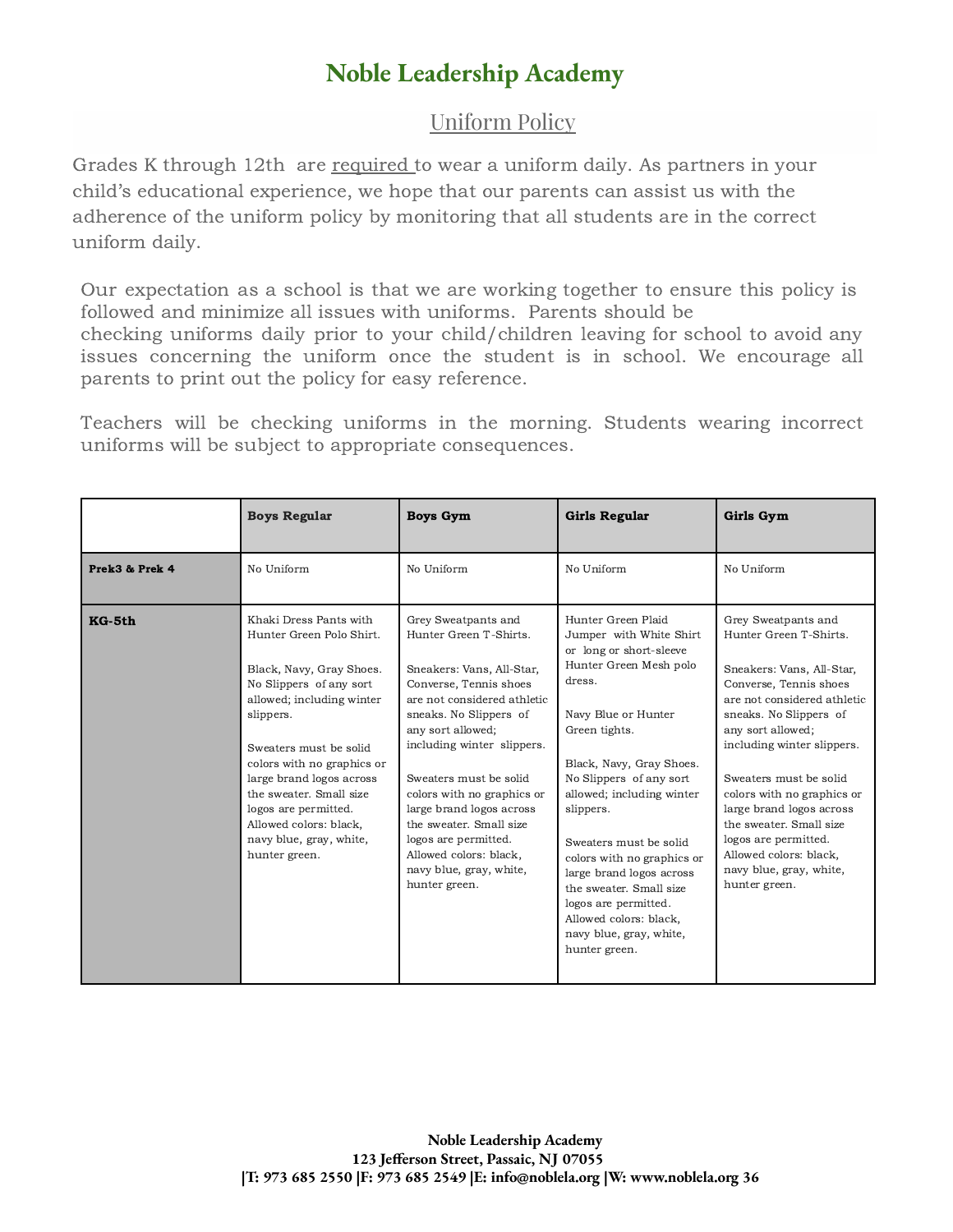|          | <b>Boys Regular</b>                                                                                                                                                                                                                                                                                                 | <b>Boys Gym</b>                                                                                                                                                                                                                                                                                                                                                                                      | <b>Girls Regular</b>                                                                                                                                                                                                                                                                                                                                 | Girls Gym                                                                                                                                                                                                                                                                                                                                                                                                                                                                     |
|----------|---------------------------------------------------------------------------------------------------------------------------------------------------------------------------------------------------------------------------------------------------------------------------------------------------------------------|------------------------------------------------------------------------------------------------------------------------------------------------------------------------------------------------------------------------------------------------------------------------------------------------------------------------------------------------------------------------------------------------------|------------------------------------------------------------------------------------------------------------------------------------------------------------------------------------------------------------------------------------------------------------------------------------------------------------------------------------------------------|-------------------------------------------------------------------------------------------------------------------------------------------------------------------------------------------------------------------------------------------------------------------------------------------------------------------------------------------------------------------------------------------------------------------------------------------------------------------------------|
| 6th-12th | Khaki Dress Pants<br>with Hunter Green<br>Polo Shirt.                                                                                                                                                                                                                                                               | Grey or Black<br>Sweatpants and<br>Hunter Green<br>T-Shirts.                                                                                                                                                                                                                                                                                                                                         | Hunter green Abaya<br>or hunter green tunic<br>with Khaki Dress<br>Pants.                                                                                                                                                                                                                                                                            | Grey or Black<br>sweatpants                                                                                                                                                                                                                                                                                                                                                                                                                                                   |
|          | Black, Navy, Gray<br>Shoes. No Slippers<br>of any sort allowed;<br>including winter<br>slippers.<br>Sweaters must be<br>solid colors with no<br>graphics or large<br>brand logos across<br>the sweater. Small<br>size logos are<br>permitted. Allowed<br>colors: black, navy<br>blue, gray, white,<br>hunter green. | Sneakers: Vans,<br>All-Star,<br>Converse, Tennis<br>shoes are not<br>considered<br>athletic sneaks.<br>No Slippers of<br>any sort allowed;<br>including winter<br>slippers.<br>Sweaters must<br>be solid colors<br>with no graphics<br>or large brand<br>logos across the<br>sweater. Small<br>size logos are<br>permitted.<br>Allowed colors:<br>black, navy blue,<br>gray, white,<br>hunter green. | White or black solid<br>Hijab<br>Black, Navy, Gray<br>Shoes. No Slippers<br>of any sort allowed;<br>including winter<br>slippers.<br>Sweaters must be<br>solid colors with no<br>graphics or large<br>brand logos across<br>the sweater. Small<br>size logos are<br>permitted. Allowed<br>colors: black, navy<br>blue, gray, white,<br>hunter green. | Long-sleeved<br>Hunter Green<br>T-Shirt offered by<br>Bent Al-Sultan.<br>Sneakers: Vans,<br>All-Star,<br>Converse, Tennis<br>shoes are not<br>considered<br>athletic sneaks.<br>No Slippers of<br>any sort allowed;<br>including winter<br>slippers.<br>Sweaters must be<br>solid colors with<br>no graphics or<br>large brand logos<br>across the<br>sweater. Small<br>size logos are<br>permitted.<br>Allowed colors:<br>black, navy blue,<br>gray, white,<br>hunter green. |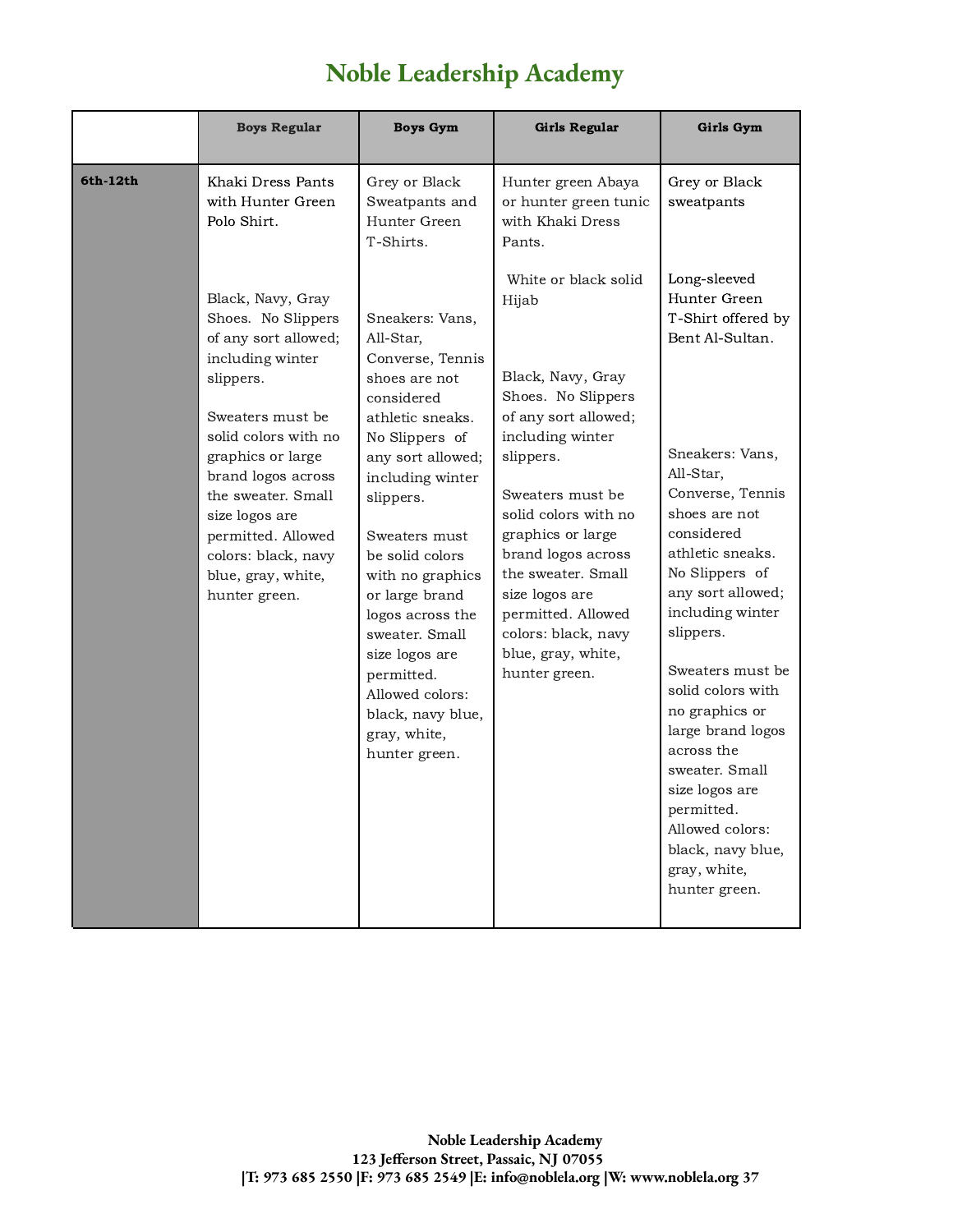### Uniform Violations

- 1. Gym uniforms are only permitted on gym-specific cycle days and for specific field trips.
- 2. Remote students must dress in islamically appropriate clothing.
	- a. No pajamas
	- b. No hoodies as hijabs
	- c. Hijabs must be worn for 6th-12th grade girls.

### Uniform Vendors:

Bent Al-Sultan on Main Ave in Clifton, NJ

Lands End: You may purchase all the aforementioned items from[:](http://www.landsend.com/shop/school-uniforms/-/N-g54?cm_re=nav-_-schooluniform-_-main) [http://www.landsend.com/shop/school-uniforms/-/N-g54?cm\\_re=nav-\\_](http://www.landsend.com/shop/school-uniforms/-/N-g54?cm_re=nav-_-schooluniform-_-main) schooluniform--main

### Remote Learners Expectations:

- 1. Arrive to class on time. If the teacher is late, be patient. If class is canceled, you will hear from the teacher or office directly. At times, teachers may experience technical difficulties that delay their arrival to class.
- 2. Dress appropriately. Do not show up in pajamas, inappropriate clothing or with a sloppy appearance. Girls must wear hijab correctly.
- 3. Sit upright on a chair. Do not lay back in bed.
- 4. Turn the camera on and have it pointed towards your face at all times.
- 5. Do not fall asleep in class.
- 6. Do not engage in side conversations on the zoom or chats.
- 7. You must be in a space that is conducive to learning and engagement. You can not be wandering around the malls or shops or in a car.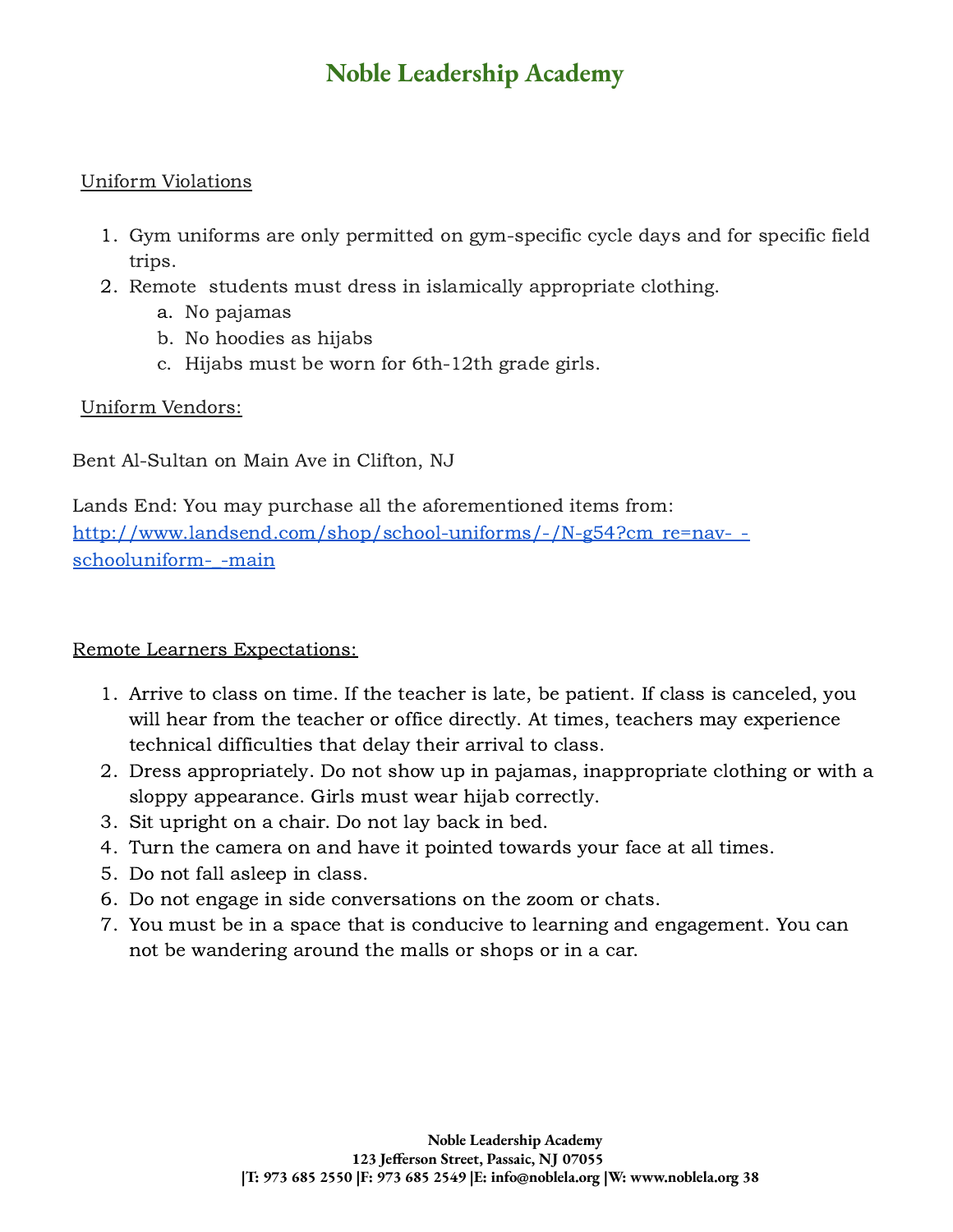#### **CONDUCT AT ATHLETIC EVENTS:**

Students are expected to exhibit proper behavior at home and away games. This includes no fighting, no booing, no heckling, no throwing or dropping of garbage, and no loitering in the immediate area before or after a game. No food or drink is permitted at indoor activities.

#### **LOITERING**

Any student found loitering on school ground before or after school maybe subject to disciplinary action. Valid reasons for students on school grounds before or after school are:

- 1. Attending after school extracurricular activities.
- 2. Serving detention.

### **VISITORS TO SCHOOL BUILDING:**

School policy is to accept only those visitors who have legitimate business to attend to at the school. Visitors must report to the main office upon entering the building. Each parent will sign in and receive a visitor's pass. Parents must call to schedule appointments prior to coming into the school. Parents are always welcome but must register at the main office upon entering the school. Friends of former students are absolutely excluded from visiting and or spending the day with Noble Leadership Academy students. No loitering by Noble Leadership Academy students, friends or relatives after school is allowed. Trespassing by non-students is never permitted at any time.

#### **CARE OF SCHOOL PROPERTY**

Noble Leadership Academy provides textbooks, workbooks, and other supplies. Students are expected to exercise reasonable care in handling textbooks and other such materials. Marking and destroying such property is inexcusable and also subject to find and cost for repairs and replacement. Lost books must be paid for in full before the student will receive another book.

#### **CAFETERIA RULES AND REGULATIONS:**

- 1. Please walk into the cafeteria on time, place your belongings at the seat where you will eat your lunch, then walk to line and wait your turn. Never be rude and disrespectful by cutting in line or making your way to the front ahead of others.
- 2. Do not be selfish and take excessive amounts of ketchup, mustard, etc. Try not to be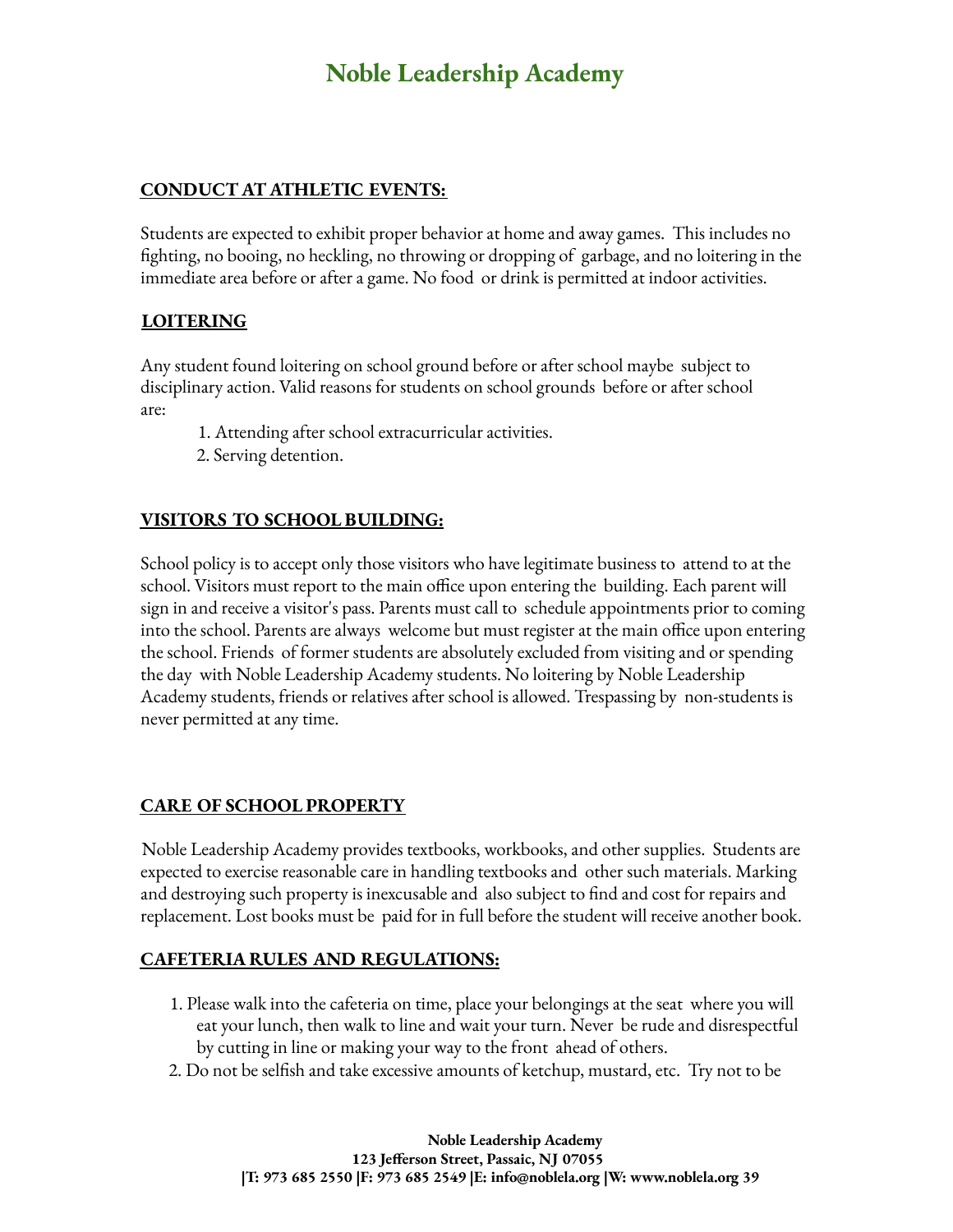wasteful or play with the food.

- 3. When you sit at your table, you become responsible for keeping it clean. Never throw food or drink; if you do, you will be responsible for cleaning it, and responsible in the eyes of Allah.
- 4. No matter where you sit, each and every student at the table is responsible for cleaning their table. You are responsible for your own food before you leave. You are responsible for cleaning your area.

5. You are expected to arrive at the cafeteria on time. Loitering at lockers and/or spending the lunch period in the bathroom are not permitted. 6. Fighting is not tolerated!!! If you have a problem, immediately see a teacher. If you fight, you will be suspended immediately pending a conference. You must practice the "walk-away" policy.

7. You are expected to eat all of your food, clean your table, make wudu and then play.

#### **ASSEMBLYPROGRAMS:**

Assembly programs are held throughout the year to educate and broaden the experiences of each child. Good conduct and attentiveness from the students ensure an enjoyable program. Teachers will escort their classes to gymnasium, and will be seated with them during the program. Disciplinary action, which could result in the loss of privilege to attend future assemblies, will be taken against any student displaying inappropriate conduct.

#### **LUNCH/PLAYGROUND RULES AND REGULATIONS:**

1. The students will be escorted to and from the gym by their teacher. 2. If the students are going outside during lunch period, they must bring their coats, hats, etc.

3. Normal speaking tones and good table manners should be used at all times. 4. It is the student's responsibility to keep his/her place at the table clean. 5. All food must be eaten at the table in the gym.

- 6. Throwing food is not allowed.
- 7. Students must receive permission to use the bathroom from the lunch aides.
- 8. Disrespect towards the lunch lady and duty teachers will NOT be tolerated.

9. Students must be alert for instruction made by the principal. 10. Gum chewing is never allowed in the school.

- 11. Rough games, such as tackle football, are not permitted due to possible injury.
- 12. Do not send glass bottles to school for safety reasons.

#### **FIELD TRIPS**

Field trips may be planned throughout the year for various academic enrichment and extracurricular purposes. Parents are asked to pay for field trips. Parents will receive advance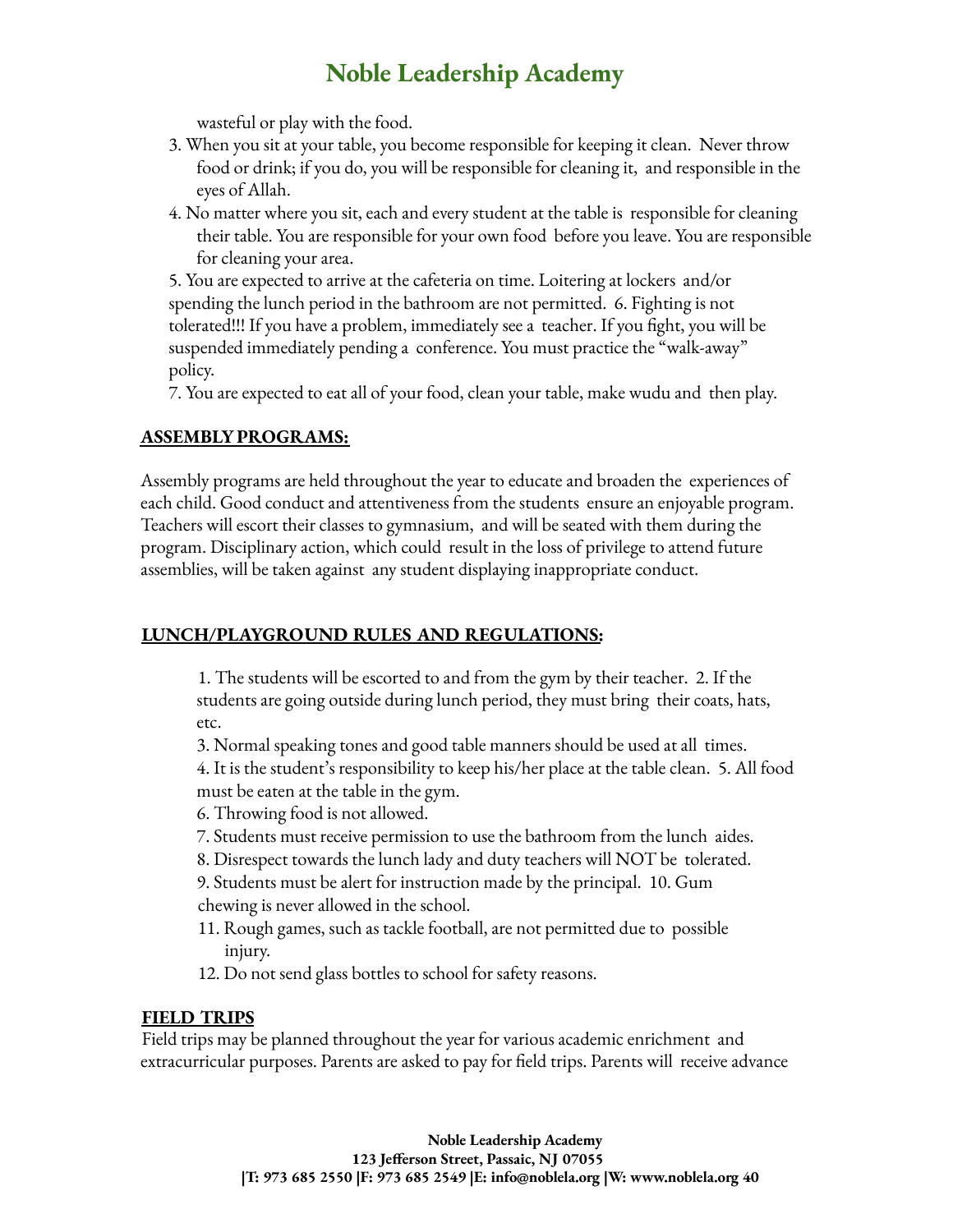notice of all such trips. A permission slip must be signed by a student's parent/guardian in order for the student to participate in a field trip. **Students without signed permission slips will not be able to join the trip.** Participating students should bring a bagged lunch unless otherwise noted.

Occasionally, parents will be needed to serve as chaperones on class field trips. No parent should feel obligated to serve in this capacity, but parents are encouraged to volunteer if possible. The primary responsibility of a chaperone is to ensure appropriate supervision for students. Parental chaperones are asked to take this responsibility seriously and to remain vigilant and attentive to the students' needs throughout the trip. **Babies and children who are not enrolled in the class may not accompany the chaperones.**

### **PARENT/ TEACHER CONFERENCES:**

Parents may request conferences with their teachers as needed and open communications is encouraged. It is always the best policy to contact your child's teacher immediately when you have concerns; you will find the teachers helpful, encouraging and able to provide you with the information you need. Teachers have very demanding schedules and strive to give all their students 100% of their attention.

The best way to contact them is to send them a direct email. They will call you back upon which you can discuss your concerns or set up an appointment if you wish to meet in person. Many times two-way written communications works extremely well. Note that we cannot permit adults to walk into the school and go to classrooms without an appointment; this is extremely important to follow in the morning. When children are arriving and preparing for class or in the afternoon when children are preparing for dismissal. Such impromptu visits can distract teachers from their important responsibilities and interrupts the educational process that relies on one of our society's most limited and precious commodities, time. All of our staff members are instructed to direct unauthorized adults to the office to sign in. We rely on your voluntary compliance with these important safety rules. Our priority is always our children's well being.

#### **INJURY/ILLNESS PROCEDURES:**

- 1. Student will obtain a pass from the classroom teacher to the nurse.
- 2. The nurse will determine the appropriate treatment and determine if parent/guardian or emergency contact person needs to be informed.
- 3. In case of accident or injury and accident report will be filled out. The nurse, when present will provide first aid treatment and the parent/guardian will be notified when deemed appropriate by the school nurse. If parent/guardian cannot be notified and medical treatment is necessary, the principal and nurse will arrange for hospital transportation and arrange for designated staff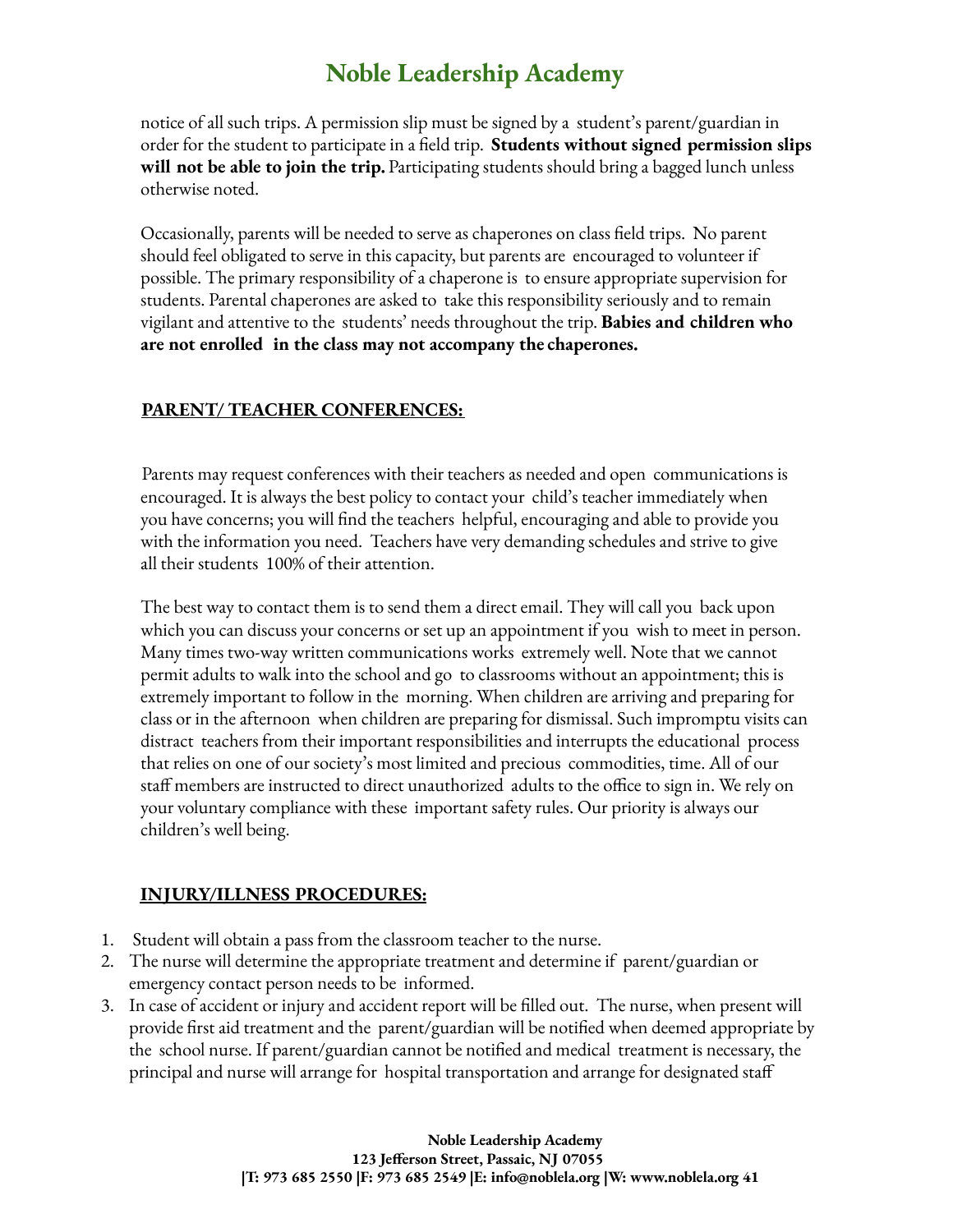member to accompany the student. When nurse is not present the principal or available adult will render first aide to the student.

4. No student can call a parent on their own or leave school without permission.

### **MEDICATION ADMINISTRATION**

Noble Leadership Academy shall not be responsible for the diagnosis and treatment of pupil illness. The administration of medication to a pupil during school hours is not permitted.

#### **INCLEMENT WEATHER AND EMERGENCYSCHEDULE PROCEDURES**

Emergency schedule procedures can occur at any time and can be caused by weather conditions, police emergencies like power lines down, major gas leaks, etc. We strongly recommend that you keep this information handy and check Channel 12 news for emergency announcements each morning children are preparing for school. You can all log on to their News website: **http://news12.com/Home.** It is critical that you make sure the school has up-to date emergency numbers and emails so that we can contact you. Be sure to contact your school any time your phone number or email changes. A recording will be saved on our schools main school line (973) 685-2550 informing you of school closings and early dismissals.

There are three ways of dealing with inclement weather. School can be closed, the opening of the school can be delayed, and school can be closed early.

If the weather forecast calls for severe weather conditions, the decision to close schools is relatively easy. When the weather is threatening, the decision is more difficult. At times the weather during the morning commute is poor but the forecast calls for moderating temperatures, meaning the weather is expected to improve throughout the day. When this occurs we may require a delayed opening. The important thing to always remember is to never leave your child at the school when no adults are present.

#### **Remind 101**

#### REMIND 101

In an effort to stay on top of the latest updates by phone, we utilize a text message service called "Remind 101." It is a program set up for schools/teachers to remind students (and parents) about upcoming events, school closings, early dismissals, and many other instances.

The service is free, depending on your cellular service text messaging rates (meaning standard text messaging rates apply).

> **Noble Leadership Academy 123 Jefferson Street, Passaic, NJ 07055 |T: 973 685 2550 |F: 973 685 2549 |E: info@noblela.org |W: www.noblela.org 42**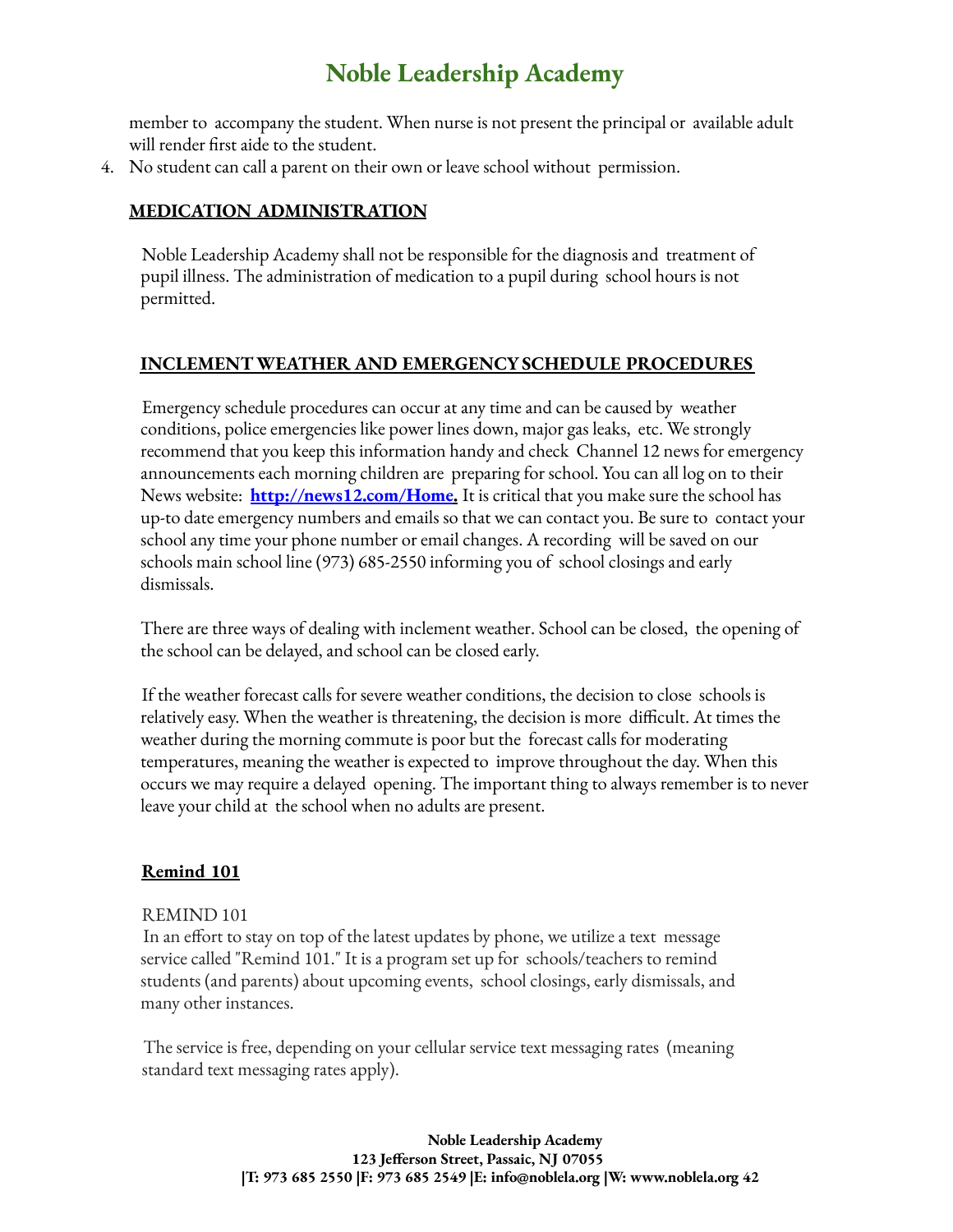It is our hope that this will help strengthen the communication between Noble Leadership Academy and our Noble Family. All you have to do is send a text message to  $(862)$  260-8160. Text this message: @noblela.

#### **HARRASMENT, INTIMIDATION AND BULLYING:**

Noble Leadership Academy prohibits acts of harassment, intimidation or bullying. A safe and civil environment in school is necessary for students to learn and achieve high academic standards; harassment, intimidation or bullying, like other disruptive or violent behaviors, is conduct that disrupts both a student's ability to learn and a schools ability to educate its students in a safe environment.

#### **CHEATING AND PLAGIARISM:**

Noble Leadership Academy recognizes that societal forces and academic pressures may tempt some students to consider academic shortcuts. It is our goal to encourage students to earnestly embrace an academic ethic and the faculty assumes students will be honest in their academic work. Academic work represents not only what we have learned about a subject, but also how we have learned it. Therefore, it is unethical and a violation of academic integrity to copy the work of others or to submit their work as one's own. Cheating, falsifying research or stealing the words or ideas or another damages the educational process. As we strive to reinforce ethical values and practices, Noble Leadership Academy faculty will not tolerate cheating, and to this end, will minimize opportunities for students to cheat and will enforce serious consequences for students who are caught cheating.

#### **WHATIS CHEATING?**

- Cheating distorts education priorities. Cheating is based upon the idea that competing for a grade, not mastering materials or skills, is what really matters, nonetheless, cheating both destroys the basis and meaning of competition and gives the cheater an unfair advantage over those who are honest about their achievements.
- Cheating interferes with assessment and instruction. Cheating makes it difficult for a teacher to identify student's real strengths and their real depth of knowledge and understanding. As a result, teachers are also less able to identify when and how to help their students master information and develop skills.
- Cheating destroys educational experience. Cheating helps a student avoid real challenges, real learning and growth thus defeating the whole purpose of schooling.
- Cheating threatens an atmosphere of trust. Cheating undercuts' the trust and openness that underlie the thoughtful collaboration and sincere debate, which are the basis of true education.